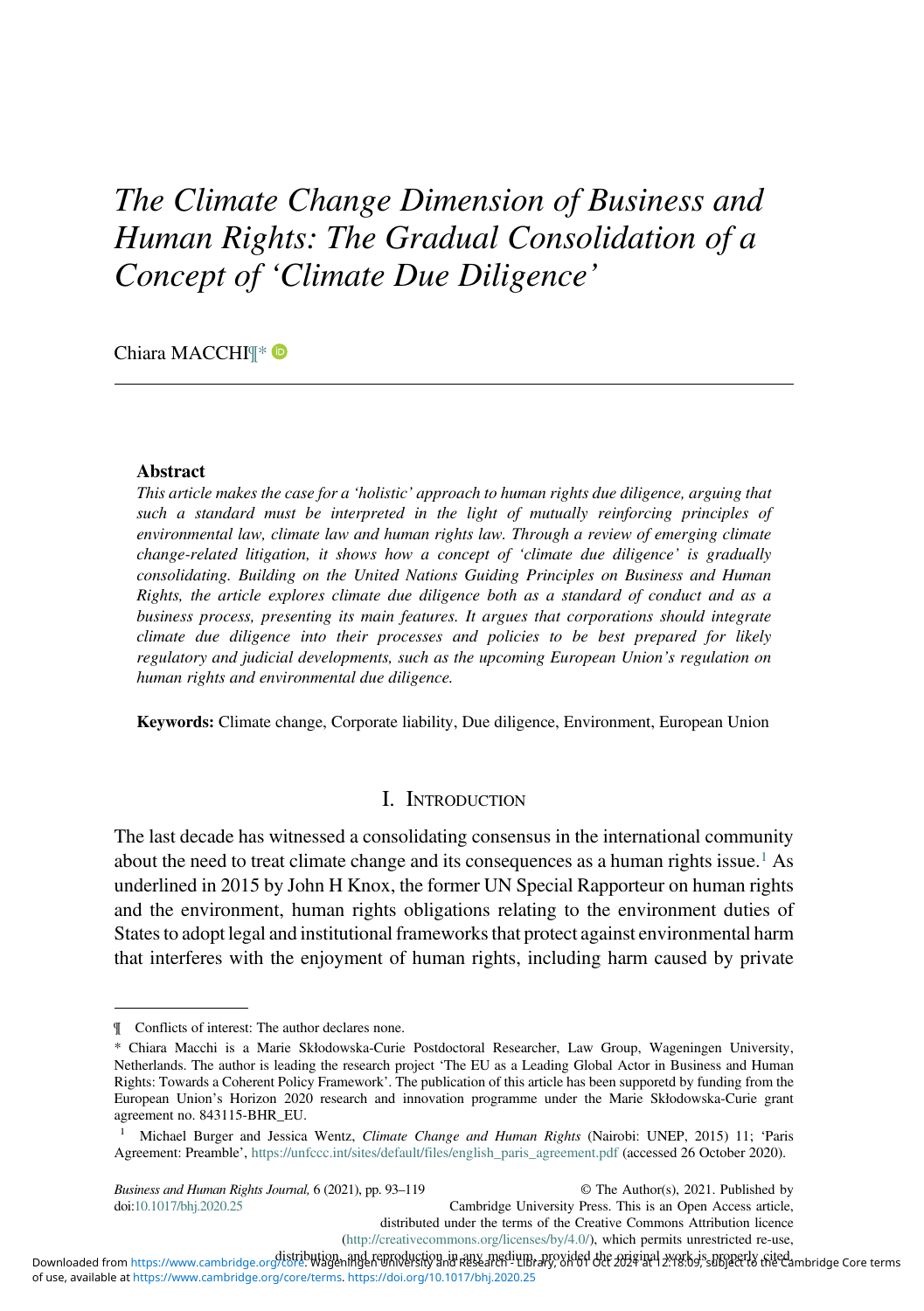actors'. <sup>2</sup> Preventing and redressing the human rights harm deriving from manmade climate change arguably also falls under both the 'state duty to protect' (Pillar I) and the 'business responsibility to respect' (Pillar II) articulated by the United Nations Guiding Principles on Business and Human Rights (UNGPs). Current policy and judicial developments show that a 'climate due diligence' is increasingly taking shape as a dimension of the human rights due diligence (HRDD) obligations of both states and corporations. The number of climate change-related lawsuits, while still relatively low and uncertain as to the outcomes, is growing, and is taking new and creative legal avenues. At the same time, in addition to HRDD legislation already adopted by some countries, the European Union (EU) is considering the adoption of legislation establishing human rights and environmental due diligence obligations for corporations. These developments provide unprecedented opportunities to clarify the specific obligations of public and private actors in relation to anthropogenic climate change and its human rights impacts.

This article begins in section II with an up-to-date picture of the current state of climate change-related litigation, with special focus on the European context. The analysed cases illustrate the emerging features of a 'climate due diligence' of corporations. It is argued that corporations should start integrating the climate change dimension into their processes and policies to be best prepared for likely regulatory and judicial developments. Section III makes the case for a 'holistic' approach to HRDD as defined in the UNGPs, arguing that the relevant standard of conduct must be interpreted in the light of mutually reinforcing principles of environmental law, climate law and human rights law. The concept of climate due diligence is explored both as a standard of conduct and as a business process. Section IV presents some concluding thoughts.

# II. CLIMATE CHANGE LITIGATION AND THE EMERGENCE OF A 'CLIMATE DUE DILIGENCE'

This section reviews a series of climate change-related cases, filed either in the  $EU^3$  or abroad, which can potentially add pieces to the developing definition of a corporate climate due diligence as a dimension of HRDD. The selected pool of cases was drawn from the Sabin Center's database<sup>4</sup> and integrated with some relevant complaints filed with Organisation for Economic Co-operation and Development (OECD) National Contact Points (NCPs). This selection of cases includes most of those that have been filed by individuals, groups or non-governmental organizations (NGOs) against corporations, EU institutions and governments. Significantly, although older examples exist, it appears that the majority of relevant cases have been filed between 2013 and

<sup>2</sup> John H Knox, 'Report of the Independent Expert on the issue of human rights obligations relating to the enjoyment of a safe, clean, healthy and sustainable environment', A/HRC/28/61 (3 February 2015), para 2.

<sup>3</sup> For the purpose of this article, the UK is also considered among the EU member states, as the referenced cases were initiated prior to Brexit finalization.

<sup>4</sup> Sabin Center for Climate Change Law, 'Climate Change Litigation Databases', <http://climatecasechart.com/> (accessed 27 October 2020).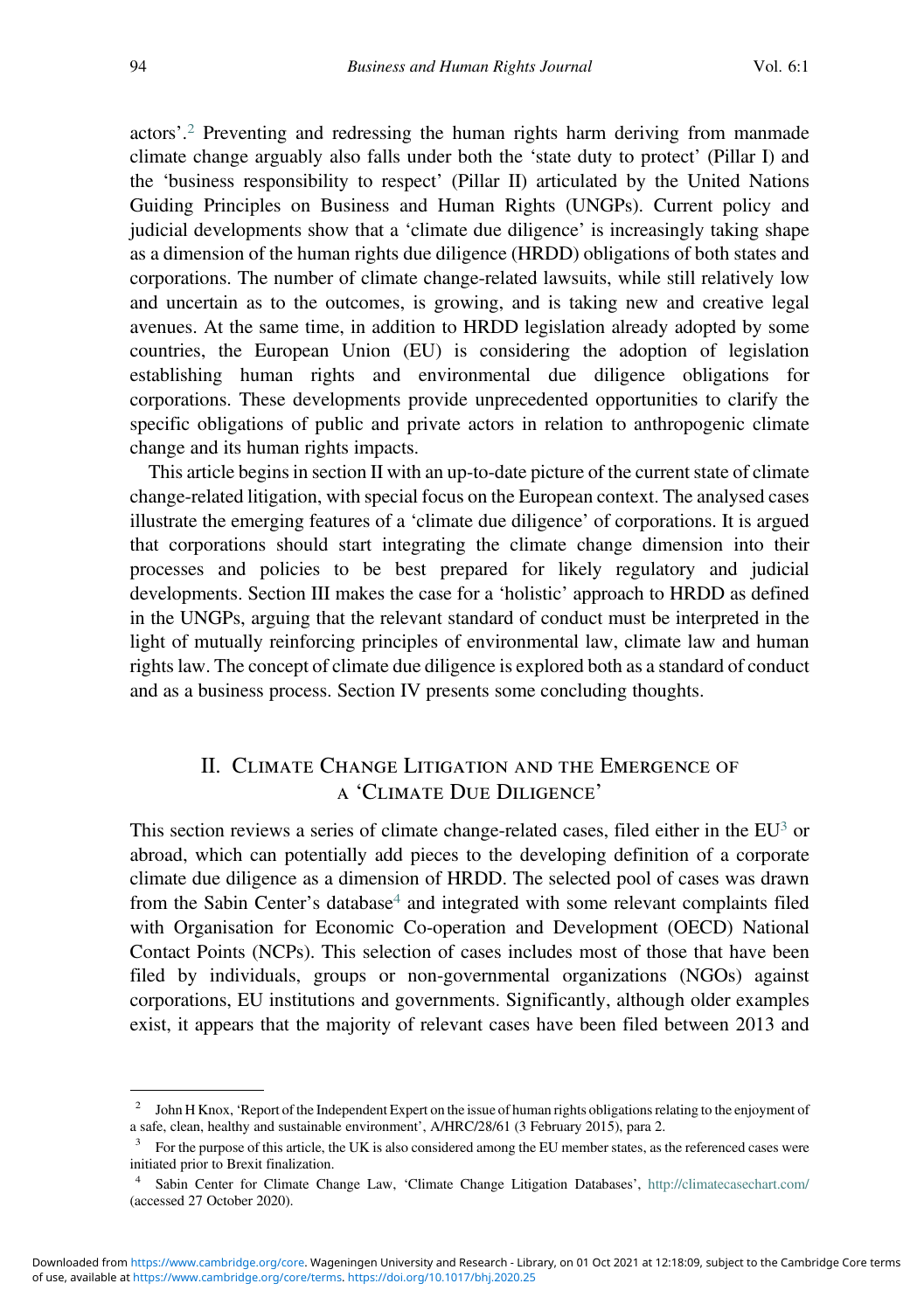2019, confirming the climate change litigation in the European region as a recent phenomenon. While the trend is growing,<sup>5</sup> the numbers in the European continent are still relatively low. At the time of writing, a total of 91 cases have been filed in 12 EU member states.<sup>6</sup> However, in line with the global trend,<sup>7</sup> a relative majority (47 per cent) of the court cases filed in EU member states were initiated by corporations against public bodies, $8$  typically to challenge individual assignment of emissions allowances or the denial of a licence based on environmental considerations.<sup>9</sup> The importance of climate change litigation, both at the global level and in the European continent, therefore, does not lie in the absolute numbers, but has more to do with the possible outcomes of strategic litigation, including against corporations, and with an increasingly frequent resort to human rights arguments. $10$ 

This section primarily deals with cases promoted against corporations with the aim of showing how judicial and non-judicial bodies, besides holding corporations accountable, may contribute to defining the standard of due diligence required of businesses in relation to climate change. In addition, it reviews some cases aimed at challenging the relevant policies of public bodies. While not directly concerning the accountability of private actors, these lawsuits contribute to identifying the main tenets of an emerging climate due diligence and may prompt new regulation of business activities contributing to greenhouse gas (GHG) emissions. $11$ 

#### A. Strategic Litigation Against Corporations

#### 1. Lawsuits Drawing the Link Between Climate Change and Human Rights Due Diligence

At present only a limited number of lawsuits directly targeting the climate change impacts of corporations, and an even narrower sample with an explicit human rights dimension, exist. As an example of the latter, in April 2019, Milieudefensie and other NGOs submitted a court summons against Royal Dutch Shell alleging the corporation's violation of its duty of care anchored in Dutch law, human rights law and the Paris

<sup>5</sup> Michal Nachmany and Joana Setzer, 'Policy Brief – Global Trends in Climate Change Legislation and Litigation: 2018 Snapshot' (2018) 5, [https://www.lse.ac.uk/GranthamInstitute/wp-content/uploads/2018/04/Global-trends-in](https://www.lse.ac.uk/GranthamInstitute/wp-content/uploads/2018/04/Global-trends-in-climate-change-legislation-and-litigation-2018-snapshot-3.pdf)[climate-change-legislation-and-litigation-2018-snapshot-3.pdf](https://www.lse.ac.uk/GranthamInstitute/wp-content/uploads/2018/04/Global-trends-in-climate-change-legislation-and-litigation-2018-snapshot-3.pdf) (accessed 26 October 2020).

<sup>6</sup> The countries are: Austria, Belgium, Czech Republic, France, Germany, Ireland, Luxembourg, Netherlands, Poland, Spain, Sweden and the UK. Looking at the broader group of the Council of Europe's member states, relevant lawsuits have also been filed in Norway, Switzerland and Ukraine. Sabin Center for Climate Change Law, 'Non-U.S. Jurisdiction', <http://climatecasechart.com/non-us-jurisdiction/> (accessed 26 October 2020).

Nachmany and Setzer, note 5, 5.

<sup>8</sup> Thirty-eight cases out of 84, concentrated in the UK (22 out of 47), Spain (13 out of 13) and France (3 out of 5) (elaboration based on the database of the Sabin Center for Climate Change Law, note 4).

<sup>9</sup> See, for instance, Sabin Center for Climate Change Law, 'Spain', [http://climatecasechart.com/non-us-jurisdiction/](http://climatecasechart.com/non-us-jurisdiction/spain/) [spain/](http://climatecasechart.com/non-us-jurisdiction/spain/); 'Bradford v. West Devon Borough Council', [http://climatecasechart.com/non-us-case/bradford-v-west-devon](http://climatecasechart.com/non-us-case/bradford-v-west-devon-bc/)[bc/](http://climatecasechart.com/non-us-case/bradford-v-west-devon-bc/); 're Emission Quotas: Decision No. 2010-622 DC of December 28, 2010', [http://climatecasechart.com/non-us-case/](http://climatecasechart.com/non-us-case/re-emission-quotas-decision-no-2010-622-dc-of-dec-28-2010/) [re-emission-quotas-decision-no-2010-622-dc-of-dec-28-2010/](http://climatecasechart.com/non-us-case/re-emission-quotas-decision-no-2010-622-dc-of-dec-28-2010/) (accessed 27 October 2020).

<sup>&</sup>lt;sup>10</sup> Nachmany and Setzer, note 5, 7; Jaqueline Peel and Hari M Osofsky, 'A Rights Turn in Climate Change Litigation?' (2018) 7:1 Transnational Environmental Law 37, 40.

Nachmany and Setzer, note 5, 7.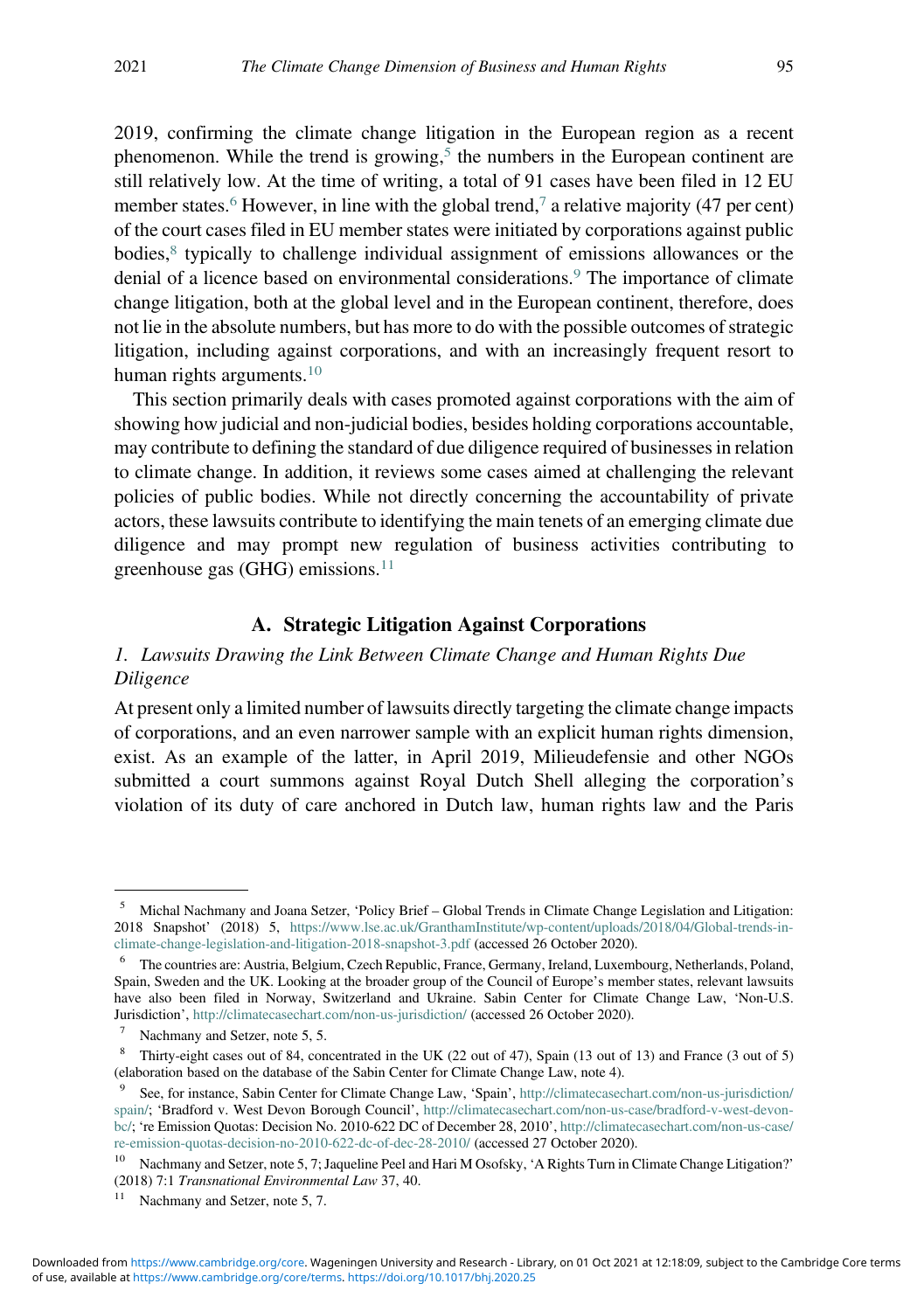Agreement.<sup>12</sup> This approach proposes an integrated interpretation of corporate HRDD based on both human rights law and climate law standards.<sup>13</sup> The plaintiffs clearly aim at riding the long wave of the *Urgenda* judgment (see section II.B below) and extending its conclusions, *mutatis mutandis*, to private actors.<sup>14</sup> The allegations against Shell include its insufficient action to reduce GHG emissions and the active attempt to mislead the public about the sustainability of its operations.<sup>15</sup> The summons reference the main business and human rights instruments, including the UNGPs (publicly endorsed by Shell), to argue that climate change impacts must be accounted for in the HRDD processes of corporations, which also have a responsibility not 'to undermine the ability of States to fulfil their own human rights obligations'. <sup>16</sup> The summons refer to the Dutch law social standard of care successfully invoked in Urgenda to argue that 'Articles 2 and 8 of the ECHR also colour the duty of care we should be able to expect from Shell', given 'the extent of the control Shell – like the State – has over [the fate of] individuals on account of its substantial share in global emissions and the solutions to climate change.'<sup>17</sup> The plaintiffs maintain that Shell has a duty to adjust its policies and practices to the Paris Agreement targets with due regard to the precautionary principle.<sup>18</sup>

In early 2020, an action against Total under the French Duty of Vigilance Law was filed in France by fourteen French cities and four NGOs.<sup>19</sup> This Law requires corporations to put in place and implement a 'vigilance plan' to address human rights and fundamental freedoms risks, severe physical or environmental harms or health risks.<sup>20</sup> For the first time, a lawsuit was filed under the Duty of Vigilance Law to target the 'climate inaction' of an oil corporation.<sup>21</sup> The plaintiffs, representatives of local communities and organizations, hold that identifying the risk of contributing to global warming and taking measures to reduce emissions is an integral part of the corporation's 'duty of vigilance'. <sup>22</sup> Total was targeted as one of the world's bigger emitters, being responsible for 1 per cent of the world's total GHG emissions and for two-thirds of France's emissions.<sup>23</sup> The corporation is accused of failing to include concrete climate-related

<sup>&</sup>lt;sup>12</sup> Milieudefensie et al v Royal Dutch Shell plc, File no. 90046903, Summons (5 April 2019), [http://](http://blogs2.law.columbia.edu/climate-change-litigation/wp-content/uploads/sites/16/non-us-case-documents/2019/20190405_8918_summons.pdf) [blogs2.law.columbia.edu/climate-change-litigation/wp-content/uploads/sites/16/non-us-case-documents/2019/20190405\\_](http://blogs2.law.columbia.edu/climate-change-litigation/wp-content/uploads/sites/16/non-us-case-documents/2019/20190405_8918_summons.pdf) [8918\\_summons.pdf](http://blogs2.law.columbia.edu/climate-change-litigation/wp-content/uploads/sites/16/non-us-case-documents/2019/20190405_8918_summons.pdf) (accessed 27 October 2020).

<sup>&</sup>lt;sup>13</sup> This aspect is discussed in section III.<br><sup>14</sup> Sebin Center for Climate Change Law

Sabin Center for Climate Change Law, 'Milieudefensie et al v Royal Dutch Shell plc', [http://climatecasechart.com/](http://climatecasechart.com/non-us-case/milieudefensie-et-al-v-royal-dutch-shell-plc/) [non-us-case/milieudefensie-et-al-v-royal-dutch-shell-plc/](http://climatecasechart.com/non-us-case/milieudefensie-et-al-v-royal-dutch-shell-plc/) (accessed 17 December 2019).

 $15$  Milieudefensie et al, note 12.

<sup>16</sup> Ibid, para 712.

<sup>17</sup> Ibid, paras 723–724.

<sup>&</sup>lt;sup>18</sup> Ibid, para 55.<br><sup>19</sup> Aline Pobert

<sup>19</sup> Aline Robert, 'Oil Giant Total Sued For 'Climate Inaction' in France's First Climate Case', Euractiv (28 January 2020), [https://www.euractiv.com/section/climate-environment/news/oil-giant-total-sued-for-climate-inaction-in-frances](https://www.euractiv.com/section/climate-environment/news/oil-giant-total-sued-for-climate-inaction-in-frances-first-climate-case/)[first-climate-case/](https://www.euractiv.com/section/climate-environment/news/oil-giant-total-sued-for-climate-inaction-in-frances-first-climate-case/) (accessed 20 May 2020).

<sup>&</sup>lt;sup>20</sup> Stéphane Brabant, Charlotte Michon and Elsa Savourey, 'The Vigilance Plan: Cornerstone of the Law on the Corporate Duty of Vigilance' (2017) 5 Revue Internationale de la Compliance et de l'Éthique des Affaires 6, [http://](http://www.bhrinlaw.org/frenchcorporatedutylaw_articles.pdf) [www.bhrinlaw.org/frenchcorporatedutylaw\\_articles.pdf](http://www.bhrinlaw.org/frenchcorporatedutylaw_articles.pdf) (accessed 20 May 2020).<br><sup>21</sup> Robert note 19

 $^{21}$  Robert, note 19.

 $\frac{22}{1}$  Ibid.<br> $\frac{23}{1}$  Ibid.

<sup>23</sup> Ibid; BHRCC, 'Total Lawsuit (re Climate Change, France)', [https://www.business-humanrights.org/en/total](https://www.business-humanrights.org/en/total-lawsuit-re-climate-change-france-0)[lawsuit-re-climate-change-france-0](https://www.business-humanrights.org/en/total-lawsuit-re-climate-change-france-0) (accessed 20 May 2020).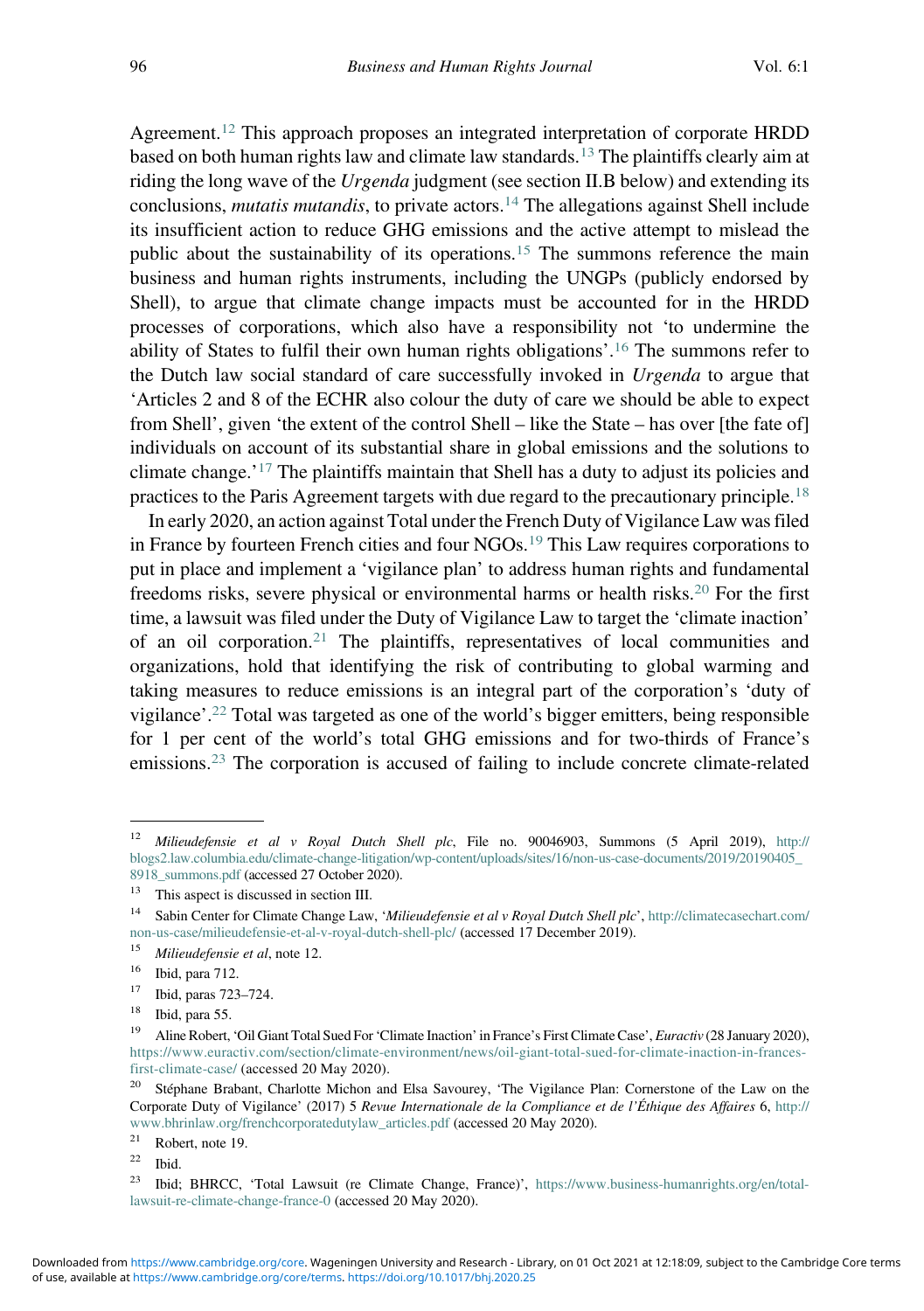objectives in both its first and second vigilance plan. Instead of taking the required steps towards the  $2^{\circ}C$  goal established by the Paris Agreement,<sup>24</sup> the corporation allegedly increased its oil production and continues to invest in exploration for new oil deposits.<sup>25</sup> While the lawsuit is in its initial phase, it shows how the open-ended duty of vigilance contained in the French Duty of Vigilance Law potentially allows for an integrated interpretation of the corporate duty of care informed by a variety of international human rights, environmental and climate standards.

The climate change responsibilities of 47 'Carbon Majors' – including some European corporations such as BP, Shell, Total, RWE, Repsol, LaFarge, Heidelberg Cement and  $Eni<sup>26</sup>$  – were notoriously raised in a petition filed with the Philippines Commission on Human Rights by Greenpeace Southeast Asia and a number of organizations and individuals.<sup>27</sup> The petitioners asked the Commission to investigate the human rights impacts of climate change in the Philippines and the responsibility of 'investor-owned Carbon Majors for human rights threats and/or violations in the Philippines, resulting from climate change and ocean acidification'. <sup>28</sup> The petition builds on studies that trace anthropogenic GHG emissions to specific corporations, $29$  and largely relies on the UNGPs. Referring to HRDD, it argues that, by taking investment decisions incompatible with the  $2^{\circ}C$  goal, the corporations are 'failing to prevent human rights impacts that are directly linked to their operations, products, or services' by their business relationships.<sup>30</sup> A joint summary of *amicus curiae* briefs also stresses that corporations, under the UNGPs, are responsible for assessing and addressing the climate change impacts of their operations, which translates into a responsibility to reduce their GHG emissions, at a minimum, in line with the temperature goals of the Paris Agreement.<sup>31</sup> It also stresses how the carbon producers have long known of the adverse impacts of their operations but failed to act upon such knowledge, and even actively misrepresented the connection between fossil fuels and climate change.<sup>32</sup>

<sup>&</sup>lt;sup>24</sup> Sherpa et al, 'Statement of Claim Against Total' (28 January 2020), 2, [https://www.business-humanrights.org/sites/](https://www.business-humanrights.org/sites/default/files/Dossier%20de%20presse%20%5BEN%5D.pdf) [default/files/Dossier%20de%20presse%20%5BEN%5D.pdf](https://www.business-humanrights.org/sites/default/files/Dossier%20de%20presse%20%5BEN%5D.pdf) (accessed 4 May 2020).

<sup>&</sup>lt;sup>25</sup> Sherpa et al, '13 French Local Authorities and 4 NGOs Ask the French Oil Company Total to Prevent Global Warming' (23 October 2018), [https://notreaffaireatous.org/wp-content/uploads/2018/10/Dossier-de-Press-2F-English](https://notreaffaireatous.org/wp-content/uploads/2018/10/Dossier-de-Press-2F-English-version.pdf)[version.pdf](https://notreaffaireatous.org/wp-content/uploads/2018/10/Dossier-de-Press-2F-English-version.pdf) (accessed 4 December 2019).<br><sup>26</sup> Eer the full list of respondents, see Gt

<sup>26</sup> For the full list of respondents, see Greenpeace Southeast Asia et al, 'Petition – Requesting for Investigation of the Responsibility of the Carbon Majors for Human Rights Violations or Threats of Violations Resulting from the Impacts of Climate Change', Annex C (2015), [https://storage.googleapis.com/planet4-philippines-stateless/2019/05/4879ea58-](https://storage.googleapis.com/planet4-philippines-stateless/2019/05/4879ea58-4879ea58-annex_c_list_of_respondents_with_addresses.pdf) 4879ea58-annex c\_list\_of\_respondents\_with\_addresses.pdf (accessed 4 May 2020).

<sup>&</sup>lt;sup>27</sup> Greenpeace Southeast Asia et al, 'Petition – Requesting for Investigation of the Responsibility of the Carbon Majors for Human Rights Violations or Threats of Violations Resulting from the Impacts of Climate Change' (2015), [https://](https://storage.googleapis.com/planet4-philippines-stateless/2019/05/5a38951a-5a38951a-cc-hr-petition_public-version.pdf) [storage.googleapis.com/planet4-philippines-stateless/2019/05/5a38951a-5a38951a-cc-hr-petition\\_public-version.pdf](https://storage.googleapis.com/planet4-philippines-stateless/2019/05/5a38951a-5a38951a-cc-hr-petition_public-version.pdf) (accessed 4 May 2020).<br> $^{28}$  B i.l.  $\Omega$ 

Ibid, 61.

<sup>&</sup>lt;sup>29</sup> Richard Heede, 'Tracing Anthropogenic Carbon Dioxide and Methane Emissions to Fossil Fuel and Cement Producers, 1854–2010' (2014) 122 Climatic Change 229; Peter C Frumhoff, Richard Heede and Naomi Oreskes, 'The Climate Responsibilities of Industrial Carbon Producers' (2015) 132 Climatic Change 157.

<sup>30</sup> Greenpeace Southeast Asia et al, note 27, 21–22.

<sup>&</sup>lt;sup>31</sup> 'Joint Summary of the Amicus Curiae in Re: National Inquiry on the Impact of Climate Change on the Human Rights of the Filipino People' (2018), 59, [https://climate.law.columbia.edu/sites/default/files/content/docs/Joint-Summary-](https://climate.law.columbia.edu/sites/default/files/content/docs/Joint-Summary-Amicus_0.pdf)[Amicus\\_0.pdf](https://climate.law.columbia.edu/sites/default/files/content/docs/Joint-Summary-Amicus_0.pdf) (accessed 4 May 2020).

<sup>32</sup> Ibid.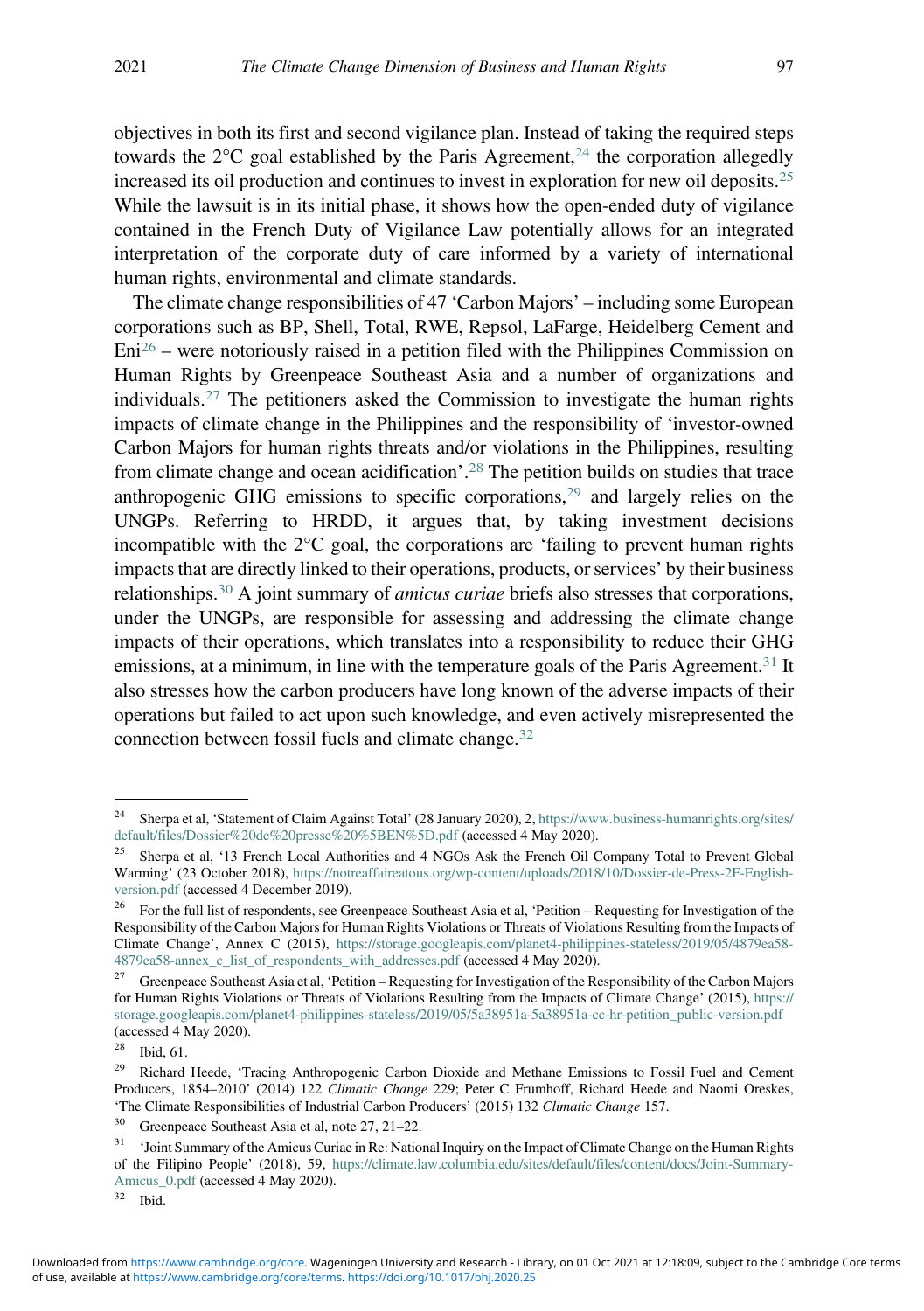In December 2019, at COP25, the Commission on Human Rights announced its findings (unpublished at the time of writing), stating that the carbon majors can be held liable for their contribution to climate change and that access to justice must be ensured for victims of the related human rights impacts.<sup>33</sup> The statement also specified that criminal liability might arise 'where they have been clearly proved to have engaged in acts of obstruction and willful obfuscation'. <sup>34</sup> Although the Commission does not have strong coercive and enforcement powers, its final findings might shed a light on the link between climate due diligence and HRDD, and could be taken into account in the elaboration of new regulatory instruments, as well as in future litigation.<sup>35</sup>

## 2. Emerging Features of the 'Climate Due Diligence' of Corporations: Risk Mitigation and Integration

None of the cases noted above has reached its final stage yet. However, the legal reasonings adopted by their proponents highlight some possible features of an emerging concept of 'climate due diligence'. These tend to revolve around two main themes, namely, 'risk mitigation' on the one hand, and 'integration' on the other. While the former is concerned with the reduction of GHG emissions in corporations' activities and projects, the latter requires corporations to integrate climate-related objectives in their policies and processes.

A rather clear indication that can be extrapolated from existing cases concerns the risk mitigation responsibilities of the so-called 'big emitters'. As the corporations targeted in the examples discussed above are connected to major amounts of emissions, the proponents argue that a necessary step in their due diligence process is to commit to and carry out a significant reduction of the GHG emissions directly produced or 'linked to' the corporations' operations by their investments. All these cases rely on climate science and the Paris Agreement as benchmarks against which the adequacy of a corporation's action should be assessed. The argument that big emitters bear a specific responsibility for the adverse impacts caused by climate change also emerges from a 2015 German lawsuit that does not explicitly reference the concept of HRDD. The lawsuit, which targets the German utility  $RWE<sub>1</sub><sup>36</sup>$  rests on a provision of the German Civil Code on nuisance abatement.<sup>37</sup> The promoter of the case<sup>38</sup> is a Peruvian farmer whose town is

<sup>33</sup> Greenpeace Philippines, 'The Climate Change and Human Rights Petition' (9 December 2019), [https://](https://www.greenpeace.org/philippines/press/1237/the-climate-change-and-human-rights-petition/) [www.greenpeace.org/philippines/press/1237/the-climate-change-and-human-rights-petition/](https://www.greenpeace.org/philippines/press/1237/the-climate-change-and-human-rights-petition/) (accessed 21 May 2020). <sup>34</sup> Isabella Kaminski, 'Carbon Majors can be Held Liable for Human Rights Violations, Philippines Commission Rules', Climate Liability News (9 December 2019), [https://www.climateliabilitynews.org/2019/12/09/philippines](https://www.climateliabilitynews.org/2019/12/09/philippines-human-rights-climate-change-2/)[human-rights-climate-change-2/](https://www.climateliabilitynews.org/2019/12/09/philippines-human-rights-climate-change-2/) (accessed 21 May 2020).

<sup>35</sup> Annalisa Savaresi and Jacques Hartmann, 'Using Human Rights Law to Address the Impacts of Climate Change: Early Reflections on the Carbon Majors Inquiry' (2 November 2018) 16, <https://ssrn.com/abstract=3277568> (accessed 21 May 2020).

<sup>&</sup>lt;sup>36</sup> BHRRC, 'RWE Lawsuit: First Test Case in Europe to Clarify Responsibilities of Carbon Majors for Climate Change', [https://www.business-humanrights.org/en/rwe-lawsuit-first-test-case-in-europe-to-clarify-responsibilities-of](https://www.business-humanrights.org/en/rwe-lawsuit-first-test-case-in-europe-to-clarify-responsibilities-of-carbon-majors-for-climate-change)[carbon-majors-for-climate-change](https://www.business-humanrights.org/en/rwe-lawsuit-first-test-case-in-europe-to-clarify-responsibilities-of-carbon-majors-for-climate-change) (accessed 10 December 2019).<br><sup>37</sup> Ibid

 $37$  Ibid.<br> $38$  At the

<sup>38</sup> At the time of writing, the lawsuit is at the stage of evidence collection [Germanwatch, 'Saúl versus RWE – The Huaraz Case', <https://germanwatch.org/en/huaraz> (accessed 11 May 2020)].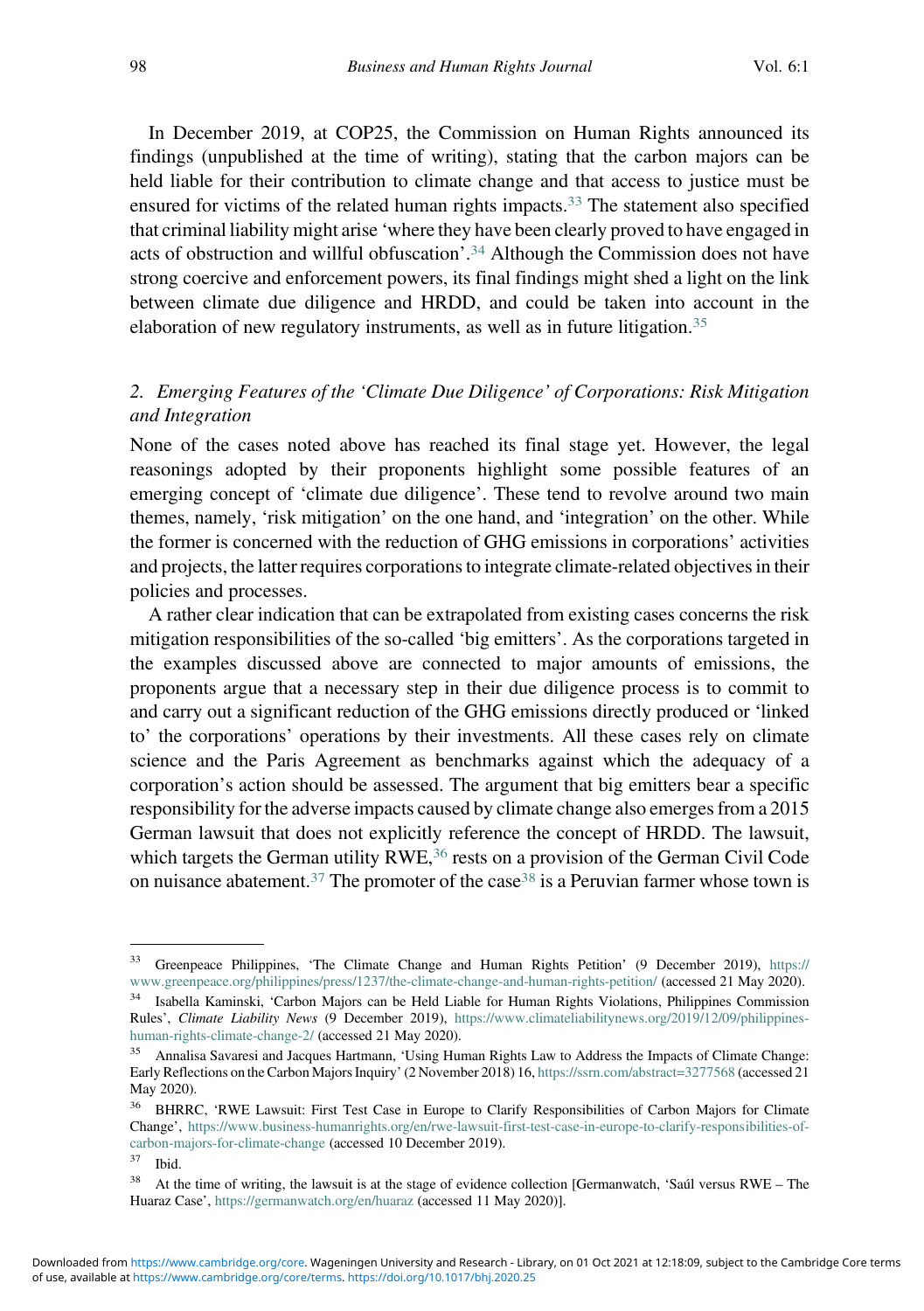facing the costs of protecting its population from the adverse effects of melting glaciers.<sup>39</sup> The exponential volume increase of a glacial lake located above the town is allegedly a product of climate change caused by global GHG emissions, to which RWE is the largest European contributor.<sup>40</sup> The lawsuit alleges that RWE has contributed nearly 0.5 per cent of global manmade emissions since the industrial revolution, therefore being liable to compensate the plaintiff, in the same portion, for the costs of protecting his town from floods or mudslides. $41$  After the first instance court dismissed the claim, the appeals court allowed the case to proceed to the evidentiary phase.<sup>42</sup> The court will assess the threat to the defendant's property due to the expanding volume of water of the Palcacocha lagoon, as well as the extent of RWE's contribution to that risk.<sup>43</sup> One of the case's legal counsels, Roda Verheyen, declared that one of the strategic goals of the lawsuit has already been achieved, namely establishing that 'climate damages could give rise to corporate liability'. <sup>44</sup> The next challenges lie in proving that RWE's emissions contributed to an imminent risk faced by the plaintiff and in establishing the relevant standard of proof.<sup>45</sup> The recent declaration of Vanuatu's foreign minister shows that, in the future, similar allegations might be made against corporations by the governments of countries that are particularly prone to the adverse effects of anthropogenic climate change.<sup>46</sup>

Big emitters are also the target of a lawsuit filed in San Francisco by a large US-based fishing association against oil and gas producers, including Europe-domiciled Shell, Eni, Total and  $BP^{47}$ . The activities of these corporations are put in a causal relationship with the global warming-induced algae blooms that are forcing the closure of crab-fishing waters in the Pacific, damaging the industry.<sup>48</sup> The defendants are not only accused of negligence and nuisance, but also of having concealed the dangers for decades, working

<sup>&</sup>lt;sup>39</sup> Sabin Center for Climate Change Law, 'Lliuya v RWE AG, Case No. 2 O 285/15 Essen Regional Court', [http://](http://climatecasechart.com/non-us-case/lliuya-v-rwe-ag/) [climatecasechart.com/non-us-case/lliuya-v-rwe-ag/](http://climatecasechart.com/non-us-case/lliuya-v-rwe-ag/) (accessed 11 May 2020).

<sup>40</sup> Christoph Bals and Roxana Baldrich, 'RWE Lawsuit: First Test Case in Europe to Clarify Responsibilities of Carbon Majors for Climate Change', Germanwatch (8 November 2018), <https://germanwatch.org/en/15999> (accessed 11 May  $2020$ ).

 $\begin{array}{c} 41 \\ 42 \end{array}$  Ibid.

Lliuya v RWE AG, Case No. 2 O 285/15 (judgment of 30 November 2017), [http://blogs2.law.columbia.edu/climate](http://blogs2.law.columbia.edu/climate-change-litigation/wp-content/uploads/sites/16/non-us-case-documents/2017/20171211_Case-No.-2-O-28515-Essen-Regional-Court_order-1.pdf)[change-litigation/wp-content/uploads/sites/16/non-us-case-documents/2017/20171211\\_Case-No.-2-O-28515-Essen-](http://blogs2.law.columbia.edu/climate-change-litigation/wp-content/uploads/sites/16/non-us-case-documents/2017/20171211_Case-No.-2-O-28515-Essen-Regional-Court_order-1.pdf)[Regional-Court\\_order-1.pdf](http://blogs2.law.columbia.edu/climate-change-litigation/wp-content/uploads/sites/16/non-us-case-documents/2017/20171211_Case-No.-2-O-28515-Essen-Regional-Court_order-1.pdf) (accessed 10 December 2019).

<sup>43</sup> Ibid,  $2-3$ .

<sup>&</sup>lt;sup>44</sup> [Bals](https://germanwatch.org/en/15999) and Baldrich, note 40.

Ibid.

<sup>&</sup>lt;sup>46</sup> 'My government is now exploring all avenues to utilize the judicial system in various jurisdictions – including under international law – to shift the costs of climate protection back onto the fossil fuel companies, the financial institutions and the governments that actively and knowingly created this existential threat to my country.' Lisa Cox, 'Vanuatu Says it May Sue Fossil Fuel Companies and Other Countries Over Climate Change', The Guardian (22 November 2018), [https://](https://www.theguardian.com/world/2018/nov/22/vanuatu-says-it-may-sue-fossil-fuel-companies-and-other-countries-over-climate-change) [www.theguardian.com/world/2018/nov/22/vanuatu-says-it-may-sue-fossil-fuel-companies-and-other-countries-over](https://www.theguardian.com/world/2018/nov/22/vanuatu-says-it-may-sue-fossil-fuel-companies-and-other-countries-over-climate-change)[climate-change](https://www.theguardian.com/world/2018/nov/22/vanuatu-says-it-may-sue-fossil-fuel-companies-and-other-countries-over-climate-change) (accessed 17 December 2019).

<sup>&</sup>lt;sup>47</sup> Pacific Coast Federation of Fishermen's Associations, Inc v Chevron Corp (ND Cal) 3:18-cv-07477, Complaint (2018), [http://blogs2.law.columbia.edu/climate-change-litigation/wp-content/uploads/sites/16/case-documents/2018/](http://blogs2.law.columbia.edu/climate-change-litigation/wp-content/uploads/sites/16/case-documents/2018/20181114_docket-CGC-18-571285_complaint.pdf) [20181114\\_docket-CGC-18-571285\\_complaint.pdf](http://blogs2.law.columbia.edu/climate-change-litigation/wp-content/uploads/sites/16/case-documents/2018/20181114_docket-CGC-18-571285_complaint.pdf) (accessed 5 December 2019).

<sup>&</sup>lt;sup>48</sup> David Hasemver, 'Crab Fishers Sue Fossil Fuel Industry Over Climate Change Damage', *Inside Climate News* (14 November 2018), [https://insideclimatenews.org/news/14112018/crab-fishermen-climate-change-lawsuit-fossil-fuel](https://insideclimatenews.org/news/14112018/crab-fishermen-climate-change-lawsuit-fossil-fuel-companies-ocean-algae-neurotoxin-fishery-closure)[companies-ocean-algae-neurotoxin-fishery-closure](https://insideclimatenews.org/news/14112018/crab-fishermen-climate-change-lawsuit-fossil-fuel-companies-ocean-algae-neurotoxin-fishery-closure) (accessed 17 December 2019).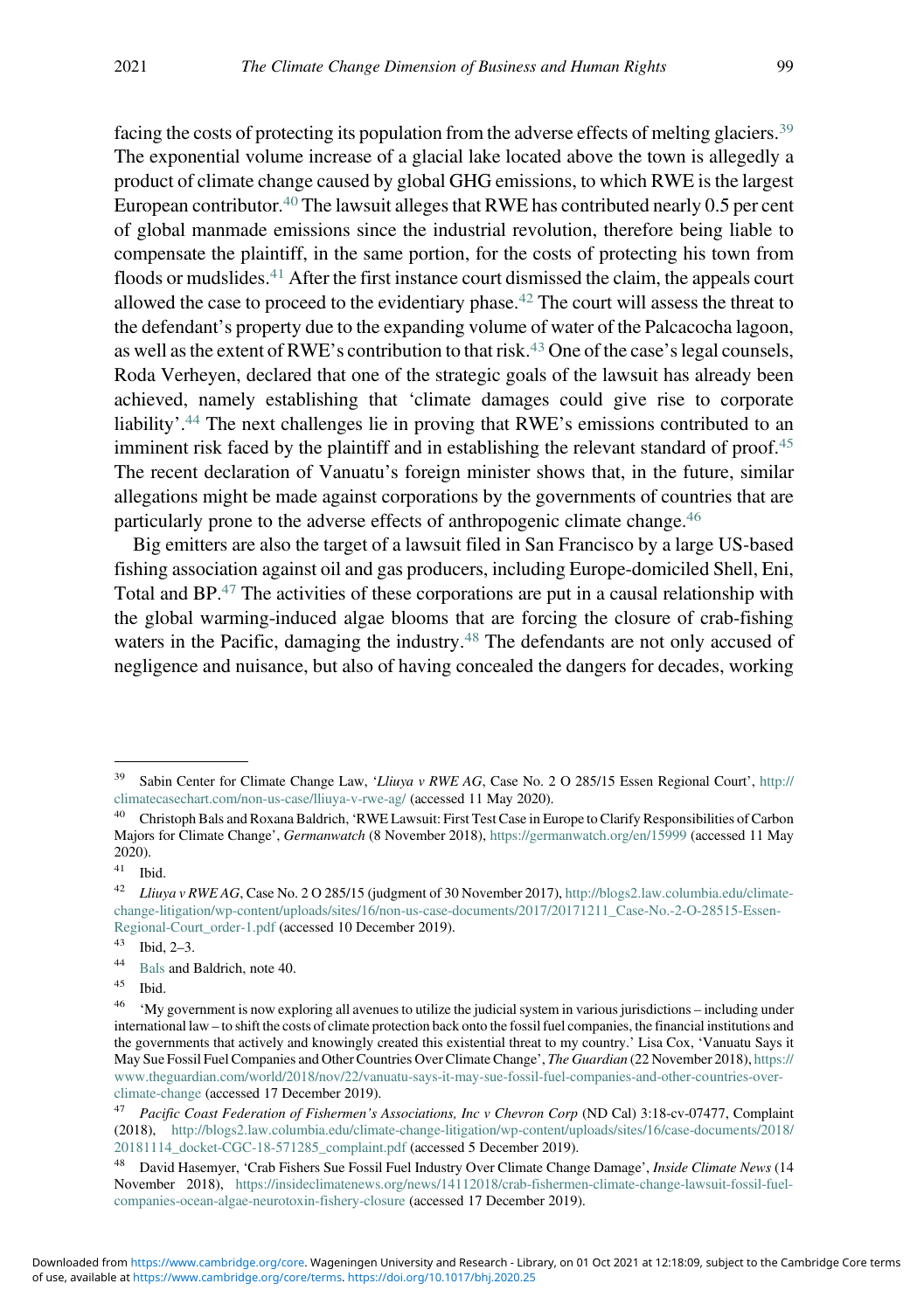'to undermine public support for greenhouse gas regulation'. <sup>49</sup> Once again, albeit not framed in human rights terms, the lawsuit insists on the nexus between the contribution of big emitters to global warming and the resulting adverse impacts, as well as on their failure to honestly communicate to the public the climate-related risks of their activities.

Regarding the integration of the climate change dimension into business processes and policies, several of the cases discussed in section II.A.1 insist on the business responsibility to perform an adequate risk assessment and set concrete climate objectives, which are also key tenets of the HRDD concept articulated by the UNGPs. Those cases stress the responsibility of corporations to communicate externally their climate-related impacts and actions in an honest and accurate manner. Other clues to what integration means derive from at least two climate-related complaints that have been filed with the NCPs. It is worth recalling that the OECD Guidelines for Multinational Enterprises, besides a chapter on human rights reproducing the UNGPs' concept of HRDD, contain a separate chapter on Environment (chapter VI).<sup>50</sup> Chapter VI requires corporations to perform an environmental due diligence process whose steps – risk assessment, establishment of measurable objectives, prevention based on the precautionary principle, mitigation actions, ongoing monitoring – closely recall the steps of HRDD. The OECD Guidelines specifically encourage corporations to disclose accurate information on GHG emissions<sup>51</sup> and work towards their reduction.<sup>52</sup> Honest and accurate communication of climate change impacts constitutes the main focus of a pending complaint filed against BP before the UK's NCP. ClientEarth's complaint alleges that a BP advertising campaign gravely misrepresents the corporation's efforts towards a transition to sustainable energy supply, while misleading consumers as to the seriousness of the climate change consequences that BP contributes to through its expanding fossil fuel business.<sup>53</sup> The complaint does not reference chapter IV on 'Human Rights', but it alleges a breach of the Guidelines' chapters on Environment and Consumer Interests.<sup>54</sup> In doing so, it highlights elements of environmental due diligence that the corporation allegedly failed to observe, namely the duty to provide accurate and verifiable information to the public on its potential environmental impacts.<sup>55</sup>

 $rac{54}{55}$  Ibid.

Pacific Coast Federation of Fishermen's Associations, Inc v Chevron Corp, note 47, para 7. On misleading climaterelated lobbying, see also BHRCC, 'InfluenceMap Report Alleges Misleading Climate-Related Branding and Lobbying by Major Oil and Gas Companies; BP, Chevron, ExxonMobil, Shell and Total Responded', [https://www.business](https://www.business-humanrights.org/en/influencemap-report-alleges-misleading-climate-related-branding-lobbying-by-major-oil-gas-companies-bp-chevron-exxonmobil-shell-total-responded)[humanrights.org/en/influencemap-report-alleges-misleading-climate-related-branding-lobbying-by-major-oil-gas](https://www.business-humanrights.org/en/influencemap-report-alleges-misleading-climate-related-branding-lobbying-by-major-oil-gas-companies-bp-chevron-exxonmobil-shell-total-responded)[companies-bp-chevron-exxonmobil-shell-total-responded](https://www.business-humanrights.org/en/influencemap-report-alleges-misleading-climate-related-branding-lobbying-by-major-oil-gas-companies-bp-chevron-exxonmobil-shell-total-responded) (accessed 17 December 2019).

<sup>&</sup>lt;sup>50</sup> OECD Guidelines for Multinational Enterprises (2011). The OECD has also issued human rights due diligence guidance which includes reference to environmental impacts and provides indicators to assess their scope, scale and irremediable character (OECD, Due Diligence Guidance for Responsible Business Conduct (2018), [http://](http://mneguidelines.oecd.org/OECD-Due-Diligence-Guidance-for-Responsible-Business-Conduct.pdf) [mneguidelines.oecd.org/OECD-Due-Diligence-Guidance-for-Responsible-Business-Conduct.pdf](http://mneguidelines.oecd.org/OECD-Due-Diligence-Guidance-for-Responsible-Business-Conduct.pdf) October 2020).

OECD Guidelines, note 50, ch III.

<sup>52</sup> Ibid, ch VI.

<sup>53</sup> ClientEarth, 'Complaint Against BP in Respect of Violations of the OECD Guidelines' (2019), para 6, [http://](http://blogs2.law.columbia.edu/climate-change-litigation/wp-content/uploads/sites/16/non-us-case-documents/2019/20191204_NA_complaint-1.pdf) [blogs2.law.columbia.edu/climate-change-litigation/wp-content/uploads/sites/16/non-us-case-documents/2019/](http://blogs2.law.columbia.edu/climate-change-litigation/wp-content/uploads/sites/16/non-us-case-documents/2019/20191204_NA_complaint-1.pdf) [20191204\\_NA\\_complaint-1.pdf](http://blogs2.law.columbia.edu/climate-change-litigation/wp-content/uploads/sites/16/non-us-case-documents/2019/20191204_NA_complaint-1.pdf) (accessed 17 May 2020).

Ibid, para 208.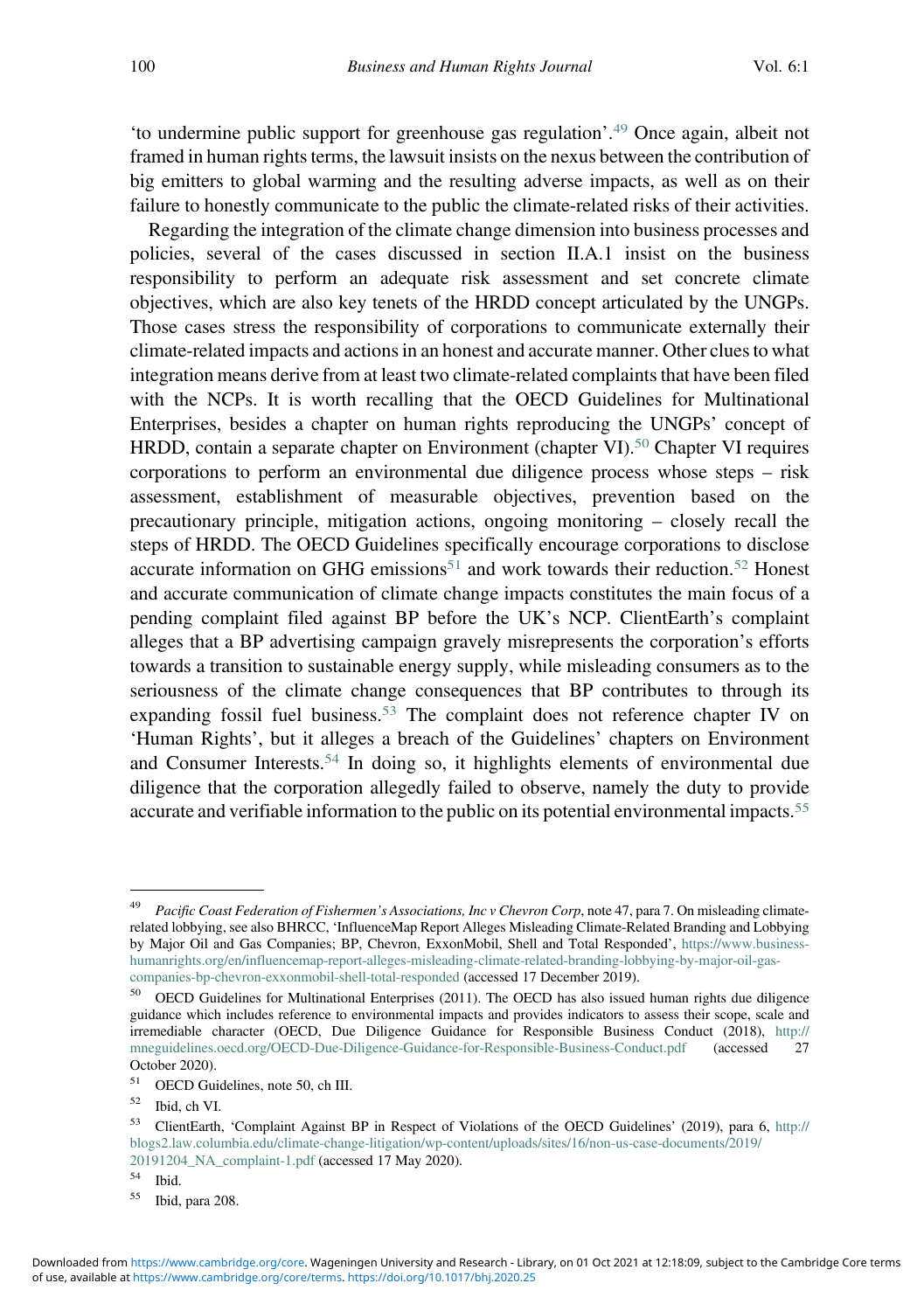Another NCP complaint calls into question the responsibilities of investors for being linked to the adverse impacts of climate change by their investment relationships. It was filed before the Dutch NCP by three NGOs alleging that ING bank's policies did not align with the climate and environment norms of the Guidelines.<sup>56</sup> The NGOs requested the disclosure of the bank's GHG emissions and the establishment of concrete targets to progressively align ING's indirect GHG emissions with the objectives of the Paris Agreement.<sup>57</sup> The NCP did not accept the bank's justification that there are not, at present, reliable data or international standards to measure the carbon emissions of a bank's lending portfolios.<sup>58</sup> It stressed the financial institution's responsibility, even in the absence of internationally accepted methodologies, 'to seek measurement and disclosure of environmental impact in areas where reporting standards are still evolving', particularly in the case of GHG emissions.<sup>59</sup> Commercial banks are thus required, under the OECD Guidelines, to take steps to define targets for the purpose of aligning their impact, as much as possible, 'with relevant national policies and international environmental commitments', such as the Paris Agreement.<sup>60</sup>

The cases (before both judicial and non-judicial bodies) presented in this section, albeit still embryonic, show some features of an emerging notion of climate due diligence requiring corporations to assess and address risk, as well as to integrate the climate change dimension into vigilance planning, corporate reporting, external communication and investment decisions. As the next section shows, these themes emerge as fundamental also in the currently available examples of litigation against public authorities.

### B. Climate Change Litigation Against Public Authorities and its Relevance for Businesses

Climate change strategic litigation is finding a 'a novel and unique anchorage' in the Paris Agreement and in the related national commitments.<sup>61</sup> The Paris Agreement implies two clear obligations on the part of states: (i) to prepare, communicate and maintain 'nationally determined contributions' (NDCs); and (ii) to ensure that each successive NDC will represent a progression beyond the previous one, reflecting the state's 'highest possible ambition'. <sup>62</sup> The Agreement, therefore, staves off claims that an individual

<sup>56</sup> Dutch NCP, 'Final Statement – Oxfam Novib, Greenpeace Netherlands, BankTrack and Friends of the Earth Netherlands (Milieudefensie) versus ING' (2019), 2, [https://www.oecdguidelines.nl/documents/publication/2019/04/](https://www.oecdguidelines.nl/documents/publication/2019/04/19/ncp-final-statement-4-ngos-vs-ing) [19/ncp-final-statement-4-ngos-vs-ing](https://www.oecdguidelines.nl/documents/publication/2019/04/19/ncp-final-statement-4-ngos-vs-ing) (accessed 27 October 2020).

<sup>57</sup> Ibid.

<sup>58</sup> Ibid.

 $^{59}$  Ibid, 5.<br> $^{60}$  Ibid Tl

<sup>60</sup> Ibid. The responsibility of investors is also being raised in a complaint filed with the Australian NCP by bushfire victims against ANZ Bank. At issue is the bank's continued investment in fossil fuel projects and its allegedly misleading communication to the public concerning its support of the Paris Agreement. Friends of the Earth Australia, 'Bushfire Survivors Launch Claim Against ANZ Under International Law for Financing Climate Change' (2019), [https://](https://www.foe.org.au/bushfire_survivors_launch_claim_against_anz) [www.foe.org.au/bushfire\\_survivors\\_launch\\_claim\\_against\\_anz](https://www.foe.org.au/bushfire_survivors_launch_claim_against_anz) (accessed 10 September 2020).

<sup>61</sup> UNEP, The Status of Climate Change Litigation – A Global Review (Nairobi: UNEP, 2017), [https://](https://wedocs.unep.org/bitstream/handle/20.500.11822/20767/climate-change-litigation.pdf?sequence=1isAllowed=y) [wedocs.unep.org/bitstream/handle/20.500.11822/20767/climate-change-litigation.pdf?sequence=1&isAllowed=y](https://wedocs.unep.org/bitstream/handle/20.500.11822/20767/climate-change-litigation.pdf?sequence=1isAllowed=y) (accessed 27 October 2020).

<sup>62</sup> Paris Agreement, note 1, art 4.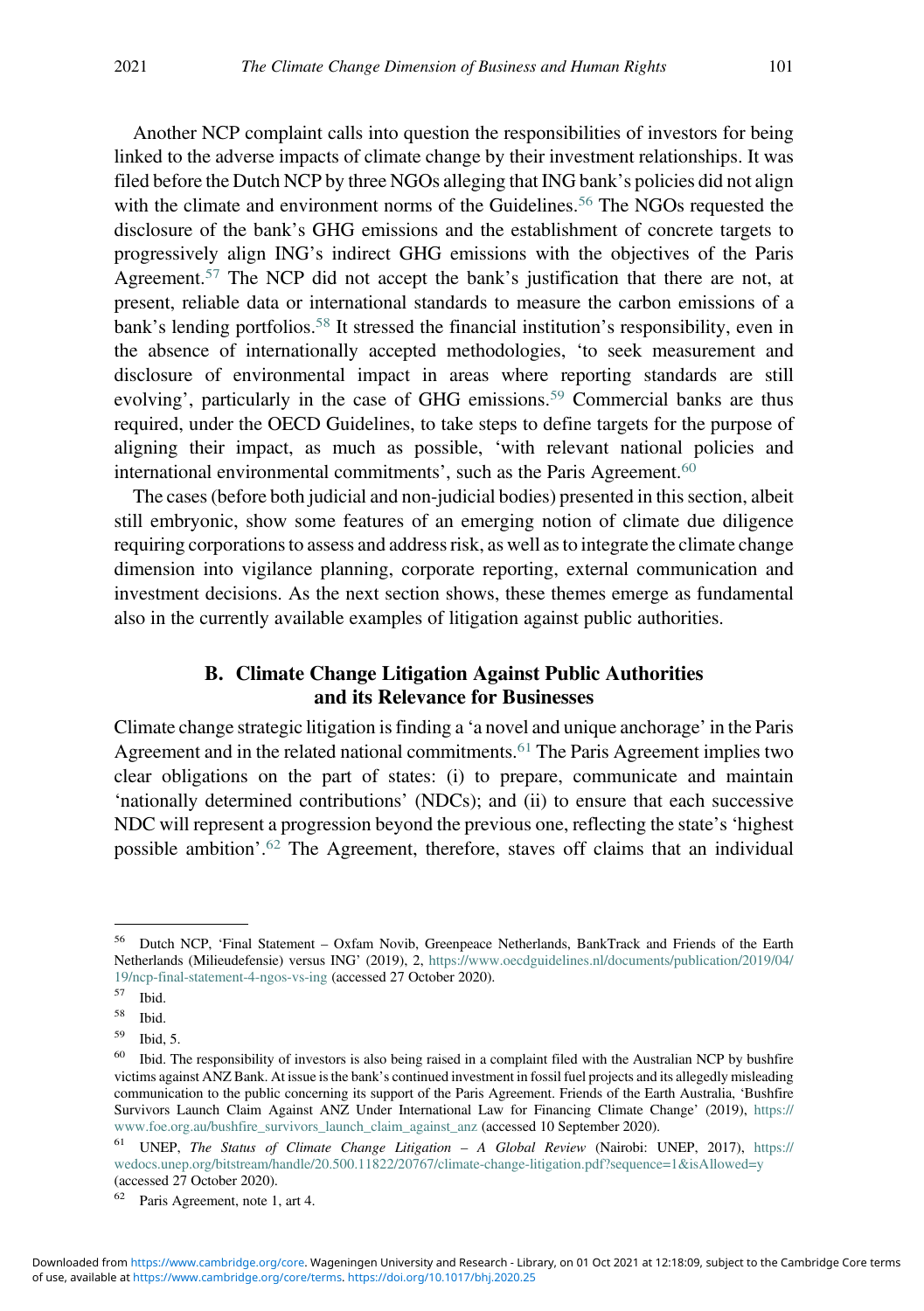country's impact on climate change is too marginal to give rise to specific responsibilities, while prohibiting any retrogression in the ambitiousness of national mitigation and adaptation targets.<sup>63</sup> Although not legally binding under international law, national commitments in the framework of the Paris Agreement can be resorted to in strategic litigation to define the state's due diligence obligations with respect to climate change. This type of litigation, which in some cases leverages the state's due diligence obligations under international human rights law, might have tangible consequences for businesses in that it has the potential to accelerate and inform policy developments such as the transition to a low-carbon economy or the regulation of certain types of business activities.

In the European context, the most notable example of this approach is currently represented by the lawsuit promoted by the Urgenda Foundation on behalf of 886 individuals against the government of the Netherlands.<sup>64</sup> The lawsuit concerned the alleged inadequacy of the measures adopted by the country to reduce GHG emissions, and the plaintiffs claimed that the Netherlands, both under domestic law and under international law, was required to work towards more ambitious targets. The plaintiffs argued that the Netherlands' reduction objectives were below the standard deemed necessary by climate science to hold the increase in the global average temperature 'to well below 2°C above pre-industrial levels'.<sup>65</sup> They requested that the government reduce GHG emissions in the Netherlands 'to a level of 40%, or at least 25%, below the level of 1990 before 2020'. <sup>66</sup> This request was formulated based on current climate science, in particular on the work of the Intergovernmental Panel on Climate Change (IPCC).<sup>67</sup> Urgenda identified the legal bases for its claims in international climate instruments such as the UN Framework Convention on Climate Change (UNFCCC) and the Kyoto Protocol, in domestic legislation (including the Dutch Constitution), and in the European Convention on Human Rights (ECHR), arguing that the Netherlands' insufficiently ambitious action on climate change constituted a violation of its human rights obligations.<sup>68</sup>

After rejecting some of the plaintiffs' arguments,<sup>69</sup> the District Court found international climate instruments and principles, such as the precautionary principle, to be particularly relevant in defining the required standard of conduct.<sup>70</sup> The court recognized the state's duty to ensure that the joint volume of Dutch annual GHG emissions will be reduced by at least 25 per cent at the end of 2020 compared with 1990.<sup>71</sup> The Court of Appeals (CA) essentially confirmed these findings, and, contrary to

<sup>&</sup>lt;sup>63</sup> UNEP, note 61. See also the District Court judgment in the *Urgenda* case, note 64.<br><sup>64</sup> Ultra and a France dation (and helf of 886 in dividenda) in The State of the Mathematic (M

Urgenda Foundation (on behalf of 886 individuals) v The State of the Netherlands (Ministry of Infrastructure and the Environment), judgment of 24 June 2015, ILDC 2456 (NL 2015) (Urgenda, DC).

<sup>65</sup> Paris Agreement, note 1, art 2.1(a).

<sup>&</sup>lt;sup>66</sup> Urgenda, 'Summons in the Case: Urgenda Foundation v Kingdom of the Netherlands – Final Draft Translation' (2013), 121, [https://www.urgenda.nl/wp-content/uploads/Translation-Summons-in-case-Urgenda-v-Dutch-State](https://www.urgenda.nl/wp-content/uploads/Translation-Summons-in-case-Urgenda-v-Dutch-State-v.25.06.10.pdf)[v.25.06.10.pdf](https://www.urgenda.nl/wp-content/uploads/Translation-Summons-in-case-Urgenda-v-Dutch-State-v.25.06.10.pdf) (accessed 27 October 2020).

 $67$  Urgenda, DC, para 4.23.

 $^{68}$  Urgenda, 'Summons in the Case', note 66.

 $^{69}$  Urgenda, DC, note 64, paras 4.42, 4.45–4.46.<br><sup>70</sup> Ibid, paras 4.53, 4.56

Ibid, paras 4.53, 4.56.

 $71$  Ibid, para 5.1.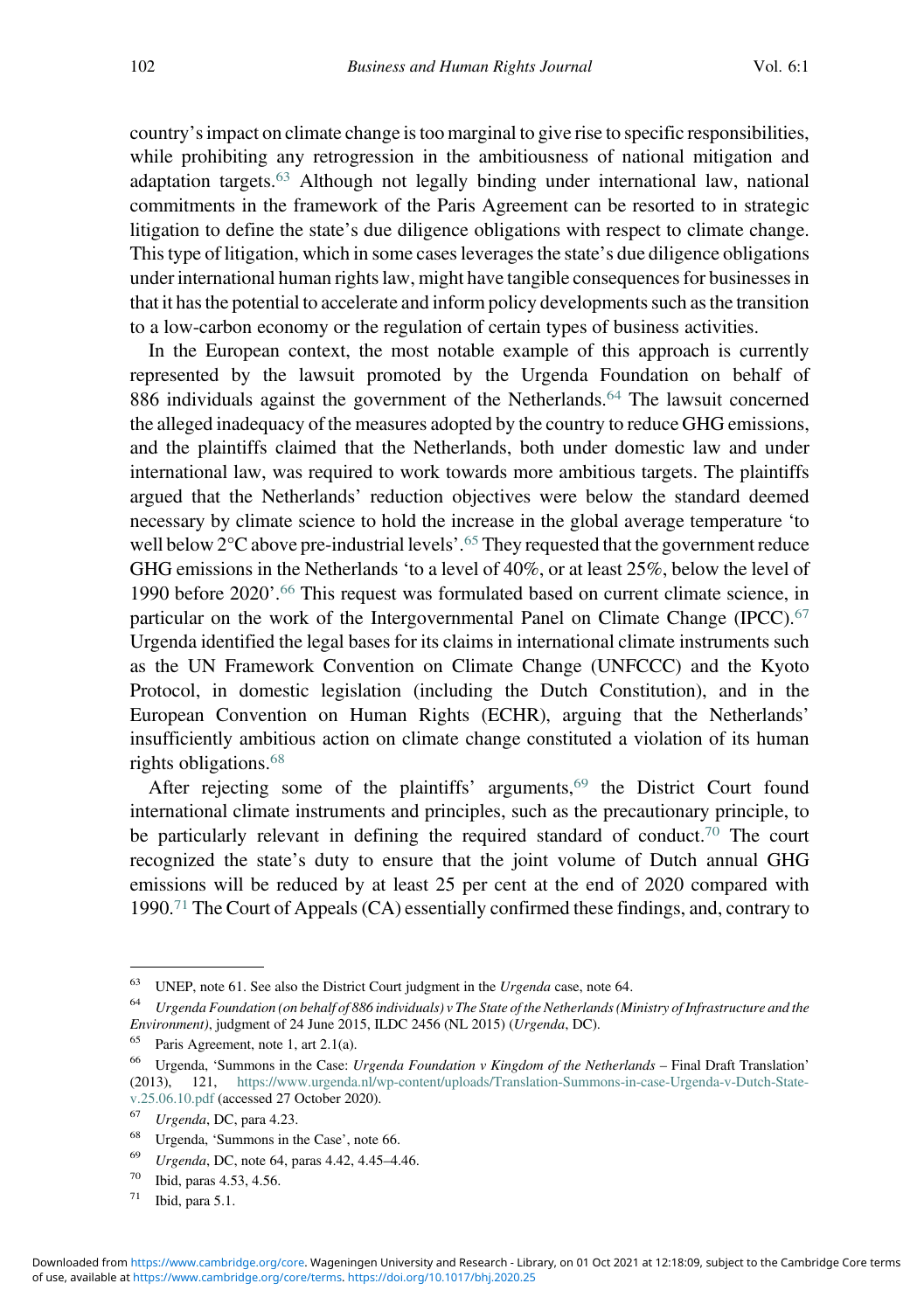the District Court, found that Urgenda could also directly invoke Articles 2 and 8 of the ECHR.<sup>72</sup> It derived the state's duty of care from the positive obligation under the ECHR to take concrete actions to prevent a future violation of the relevant interests.<sup>73</sup> Thus, the Court of Appeals concluded that the state had done 'too little to prevent a dangerous climate change' and was doing too little to catch up.<sup>74</sup> On 20 December 2019, the Supreme Court at The Hague confirmed what can undoubtedly be termed as a landmark decision in the realm of climate change and human rights.<sup>75</sup>

The Supreme Court judgment confirms that climate law and environmental law principles are to be read as integral elements of the due diligence obligations that states have under international human rights law. As discussed in section III below, a similar integrated approach is necessary to interpret the standard of conduct expected of businesses under the UNGPs. Importantly, the District Court found no merit to the Netherlands' defence that the state could not be seen as 'one of the causers of an imminent climate change' because it did not itself emit GHG.<sup>76</sup> In fact, the state has 'the power to control the collective Dutch emission level' and is therefore required 'to take on a high level of care' to facilitate a transition to a sustainable society.<sup>77</sup> This obligation, which stands regardless of the relatively small contribution of a state to the global emissions volume, $78$  also entails increasing the availability of nonfossil energy sources.<sup>79</sup> Here lies the key to the political 'intractability' of the climate change problem, as the measures required to make even the  $2^{\circ}C$  target (not to mention the 1.5 $^{\circ}C$ aspiration $80$ ) realistic require phasing out fossil fuels as the basis of the modern industry.<sup>81</sup> In spite of the high political sensitivity of the matter, the Urgenda lawsuit

 $72$  The CA found that while Article 34 bars 'public interest action' before the European Court of Human Rights, it does not prevent Urgenda from raising Article 2 and Article 8 in the Dutch judicial system, which allows for public interest litigation. The State of the Netherlands v Urgenda Foundation, Judgment of 9 October 2018, C/09/456689/ HA ZA 13- 1396, para 35 (Urgenda, CA), https://elaw.org/system/files/attachments/publicresource/Urgenda 2018 Appeal [Decision\\_Eng.pdf](https://elaw.org/system/files/attachments/publicresource/Urgenda_2018_Appeal_Decision_Eng.pdf) (accessed 17 December 2019)).<br><sup>73</sup> Lid nam 41

 $^{73}$  Ibid, para 41.

 $^{74}$  Ibid, para 71.

<sup>75</sup> Mike Corder, 'Climate Activists Get Final Victory in Dutch Court Ruling', The Washington Post (20 December 2019), [https://www.washingtonpost.com/business/climate-activists-final-victory-in-dutch-court-ruling/2019/12/20/](https://www.washingtonpost.com/business/climate-activists-final-victory-in-dutch-court-ruling/2019/12/20/f0e51a18-2310-11ea-b034-de7dc2b5199b_story.html) [f0e51a18-2310-11ea-b034-de7dc2b5199b\\_story.html](https://www.washingtonpost.com/business/climate-activists-final-victory-in-dutch-court-ruling/2019/12/20/f0e51a18-2310-11ea-b034-de7dc2b5199b_story.html) (accessed 20 December 2019).<br> $^{76}$  Henanda DC note 64 para 4.66

Urgenda, DC, note 64, para 4.66.

 $\frac{77}{78}$  Ibid.

 $^{78}$  Ibid, para 4.79.<br> $^{79}$  Ibid, para 4.66

Ibid, para 4.66.

<sup>80</sup> Paris Agreement, note 1, art 2.1(a).

<sup>81</sup> Thiagarajan Jayaraman, 'The Paris Agreement on Climate Change: Background, Analysis and Implications' (May 2015), [https://www.researchgate.net/publication/289470031\\_The\\_Paris\\_Agreement\\_on\\_Climate\\_Change\\_Background\\_](https://www.researchgate.net/publication/289470031_The_Paris_Agreement_on_Climate_Change_Background_Analysis_and_Implicattions) Analysis and Implicattions (accessed 17 December 2019). Technological advancements giving rise to 'negative emissions', for instance through the storage of  $CO<sub>2</sub>$  underground, are at an embryonic stage and cannot bring concrete changes in the foreseeable future. Urgenda, DC, note 64, para 4.72; Henry D Jacoby and Jennifer Morris, 'Why the Next Two Years are Critical for the Paris Climate Deal's Survival', The Conversation (4 December 2018), [https://](https://theconversation.com/why-the-next-two-years-are-critical-for-the-paris-climate-deals-survival-107931)<br>theconversation.com/why-the-next-two-vears-are-critical-for-the-naris-climate-deals-survival-107931 (accessed [theconversation.com/why-the-next-two-years-are-critical-for-the-paris-climate-deals-survival-107931](https://theconversation.com/why-the-next-two-years-are-critical-for-the-paris-climate-deals-survival-107931) (accessed December 2019). On climate change as a 'superwicked' problem, see Richard J Lazarus, 'Superwicked Problems and Climate Change: Restraining the Present to Liberate the Future' (2009) 94:8 Cornell Law Review 1153; Kelly Levin et al, 'Overcoming the Tragedy of Superwicked Problems: Constraining Our Future Selves to Ameliorate Global Climate Change' (2012) 45 Policy Sciences 123.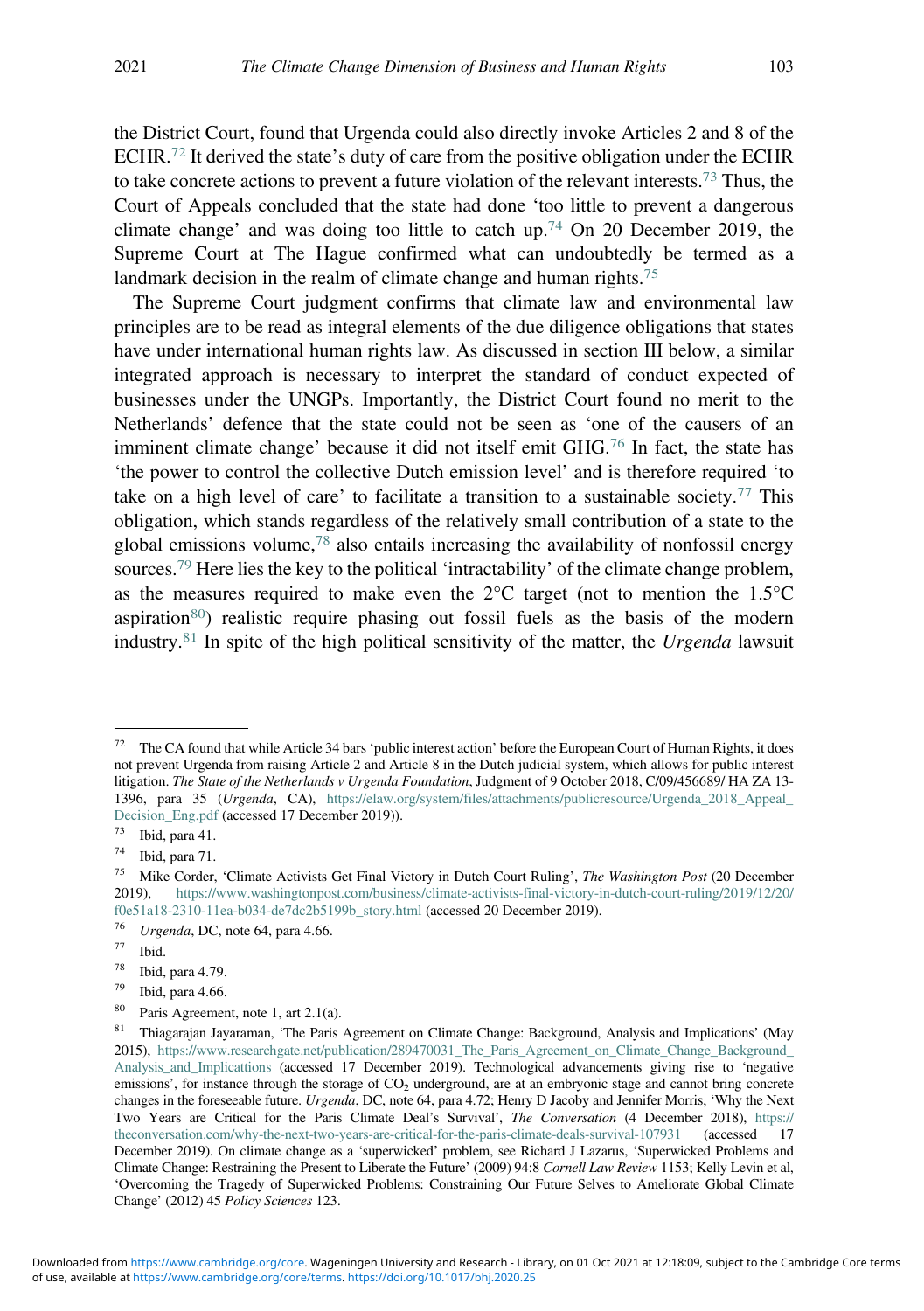led the Netherlands to accelerate the closure of a Vattenfall coal-fired power plant,  $82$  to impose more stringent emission caps on the remaining four coal-fired power stations (due to close by 2030),<sup>83</sup> and to adopt a package of measures promoting a shift to cleaner energy.<sup>84</sup>

Urgenda has not remained an isolated case in Europe. In Ireland, the Supreme Court decided in 2020 that the National Mitigation Plan adopted by the government fell short of the specificity required by the Climate Action and Low Carbon Development Act, although it did not confirm the existence of a constitutional right to a healthy environment.<sup>85</sup> A number of cases with an explicit human rights dimension are pending in Belgium<sup>86</sup> and France.<sup>87</sup> In Germany, two lawsuits invoke the fundamental rights protected by the German Constitution to allege the German government's insufficient action on GHG emissions and climate change.<sup>88</sup> A lawsuit promoted against the UK government by the NGO Plan B did not succeed in compelling the authorities to raise the emission reduction targets, but it did spur a recommendation by the Climate Change Committee to review the 2050 target in light of the Paris Agreement.<sup>89</sup> At the EU level, the 2018 'People's Climate Case' alleged the inadequacy of the EU climate targets referencing several EU and international instruments, including the EU Charter of Fundamental Rights, the UNFCCC and the Paris Agreement.90 The European General Court dismissed the claim based on the plaintiffs' lack of standing.<sup>91</sup> In March 2019,

<sup>&</sup>lt;sup>82</sup> Lefteris Karagiannopoulos, 'Dutch Government Tells Vattenfall to Shut 650 MW Coal Plant by End-2019', Reuters (8 March 2019), [https://www.reuters.com/article/us-netherlands-coal-vattenfall/dutch-government-tells-vattenfall-to](https://www.reuters.com/article/us-netherlands-coal-vattenfall/dutch-government-tells-vattenfall-to-shut-650-mw-coal-plant-by-end-2019-idUSKCN1QP1ZI)[shut-650-mw-coal-plant-by-end-2019-idUSKCN1QP1ZI](https://www.reuters.com/article/us-netherlands-coal-vattenfall/dutch-government-tells-vattenfall-to-shut-650-mw-coal-plant-by-end-2019-idUSKCN1QP1ZI) (accessed 20 May 2020).

<sup>83</sup> Robin Pascoe, 'Ministers Finalise Measures to Cut Air Pollution Following Urgenda Court Case', DutchNews.nl (25 April 2020), [https://www.dutchnews.nl/news/2020/04/ministers-finalise-measures-to-cut-air-pollution-following](https://www.dutchnews.nl/news/2020/04/ministers-finalise-measures-to-cut-air-pollution-following-urgenda-court-case/)[urgenda-court-case/](https://www.dutchnews.nl/news/2020/04/ministers-finalise-measures-to-cut-air-pollution-following-urgenda-court-case/) (accessed 20 May 2020).

<sup>84</sup> Urgenda, '54 Actions for 17 MTons of CO<sub>2</sub> Reduction' (2020), [https://www.urgenda.nl/en/themas/climate-case/](https://www.urgenda.nl/en/themas/climate-case/dutch-implementation-plan/) [dutch-implementation-plan/](https://www.urgenda.nl/en/themas/climate-case/dutch-implementation-plan/) (accessed 20 May 2020).

<sup>85</sup> Friends of the Irish Environment v Ireland, Judgment, Appeal No: 205/19, Judgment of 31 July 2020, [https://](https://www.courts.ie/acc/alfresco/681b8633-3f57-41b5-9362-8cbc8e7d9215/2020_IESC_49.pdf/pdf#view=fitH) [www.courts.ie/acc/alfresco/681b8633-3f57-41b5-9362-8cbc8e7d9215/2020\\_IESC\\_49.pdf/pdf#view=fitH](https://www.courts.ie/acc/alfresco/681b8633-3f57-41b5-9362-8cbc8e7d9215/2020_IESC_49.pdf/pdf#view=fitH) (accessed 20 May 2020).<br><sup>86</sup> Sahin Car

Sabin Center for Climate Change Law, 'VZW Klimaatzaak v Kingdom of Belgium & Others', [http://](http://climatecasechart.com/non-us-case/vzw-klimaatzaak-v-kingdom-of-belgium-et-al/) [climatecasechart.com/non-us-case/vzw-klimaatzaak-v-kingdom-of-belgium-et-al/](http://climatecasechart.com/non-us-case/vzw-klimaatzaak-v-kingdom-of-belgium-et-al/) (accessed 17 May 2020).

<sup>&</sup>lt;sup>87</sup> Sabin Center for Climate Change Law, 'Climate Litigation: *Commune de Grande-Synthe v France'* (2019), [http://](http://blogs2.law.columbia.edu/climate-change-litigation/wp-content/uploads/sites/16/non-us-case-documents/2019/20190123_Not-Yet-Available_press-release-1.pdf) [blogs2.law.columbia.edu/climate-change-litigation/wp-content/uploads/sites/16/non-us-case-documents/2019/](http://blogs2.law.columbia.edu/climate-change-litigation/wp-content/uploads/sites/16/non-us-case-documents/2019/20190123_Not-Yet-Available_press-release-1.pdf)

[<sup>20190123</sup>\\_Not-Yet-Available\\_press-release-1.pdf](http://blogs2.law.columbia.edu/climate-change-litigation/wp-content/uploads/sites/16/non-us-case-documents/2019/20190123_Not-Yet-Available_press-release-1.pdf) (accessed 17 May 2020); Notre Affaire à Tous, 'Inaction Over Climate Change; Let's Fight for Justice – Press Release' (2019), [https://notreaffaireatous.org/wp-content/uploads/](https://notreaffaireatous.org/wp-content/uploads/2018/12/CP-ANGLAIS.pdf) [2018/12/CP-ANGLAIS.pdf](https://notreaffaireatous.org/wp-content/uploads/2018/12/CP-ANGLAIS.pdf) (accessed 17 May 2020).

<sup>88</sup> Sabin Center for Climate Change Law, 'Family Farmers and Greenpeace Germany v Germany' (2018), [http://](http://climatecasechart.com/non-us-case/family-farmers-and-greenpeace-germany-v-german-government/) [climatecasechart.com/non-us-case/family-farmers-and-greenpeace-germany-v-german-government/](http://climatecasechart.com/non-us-case/family-farmers-and-greenpeace-germany-v-german-government/) (the case was dismissed by the court in October 2019); 'Friends of the Earth Germany, Association of Solar Supporters, and Others v Germany' (2018), [http://climatecasechart.com/non-us-case/friends-of-the-earth-germany-association-of](http://climatecasechart.com/non-us-case/friends-of-the-earth-germany-association-of-solar-supporters-and-others-v-germany/)[solar-supporters-and-others-v-germany/](http://climatecasechart.com/non-us-case/friends-of-the-earth-germany-association-of-solar-supporters-and-others-v-germany/) (accessed 17 December 2019).

<sup>&</sup>lt;sup>89</sup> Plan B, '*Plan B v UK*' (30 January 2019), <https://planb.earth/plan-b-v-uk/> (accessed 17 December 2019); Sara Stefanini, "End of the Road" for UK Citizens' Climate Case Rejected by Appeal Court', Climate Home News (30 January 2019), [https://www.climatechangenews.com/2019/01/30/end-road-uk-citizens-climate-case-rejected-appeal](https://www.climatechangenews.com/2019/01/30/end-road-uk-citizens-climate-case-rejected-appeal-court/)[court/](https://www.climatechangenews.com/2019/01/30/end-road-uk-citizens-climate-case-rejected-appeal-court/) (accessed 20 May 2020).

<sup>&</sup>lt;sup>90</sup> Armando Ferrão Carvalho and Others v The European Parliament and the Council – 'The People's Climate Case' (2018) Case No. T-330/18, para 49, [https://peoplesclimatecase.caneurope.org/wp-content/uploads/2019/05/european](https://peoplesclimatecase.caneurope.org/wp-content/uploads/2019/05/european-general-courts-order-_15.05.2019.pdf)[general-courts-order-\\_15.05.2019.pdf](https://peoplesclimatecase.caneurope.org/wp-content/uploads/2019/05/european-general-courts-order-_15.05.2019.pdf) (accessed 22 April 2020).

<sup>&</sup>lt;sup>91</sup> Ibid. The plaintiffs will appeal. Karen Savage, 'European Court Rules Individuals Cannot Sue Over Climate Change', Climate Liability News (22 May 2019), [https://www.climateliabilitynews.org/2019/05/22/european-union](https://www.climateliabilitynews.org/2019/05/22/european-union-climate-change-peoples-climate-case/)[climate-change-peoples-climate-case/](https://www.climateliabilitynews.org/2019/05/22/european-union-climate-change-peoples-climate-case/) (accessed 10 December 2019).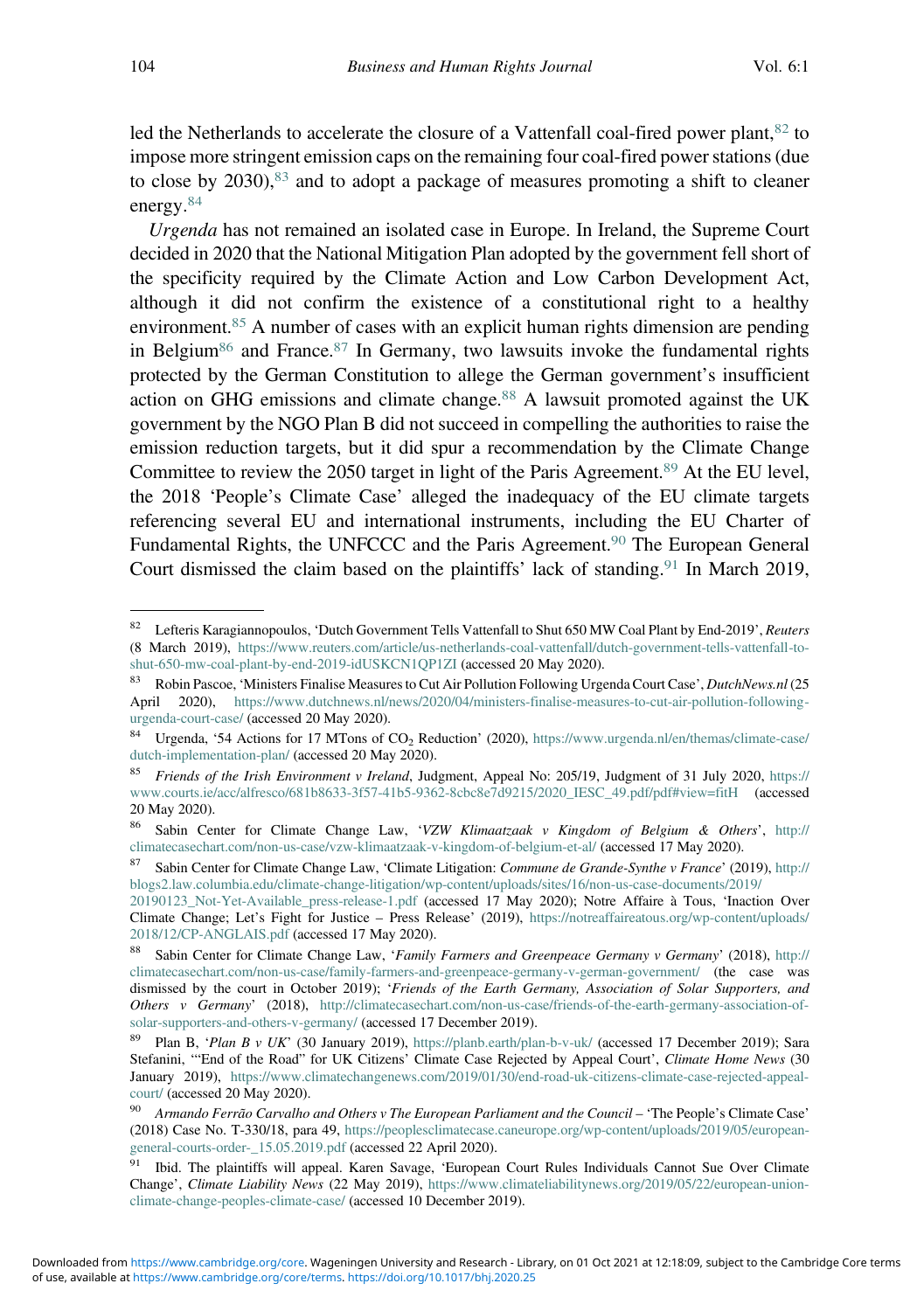another lawsuit was filed at the EU Court of Justice by the US and EU plaintiffs who challenge the EU's characterization of wood burning as a renewable energy source through the 2018 EU Renewable Energy Directive.<sup>92</sup> The plaintiffs allege that the Directive will prompt the burning of forests with devastating effects for the environment, violating the plaintiffs' rights under the EU Charter of Fundamental Rights.93 If successful, the lawsuit might have an impact on corporations operating in the industry, including foreign corporations willing to export wood pellets to Europe.<sup>94</sup>

A series of lawsuits targeted the climate change responsibilities of state-owned enterprises. In Sweden, PUSH and other NGOs attempted to leverage human rights and other international standards to impact the operations of state-owned Vattenfall. The lawsuit, which mentioned the Urgenda judgment and the RWE case, <sup>95</sup> claimed that the sale by Vattenfall of coal-fired power plants and mining assets located in Germany to a foreign corporation posed an immediate risk of increase in GHG emissions.<sup>96</sup> The plaintiffs, referencing the UN Global Compact and the OECD Guidelines, claimed that the German corporation did not meet the criteria of a responsible buyer, lacking clear environmental policies and probably aiming at expanding the mining and burning of lignite.  $97$  PUSH argued it was irrelevant that the increased emissions would be produced in a country other than Sweden, given the global dimension of the climate change phenomenon.98 The case was dismissed by the court, which found that the plaintiffs had failed to demonstrate that they had suffered an injury from the governmental decisions.<sup>99</sup>

In 2007, the European Social Committee found Greece in violation of several provisions of the European Social Charter for failing to comply with its obligation to protect public health against air pollution by authorizing the Public Power Corporation to operate lignite coal mines and coal-fired power plants without adequate impact assessment and mitigation measures.100 The UNFCCC, the Kyoto Protocol and the Aarhus Convention were

<sup>&</sup>lt;sup>92</sup> Megan Darby, 'Burning Wood for Power Breaches EU Treaty, New Lawsuit Claims', *Climate Home News* (4 March 2019), [https://www.climatechangenews.com/2019/03/04/burning-wood-power-breaches-eu-treaty-new-lawsuit](https://www.climatechangenews.com/2019/03/04/burning-wood-power-breaches-eu-treaty-new-lawsuit-claims/)[claims/](https://www.climatechangenews.com/2019/03/04/burning-wood-power-breaches-eu-treaty-new-lawsuit-claims/) (accessed 10 December 2019).

<sup>&</sup>lt;sup>93</sup> EU Biomass Legal Case, 'EU Renewable Energy Policy Devastates Forests and Accelerates Climate Change, New Lawsuit Claims', press release (4 March 2019), [http://eubiomasscase.org/eu-renewable-energy-policy-devastates](http://eubiomasscase.org/eu-renewable-energy-policy-devastates-forests-and-accelerates-climate-change-new-lawsuit-claims/)[forests-and-accelerates-climate-change-new-lawsuit-claims/](http://eubiomasscase.org/eu-renewable-energy-policy-devastates-forests-and-accelerates-climate-change-new-lawsuit-claims/) (accessed 21 May 2020). For a critical study, see Saul Elbein, 'Europe's Renewable Energy Policy is Built on Burning American Trees', Vox (4 March 2019), [https://www.](https://www.vox.com/science-and-health/2019/3/4/18216045/renewable-energy-wood-pellets-biomass) [vox.com/science-and-health/2019/3/4/18216045/renewable-energy-wood-pellets-biomass](https://www.vox.com/science-and-health/2019/3/4/18216045/renewable-energy-wood-pellets-biomass) (accessed 10 December  $2019$ ).<br> $94$  E

<sup>94</sup> EU Biomass Legal Case, note 93.

<sup>&</sup>lt;sup>95</sup> 'PUSH Sweden, Nature and Youth Sweden and Others v Government of Sweden – unofficial translation of Summons' (15 September 2016), paras 114 and 117–118, [http://blogs2.law.columbia.edu/climate-change-litigation/](http://blogs2.law.columbia.edu/climate-change-litigation/wp-content/uploads/sites/16/non-us-case-documents/2016/20160915_3649_summons.pdf) [wp-content/uploads/sites/16/non-us-case-documents/2016/20160915\\_3649\\_summons.pdf](http://blogs2.law.columbia.edu/climate-change-litigation/wp-content/uploads/sites/16/non-us-case-documents/2016/20160915_3649_summons.pdf) (accessed 10 December 2019).

<sup>96</sup> Ibid, para 122.

<sup>97</sup> Ibid, paras 66–78.

<sup>98</sup> Ibid, para 107.

<sup>&</sup>lt;sup>99</sup> Grantham Research Institute on Climate Change and the Environment, 'PUSH Sweden, Nature & Youth Sweden and Others v Government of Sweden', [https://climate-laws.org/geographies/sweden/litigation\\_cases/push-sweden](https://climate-laws.org/geographies/sweden/litigation_cases/push-sweden-nature-youth-sweden-et-al-v-government-of-sweden)[nature-youth-sweden-et-al-v-government-of-sweden](https://climate-laws.org/geographies/sweden/litigation_cases/push-sweden-nature-youth-sweden-et-al-v-government-of-sweden) (accessed 27 October 2020).

<sup>&</sup>lt;sup>100</sup> European Social Committee, *Marangopoulos Foundation for Human Rights (MFHR) v Greece*, Complaint No. 30/ 2005 (Decision, 2006), [http://blogs2.law.columbia.edu/climate-change-litigation/wp-content/uploads/sites/16/non-us](http://blogs2.law.columbia.edu/climate-change-litigation/wp-content/uploads/sites/16/non-us-case-documents/2007/20070607_Complaint-No.-302005_decision-1.pdf)[case-documents/2007/20070607\\_Complaint-No.-302005\\_decision-1.pdf](http://blogs2.law.columbia.edu/climate-change-litigation/wp-content/uploads/sites/16/non-us-case-documents/2007/20070607_Complaint-No.-302005_decision-1.pdf) (accessed 10 December 2019).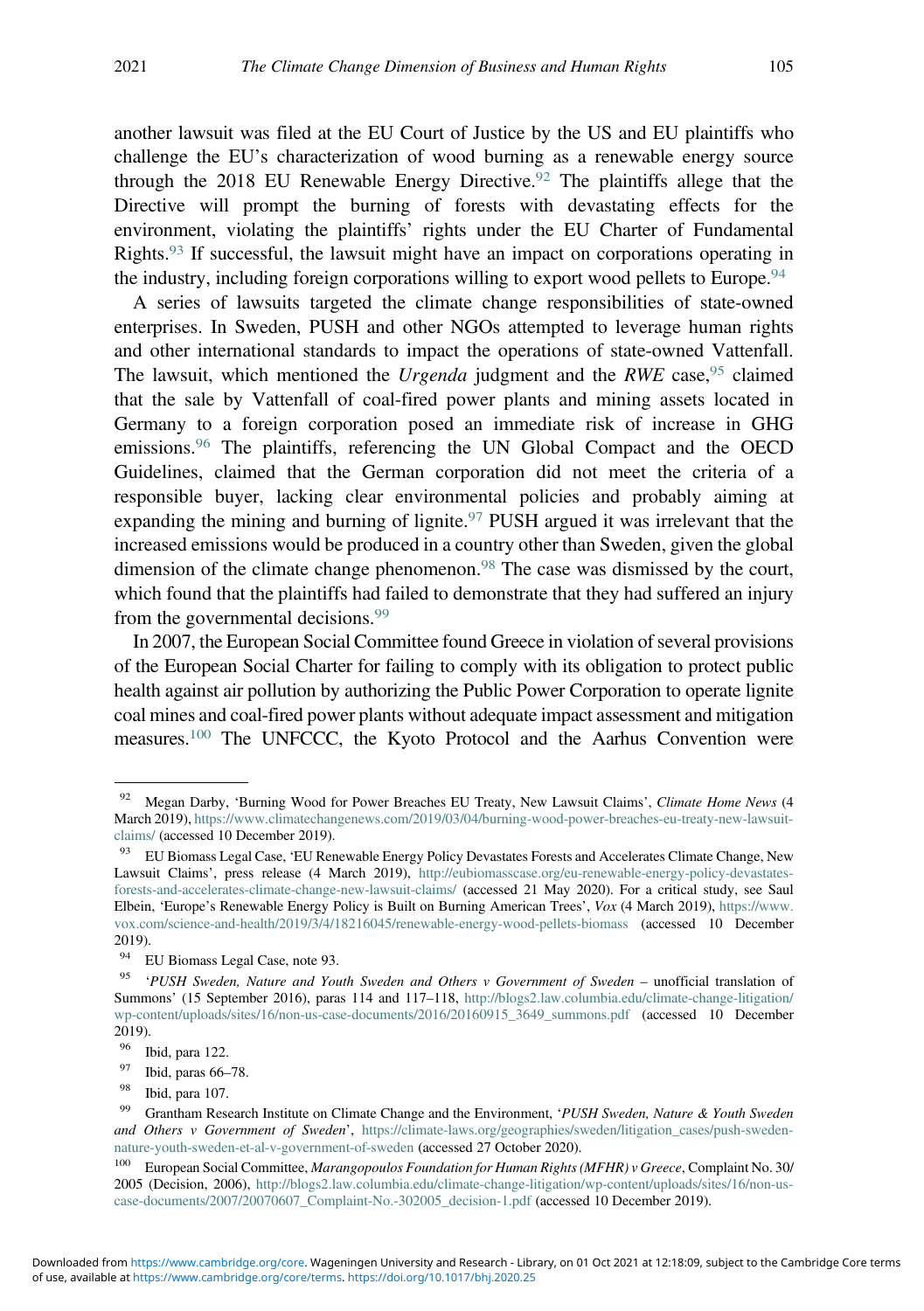referenced among the relevant legal bases.101 Another interesting example, although not including an explicit reference to human rights, lies in the formal objection filed by the government of Micronesia under the Czech Republic's environmental impact assessment law to ask for a Transboundary Environmental Impact Assessment (TEIA).<sup>102</sup> For the first time a TEIA was requested in relation to the climate change effects of a project, namely the proposed expansion of the Prunéřov II coal-fired power plant.<sup>103</sup> The government recognized Micronesia as an affected state and requested the state-owned corporation CEZ to put in place a compensation plan with the aim to offset five million tons of  $CO_2$ .<sup>104</sup>

There are other examples in Europe of litigation targeting specific business projects on the basis of their impact on climate change. These include the challenges to airports expansion filed in the UK,  $105$  Austria<sup>106</sup> and Ireland,  $107$  where plaintiffs considered the construction of new airport runways as contrary to the mitigation targets binding the respective governments under international climate law. The UK and Ireland lawsuits explicitly referenced international human rights law, besides climate and environmental standards. While unsuccessful, the UK lawsuit contributed to pressure the government into reconsidering the viability of the Heathrow airport expansion, which it committed to do, also in light of the Parliament's recognition of a climate and ecological emergency.<sup>108</sup> The Irish lawsuit did not succeed either, although it led an Irish court to recognize that the Irish Constitution implicitly enshrines a right to a healthy environment that constitutes'an essential condition for the fulfilment of all human rights'. 109

Important indications concerning the climate change dimension of states' responsibility under international human rights law are likely to come, in the near future, from the UN human rights treaty bodies.<sup>110</sup> Currently, the Human Rights

 $\frac{101}{102}$  Ibid, para 113.

<sup>102</sup> Environmental Rights Database, 'Federated States of Micronesia (FSM) Request for Czech Government to Consider the Transboundary Environmental Effects of a Coal Plant', [http://environmentalrightsdatabase.org/](http://environmentalrightsdatabase.org/federated-states-of-micronesia-fsm-request-for-czech-government-to-consider-the-transboundary-environmental-effects-of-a-coal-plant/) [federated-states-of-micronesia-fsm-request-for-czech-government-to-consider-the-transboundary-environmental](http://environmentalrightsdatabase.org/federated-states-of-micronesia-fsm-request-for-czech-government-to-consider-the-transboundary-environmental-effects-of-a-coal-plant/)[effects-of-a-coal-plant/](http://environmentalrightsdatabase.org/federated-states-of-micronesia-fsm-request-for-czech-government-to-consider-the-transboundary-environmental-effects-of-a-coal-plant/) (accessed 22 May 2020).

 $\frac{103}{104}$  Ibid.

<sup>104</sup> Ibid. The plant is still causing controversy for its climate change impact. Frank Bold Society, 'Lignite Power Plant Prunéřov II', <http://en.frankbold.org/our-work/campaign/lignite-power-plant-prunerov-ii> (accessed 10 December 2019).

<sup>&</sup>lt;sup>105</sup> R (on the application of the London Borough of Hillingdon and others) v Secretary of State for Transport (2010) EWHC 626, <https://www.judiciary.uk/wp-content/uploads/2019/05/Heathrow-main-judgment-1.5.19.pdf> (accessed 10 December 2019).

<sup>106</sup> In re Vienna-Schwechat Airport Expansion (Judgment of 29 June 2017), W109 2000179-1/291E, [http://](http://climatecasechart.com/non-us-case/in-re-vienna-schwachat-airport-expansion/) [climatecasechart.com/non-us-case/in-re-vienna-schwachat-airport-expansion/](http://climatecasechart.com/non-us-case/in-re-vienna-schwachat-airport-expansion/) (accessed 10 December 2019).

Friends of the Irish Environment CLG v Fingal County Council (2017), No. 344 JR, [http://climatecasechart.com/](http://climatecasechart.com/non-us-case/friends-irish-environment-clg-v-fingal-county-council/) [non-us-case/friends-irish-environment-clg-v-fingal-county-council/](http://climatecasechart.com/non-us-case/friends-irish-environment-clg-v-fingal-county-council/) (accessed 10 December 2019).

<sup>108</sup> 'Government Tells Plan B it May Review Heathrow Plans' (12 May 2019), [https://planb.earth/government-tells-plan](https://planb.earth/government-tells-plan-b-it-may-review-heathrow-plans/)[b-it-may-review-heathrow-plans/](https://planb.earth/government-tells-plan-b-it-may-review-heathrow-plans/) (accessed 10 December 2019); 'UK Parliament Declares Climate Change Emergency', BBC News (1 May 2019), <https://www.bbc.com/news/uk-politics-48126677> (accessed 10 December 2019).

As mentioned in section II.B, however, the Supreme Court in 2020 did not confirm this finding. *Friends of the Irish* Environment CLG v Fingal County Council, note 107.

<sup>&</sup>lt;sup>110</sup> The UN committees have repeatedly affirmed that regulating the conduct of businesses to prevent human rights violations abroad is part of the due diligence obligations of states. This conclusion might in the future be spelled out more explicitly with regard to the human rights impacts of climate change. CERD, 'Concluding Observations: Canada', CERD/C/CAN/CO/18 (2007), para 17; CESCR, 'General Comment No. 24 on State Obligations Under the International Covenant on Economic, Social and Cultural Rights in the Context of Business Activities', E/C.12/GC/24 (2017), paras 30–35; CRC, 'General Comment 16: State Obligations Regarding the Impact of the Business Sector on Children's Rights', CRC/C/GC/16 (2013), para 45.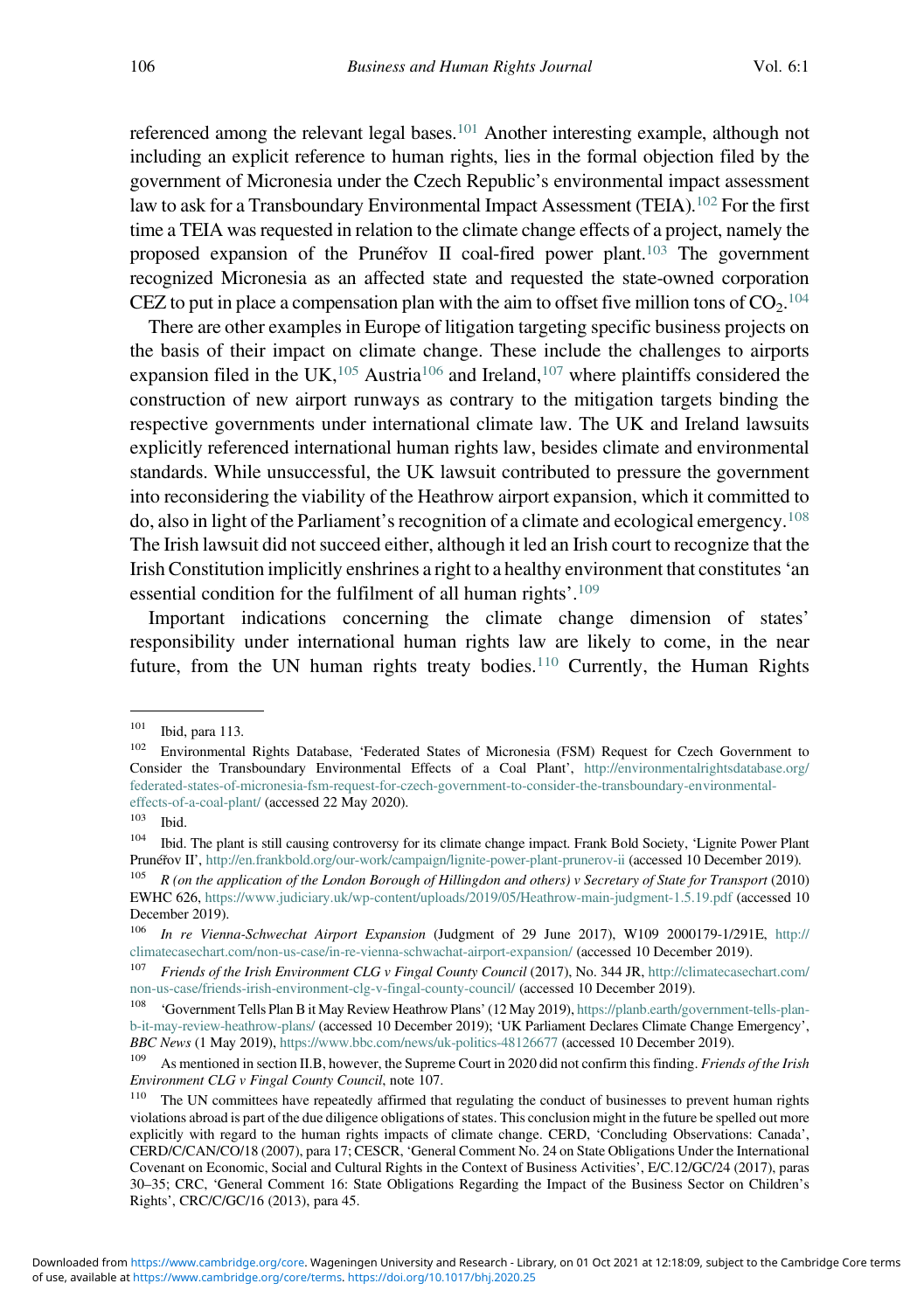Committee is dealing with the first individual petition explicitly addressing the state's duty to address climate change and its adverse human rights impacts,  $111$  and the Committee on the Rights of the Child will soon examine a communication against several states that frames climate change as a 'children's rights crisis'.<sup>112</sup> The European Court of Human Rights has often sanctioned states for failing to act upon available scientific knowledge to prevent or stop harm deriving from industrial pollution and accidents.<sup>113</sup> While a climate change *action popularis* could not be heard by the Court, the due diligence standards its jurisprudence has elaborated could apply to cases of climate-impacting industrial plants, provided an interference with the applicants' private sphere can be demonstrated.<sup>114</sup> Currently, the *Youth for Climate Justice* case is pending before it, filed by six Portuguese youth against 33 countries accused of failing to take sufficient action on climate change. $115$ 

Although existing case law on the climate-related responsibilities of public authorities is at a relatively early stage and still underdeveloped, it allows us to draw some initial conclusions regarding the emerging concept of climate due diligence. In particular, this case law seems to confirm the central importance of the two main themes identified in section II.A, namely, risk mitigation and integration. Public authorities, which, in the words of the *Urgenda* court, have the power to control the collective emission level, are increasingly called upon to integrate adequate climate targets into their own policies, and, at the same time, not to allow corporate activities and projects to frustrate the objectives of the Paris Agreement. The transition towards a more sustainable society could then imply stricter regulation of corporate emissions and of projects that would raise their level. Some of the cases referenced also insist on adequate impact assessments taking climate into account. Thus, existing examples of litigation, both against corporations and public authorities, confirm the importance for corporations to integrate the climate change dimension into their processes and policies, as well as to work towards a mitigation of their climate impacts. While it is not possible to predict how the case law will evolve, with many relevant cases still pending and new ones being filed,<sup>116</sup> it is becoming clear how

<sup>&</sup>lt;sup>111</sup> 'Petition of Torres Strait Islanders to the United Nations Human Rights Committee Alleging Violations Stemming from Australia's Inaction on Climate Change' (2019), [http://climatecasechart.com/non-us-case/petition-of-torres-strait](http://climatecasechart.com/non-us-case/petition-of-torres-strait-islanders-to-the-united-nations-human-rights-committee-alleging-violations-stemming-from-australias-inaction-on-climate-change/)[islanders-to-the-united-nations-human-rights-committee-alleging-violations-stemming-from-australias-inaction-on](http://climatecasechart.com/non-us-case/petition-of-torres-strait-islanders-to-the-united-nations-human-rights-committee-alleging-violations-stemming-from-australias-inaction-on-climate-change/)[climate-change/](http://climatecasechart.com/non-us-case/petition-of-torres-strait-islanders-to-the-united-nations-human-rights-committee-alleging-violations-stemming-from-australias-inaction-on-climate-change/) (accessed 27 October 2020). In a previous petition, the Committee affirmed the state's duty to consider climate change-induced threats to the right to life for the purpose of non-refoulement (Human Rights Committee, Ioane

Teitiota v New Zealand, CCPR/C/127/D/2728/2016 (7 January 2020), [https://www.refworld.org/cases,HRC,5e26f7134.](https://www.refworld.org/cases,HRC,5e26f7134.html) [html](https://www.refworld.org/cases,HRC,5e26f7134.html) (accessed 26 October 2020)).

<sup>&</sup>lt;sup>112</sup> Sacchi et al v Argentina et al, Communication to the Committee on the Rights of the Child (23 September 2019), para 13, [http://blogs2.law.columbia.edu/climate-change-litigation/wp-content/uploads/sites/16/non-us-case-documents/](http://blogs2.law.columbia.edu/climate-change-litigation/wp-content/uploads/sites/16/non-us-case-documents/2019/20190923_Not-available_petition-1.pdf) [2019/20190923\\_Not-available\\_petition-1.pdf](http://blogs2.law.columbia.edu/climate-change-litigation/wp-content/uploads/sites/16/non-us-case-documents/2019/20190923_Not-available_petition-1.pdf) (accessed 27 October 2020).

<sup>&</sup>lt;sup>113</sup> ECtHR, Cordella et al v Italy, Apps nos 54414/13 and 54624/15 (Judgment of 24 January 2019); ECtHR, López Ostra v Spain, App no 16798/90 (Judgment of 9 December 1994); ECtHR, Öneryildiz v Turkey, App no 48939/99 (Judgment of 30 November 2004).

<sup>114</sup> Fadeyeva v Russia, App no 55723/00 (Judgment of 9 June 2005), para 70.

<sup>115</sup> Sabin Center for Climate Change Law, 'Youth for Climate Justice v Austria et al' (2020), [http://](http://climatecasechart.com/non-us-case/youth-for-climate-justice-v-austria-et-al/) [climatecasechart.com/non-us-case/youth-for-climate-justice-v-austria-et-al/](http://climatecasechart.com/non-us-case/youth-for-climate-justice-v-austria-et-al/) (accessed 10 September 2020).

<sup>116</sup> Ibid; Sabin Center for Climate Change Law, 'Neubauer et al v Germany' (2020), [http://climatecasechart.com/non](http://climatecasechart.com/non-us-case/neubauer-et-al-v-germany/)[us-case/neubauer-et-al-v-germany/](http://climatecasechart.com/non-us-case/neubauer-et-al-v-germany/) (accessed 10 September 2020); Sabin Center for Climate Change Law, 'Greenpeace et al v Austria' (2020), <http://climatecasechart.com/non-us-case/greenpeace-v-austria/> (accessed 10 September 2020).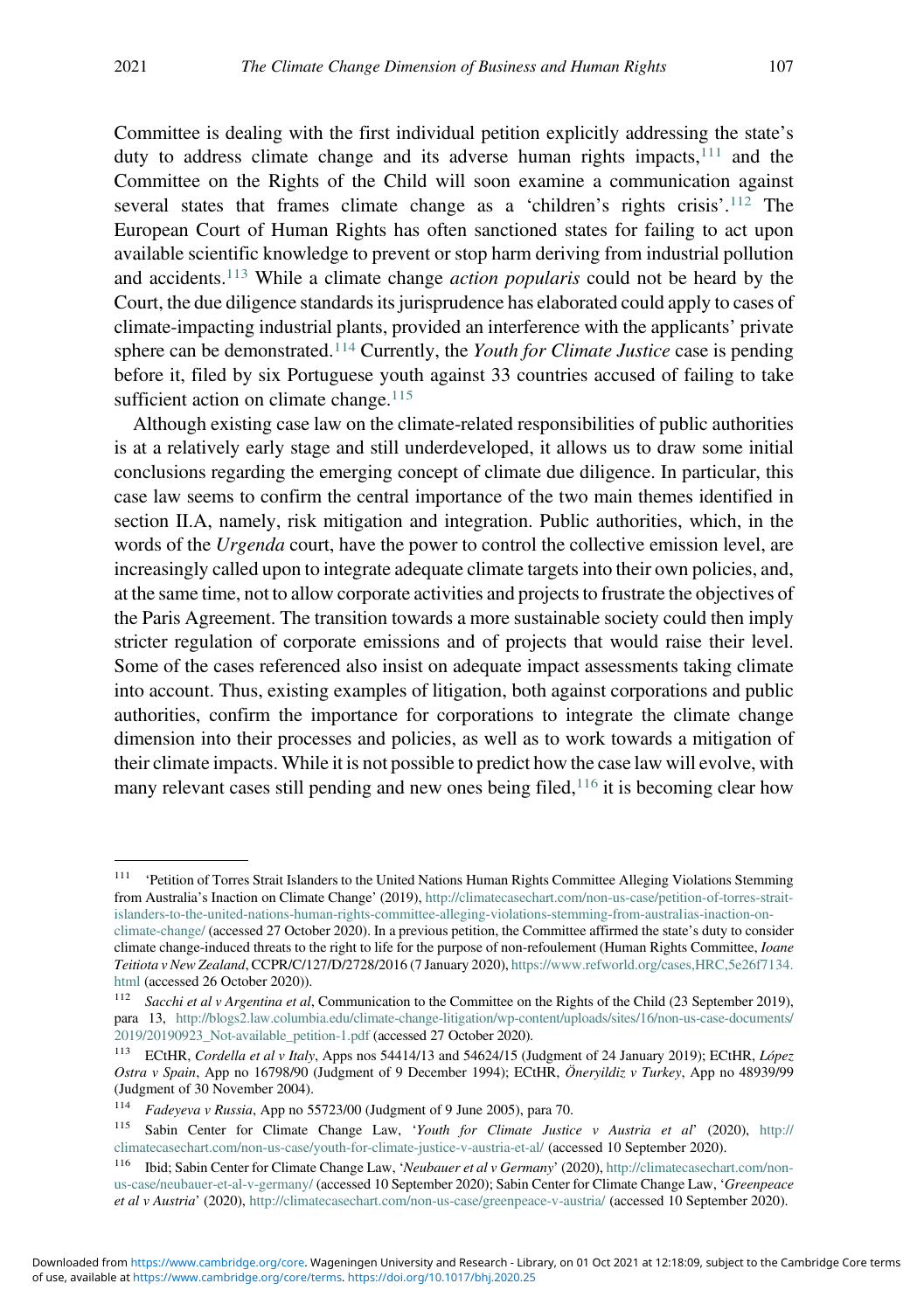corporations failing to take action in the two key areas of integration and risk mitigation are increasingly at risk of incurring complex litigation and reputational loss.<sup>117</sup> In addition, given the changing regulatory and financial landscape, further pressure is likely to come from a corporation's own shareholders.<sup>118</sup>

Some questions remain as to the features and scope of climate due diligence as a component of HRDD, given that a fully-fledged definition cannot be extrapolated from existing jurisprudence, yet. Such a definition can be better articulated by reference to the normative categories of the UNGPs. It should look beyond the responsibilities of big emitters, which are often the target of strategic litigation, and conceptualize the climaterelated responsibility of corporations of all sizes and sectors. This question is addressed below in section III.

### III. A HOLISTIC APPROACH TO HUMAN RIGHTS DUE DILIGENCE

Climate change is a direct and serious threat to the enjoyment of human rights, $119$  and as such, a relevant dimension of both the state duty to protect and of the corporate responsibility to respect human rights.<sup>120</sup> The Office of the High Commissioner for Human Rights (OHCHR) was clear in affirming that businesses 'must be accountable for their climate impacts and participate responsibly in climate change mitigation and adaptation efforts with full respect for human rights'.<sup>121</sup> Climate change-related human rights impacts are, therefore, a necessary dimension of the HRDD processes that businesses are required to put in place in order to fulfil their responsibility to respect.<sup>122</sup>

HRDD is an open-ended standard, and as such it carries an inherent degree of flexibility. Precisely because climate, environmental and human rights challenges are

<sup>117</sup> Task Force on Climate-Related Financial Disclosures, 'Recommendations of the Task Force on Climate Related Financial Disclosures' (2017), 5, <https://www.fsb-tcfd.org/publications/final-recommendations-report/> (accessed 10 September 2020).

<sup>&</sup>lt;sup>118</sup> The NGO ClientEarth successfully leveraged the fiduciary duty owed by the board of the Polish utility Enea to the corporation's shareholders. The court declared null and void the shareholder resolution allowing the construction of a coal-fired power plant that, according to 'compelling evidence' from independent experts, would harm the interests of the corporation and its shareholders given the increasing concerns of global institutional investors about the financial implications of investment in coal assets. ClientEarth, 'Ostrołęka C: Energa's and Enea's Board Members' Fiduciary Duties to the Companies and Shareholders' (2018), [https://www.documents.clientearth.org/wp-content/uploads/library/](https://www.documents.clientearth.org/wp-content/uploads/library/2018-09-20-clientearth-briefing-ostroleka-c-energa-and-enea-board-members-fiduciary-duties-to-the-companies-and-shareholders-ce-en.pdf) [2018-09-20-clientearth-briefing-ostroleka-c-energa-and-enea-board-members-fiduciary-duties-to-the-companies-and](https://www.documents.clientearth.org/wp-content/uploads/library/2018-09-20-clientearth-briefing-ostroleka-c-energa-and-enea-board-members-fiduciary-duties-to-the-companies-and-shareholders-ce-en.pdf)[shareholders-ce-en.pdf](https://www.documents.clientearth.org/wp-content/uploads/library/2018-09-20-clientearth-briefing-ostroleka-c-energa-and-enea-board-members-fiduciary-duties-to-the-companies-and-shareholders-ce-en.pdf) (accessed 19 December 2019). A similar strategy is being pursued also in a number of extra-EU cases. Maysa Zorob and Antonella Angelini, 'Are Shareholders the New Champions of Climate Justice?', BHRRC (2019), <https://www.business-humanrights.org/zh-hans/node/190191> (accessed 22 May 2020). See also Sabin Center for Climate Change Law, 'McVeigh v. Retail Employees Superannuation Trust' (2018), [http://climatecasechart.com/non](http://climatecasechart.com/non-us-case/mcveigh-v-retail-employees-superannuation-trust/)[us-case/mcveigh-v-retail-employees-superannuation-trust/](http://climatecasechart.com/non-us-case/mcveigh-v-retail-employees-superannuation-trust/) (accessed 10 September 2020).

<sup>119</sup> ClientEarth, 'Understanding Human Rights and Climate Change', Submission to COP21 (2015), [https://](https://www.business-humanrights.org/sites/default/files/CHR-NI-2016-0001%20-%20Amicus%20Curiae%20Brief%20Presented%20by%20ClientEarth%20-%20Annex%20A.pdf) [www.business-humanrights.org/sites/default/files/CHR-NI-2016-0001%20-%20Amicus%20Curiae%20Brief%](https://www.business-humanrights.org/sites/default/files/CHR-NI-2016-0001%20-%20Amicus%20Curiae%20Brief%20Presented%20by%20ClientEarth%20-%20Annex%20A.pdf) [20Presented%20by%20ClientEarth%20-%20Annex%20A.pdf](https://www.business-humanrights.org/sites/default/files/CHR-NI-2016-0001%20-%20Amicus%20Curiae%20Brief%20Presented%20by%20ClientEarth%20-%20Annex%20A.pdf) (accessed 18 May 2020).

<sup>120</sup> OHCHR, 'Climate Change and the UNGPs', [https://www.ohchr.org/EN/Issues/Business/Pages/Climate-Change](https://www.ohchr.org/EN/Issues/Business/Pages/Climate-Change-and-the-UNGPs.aspx)[and-the-UNGPs.aspx](https://www.ohchr.org/EN/Issues/Business/Pages/Climate-Change-and-the-UNGPs.aspx) (accessed 18 May 2020).

<sup>121</sup> OHCHR, 'Key Messages on Human Rights and Climate Change', para 8, [https://www.ohchr.org/Documents/](https://www.ohchr.org/Documents/Issues/ClimateChange/KeyMessages_on_HR_CC.pdf) [Issues/ClimateChange/KeyMessages\\_on\\_HR\\_CC.pdf](https://www.ohchr.org/Documents/Issues/ClimateChange/KeyMessages_on_HR_CC.pdf) (accessed 18 May 2020).

<sup>&</sup>lt;sup>122</sup> European Commission (EC), 'Study on Due Diligence Requirements Through the Supply Chain' (2020) 185, <https://op.europa.eu/en/publication-detail/-/publication/8ba0a8fd-4c83-11ea-b8b7-01aa75ed71a1/language-en> (accessed 21 May 2020).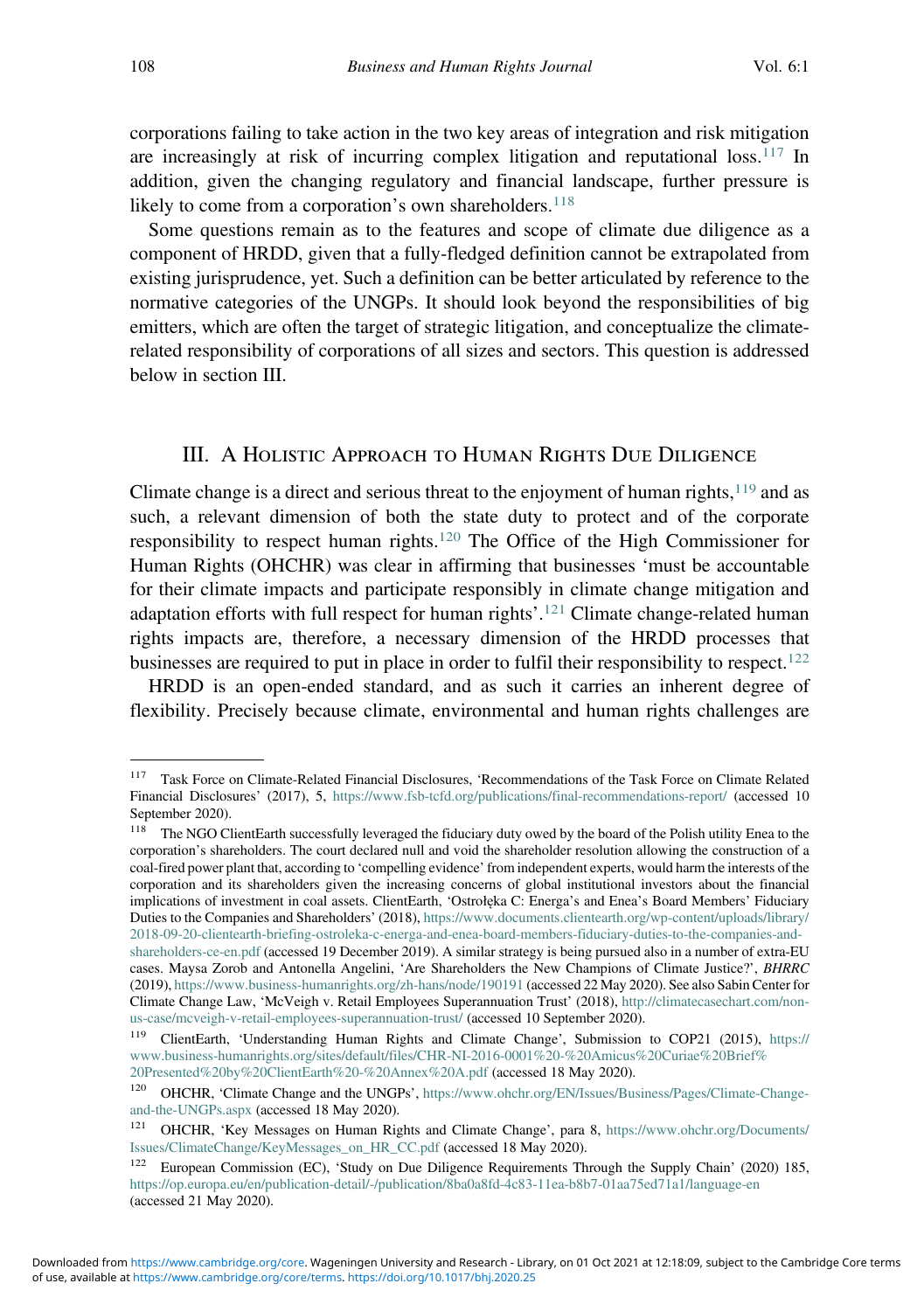fundamentally interrelated, a holistic approach<sup>123</sup> to HRDD is needed, one in which the standard of conduct is interpreted in the light of environmental law, climate law, as well as international human rights law. This approach, as illustrated in section II.B, has been successfully adopted in the *Urgenda* case against the state of the Netherlands, and should arguably be applied, mutatis mutandis, to corporate HRDD. As Olawuyi notes, Article 31 of the Vienna Convention on the Law of the Treaties requires states to consider all relevant rules of international law applicable between the parties when interpreting specific treaty obligations, a principle that 'underpins the significance of reading international law instruments in mutually supportive ways'. <sup>124</sup> Similarly, the fact that the UNGPs do not expressly refer to environmental rights or international environmental law as part of the minimum business responsibility does not bar a holistic interpretation of the due diligence standard.<sup>125</sup> Indeed, environmental law and human rights law principles are not only compatible, but, in many respects, mutually reinforcing. Both under environmental law and human rights law, due diligence requires ensuring information and participation rights, fundamental conditions of the legitimacy of state action and of the corporate 'social licence' to operate.<sup>126</sup> Key tenets of environmental law such as the precautionary approach and the prevention principle largely align with the UNGPs, as they require preventing irremediable harms and prioritizing interventions based on the severity of risks.<sup>127</sup> The Oslo Principles on Global Obligations to Reduce Climate Change state that there is 'clear and convincing evidence' that anthropogenic GHG emissions are altering the climate in a way that poses 'grave risks of irreversible harm to humanity'.<sup>128</sup> Accordingly, the precautionary approach requires GHG emissions to be reduced at a pace and level 'based on any credible and realistic worst-case scenario accepted by a substantial number of eminent climate change experts'.<sup>129</sup> The Principles also remark that no country or enterprise is relieved of its responsibility, however small its contributions to total GHG emissions.<sup>130</sup> In the same way, the UNGPs' HRDD standard applies to all business enterprises, regardless of their size, sector, location, ownership and structure.<sup>131</sup>

Keeping climate due diligence and HRDD in separate silos could lead to ineffective or inconsistent actions, yet, as noted by Olawuyi in relation to carbon investments,

Ibid, 5.

<sup>&</sup>lt;sup>123</sup> Damilola S Olawuyi, The Human Rights-Based Approach to Carbon Finance (Cambridge: Cambridge University Press, 2016) 153–155.

<sup>124</sup> Ibid, 156–157.

<sup>&</sup>lt;sup>125</sup> The UNGPs only mention the International Bill of Human Rights and the principles concerning fundamental rights set out in the International Labour Organization's Declaration on Fundamental Principles and Rights at Work, although they do recognize that 'depending on circumstances, business enterprises may need to consider additional standards'. OHCHR, 'UN Guiding Principles on Business and Human rights', A/HRC/17/31 (2011) (UNGPs), Commentary to Principle 12.

<sup>&</sup>lt;sup>126</sup> Damilola S Olawuyi, 'Climate Justice and Corporate Responsibility: Taking Human Rights Seriously in Climate Actions and Projects' (2016) 34:1 Journal of Energy & Natural Resources Law 1, 18.

<sup>127</sup> EC, note 122, 182.

<sup>&</sup>lt;sup>128</sup> 'Oslo Principles on Global Obligations to Reduce Climate Change', Global Justice Program (2015), 3 (emphasis added), <https://globaljustice.yale.edu/sites/default/files/files/OsloPrinciples.pdf> (accessed 27 October 2020).

 $\frac{129}{130}$  Ibid.

<sup>&</sup>lt;sup>131</sup> UNGPs, note 125, General Principles.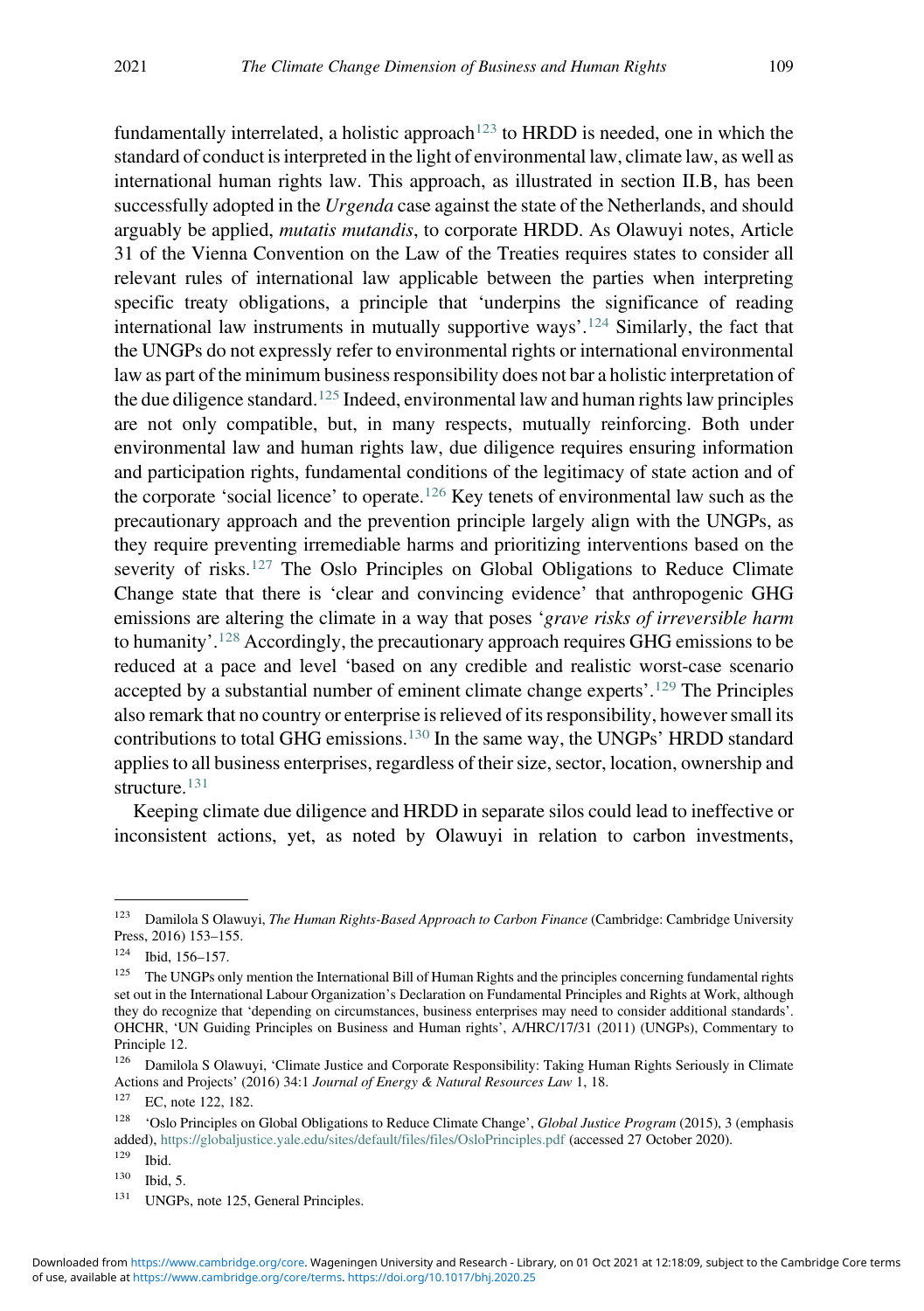corporations that adopt internal carbon footprint and GHG policies often fail to pay equal attention to human rights risk management policies.<sup>132</sup> A 2019 report by the Alliance for Corporate Transparency analysing disclosure of 1,000 corporations pursuant to the EU Non-Financial Reporting Directive found that 'the vast majority of corporations fail to have specific risk mitigation strategies'.<sup>133</sup> Less than 32 per cent report on such a strategy, while only 23 per cent address specific climate risks.<sup>134</sup> Moreover, the progress made since 2011 should not overshadow the fact that HRDD is not fully implemented or comprehended by businesses yet. A 2019 CHRB assessment of the human rights performance of 200 of the world's largest publicly traded corporations identified HRDD as a key weak performance area, with nearly half of the surveyed corporations scoring no points across the relevant indicators.<sup>135</sup> In part, these shortcomings are compounded in Europe by the increasingly fragmented regulatory landscape, which might be a source of legal uncertainty,  $136$  and is leading some businesses to support the option of a EU-wide HRDD framework introducing uniform standards.<sup>137</sup> The contribution of this section is twofold. First, building on the UNGPs' normative framework, it argues that climate due diligence as a standard of conduct binds all businesses as an inherent dimension of the HRDD standard. Second, based on the UNGPs' articulation of HRDD as a corporation process<sup>138</sup> and in light of emerging climate change litigation, it explores the main components of a fully-fledged process of climate due diligence.

## A. Climate Due Diligence as an Inherent Dimension of Human Rights Due Diligence

To pinpoint specific responsibilities in the case of climate change is particularly complex, in that the phenomenon as such is brought about by the cumulative effects of acts (and omissions) carried out by a large number of public and private subjects over the span of decades. A case for 'cumulative contribution' can be made, as 'multiple firms each

<sup>132</sup> Olawuyi, note 123, 407.

<sup>133</sup> Alliance for Corporate Transparency, '2019 Research Report: An Analysis of the Sustainability Reports of 1000 Companies Pursuant to the EU Non-Financial Reporting Directive' (2019), Foreword, [https://www.allianceforcorp](https://www.allianceforcorporatetransparency.org/assets/2019_Research_Report%20_Alliance_for_Corporate_Transparency-7d9802a0c18c9f13017d686481bd2d6c6886fea6d9e9c7a5c3cfafea8a48b1c7.pdf) [oratetransparency.org/assets/2019\\_Research\\_Report%20\\_Alliance\\_for\\_Corporate\\_Transparency-7d9802a0c18c9f13017](https://www.allianceforcorporatetransparency.org/assets/2019_Research_Report%20_Alliance_for_Corporate_Transparency-7d9802a0c18c9f13017d686481bd2d6c6886fea6d9e9c7a5c3cfafea8a48b1c7.pdf) [d686481bd2d6c6886fea6d9e9c7a5c3cfafea8a48b1c7.pdf](https://www.allianceforcorporatetransparency.org/assets/2019_Research_Report%20_Alliance_for_Corporate_Transparency-7d9802a0c18c9f13017d686481bd2d6c6886fea6d9e9c7a5c3cfafea8a48b1c7.pdf) (accessed 27 October 2020).

<sup>134</sup> Ibid.

<sup>135</sup> CHRB, '2019 Key Findings – Agricultural Products, Apparel, Extractives & ICT Manufacturing' (2019) 6, [https://](https://www.corporatebenchmark.org/sites/default/files/2019-11/CHRB2019KeyFindingsReport.pdf) [www.corporatebenchmark.org/sites/default/files/2019-11/CHRB2019KeyFindingsReport.pdf](https://www.corporatebenchmark.org/sites/default/files/2019-11/CHRB2019KeyFindingsReport.pdf) (accessed 27 October 2020).

 $^{136}$  EC, note 122, 94–95.

<sup>137</sup> ECCJ, 'Evidence for Mandatory HRDD Legislation' (2018), [http://corporatejustice.org/policy-evidence-mhrdd](http://corporatejustice.org/policy-evidence-mhrdd-november-2018-final.pdf)[november-2018-final.pdf](http://corporatejustice.org/policy-evidence-mhrdd-november-2018-final.pdf) (accessed 17 December 2019); Benjamin Fox, 'Companies Will Support EU Law on Due Diligence, But Need Assurances on Liability', *Euractiv* (19 March 2019), [https://www.euractiv.com/section/economy](https://www.euractiv.com/section/economy-jobs/interview/companies-will-support-eu-law-on-due-diligence-but-need-assurances-on-liability/)[jobs/interview/companies-will-support-eu-law-on-due-diligence-but-need-assurances-on-liability/](https://www.euractiv.com/section/economy-jobs/interview/companies-will-support-eu-law-on-due-diligence-but-need-assurances-on-liability/) (accessed 27 October 2020).

<sup>&</sup>lt;sup>138</sup> The distinction between HRDD as a standard of conduct on the one hand, and as a business process on the other, builds on the work of Bonnitcha and McCorquodale. Jonathan Bonnitcha and Robert McCorquodale, 'The Concept of "Due Diligence" in the UN Guiding Principles on Business and Human Rights' (2017) 28 European Journal of International Law 899.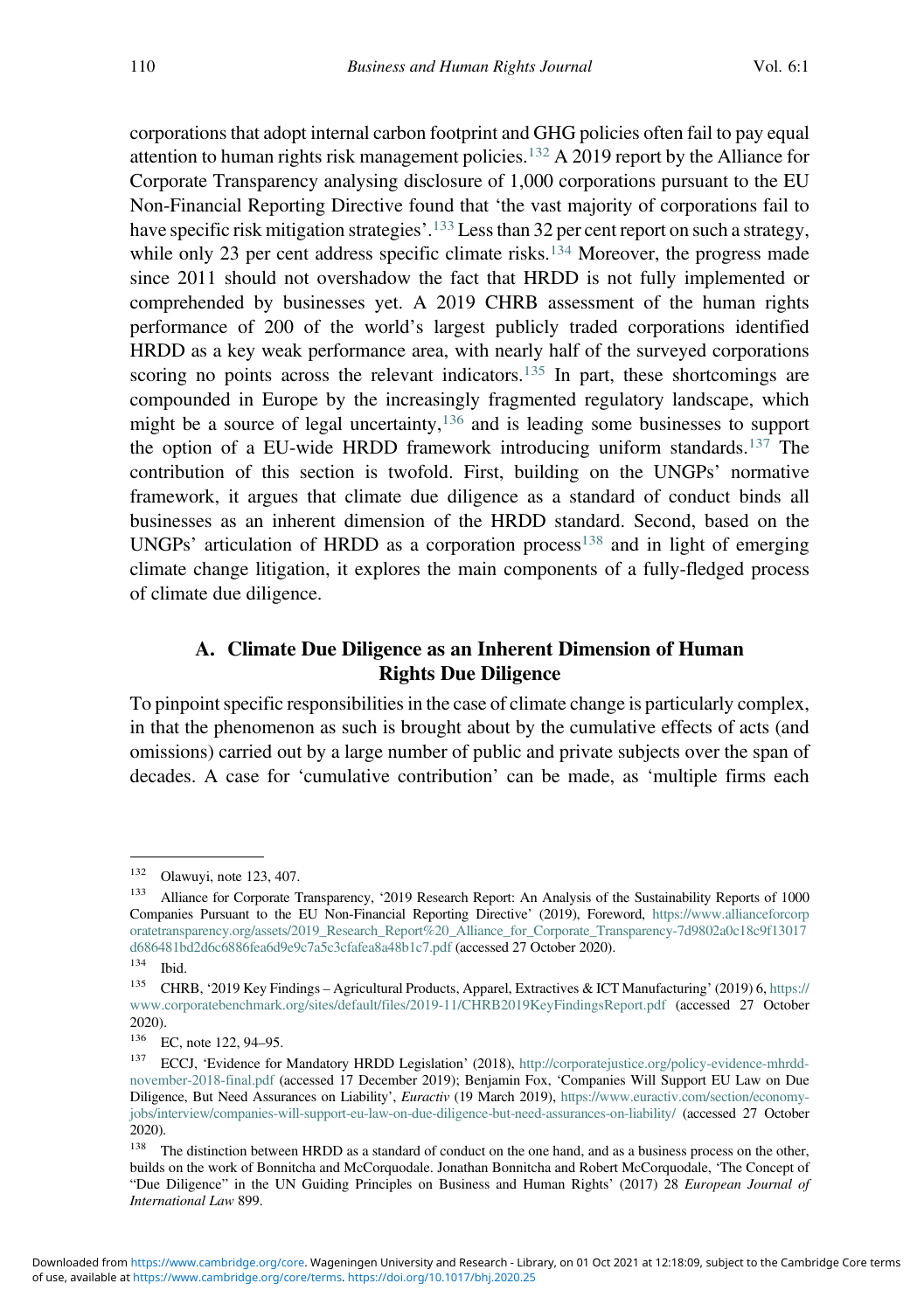contribute a relatively minor amount to the creation of a substantial impact'.<sup>139</sup> The UNGPs' notion of contribution entails an element of causality, $140$  which, in the case of climate change, is typically a double causality, as pointed out by Birchall: 'is climate change causing human rights impacts, and are businesses contributing to climate change?'. <sup>141</sup> These questions are particularly tricky when the goal is to attribute liability, as the plaintiffs might need to show both that climate change is the cause of a specific impact (e.g., the melting of a glacier endangering a community) and that the defendant has contributed to climate change in a certain measure. While fraught with obstacles, this path is being explored by lawyers, as shown by the Lluya v RWE lawsuit mentioned earlier and by some non-EU cases.142

However, in the UNGPs, 'contribution' broadly indicates 'an action or omission that assists or helps bring about the underlying violation, or increases the likelihood of the event',<sup>143</sup> and does not correspond to a 'but for' standard. In addressing the applicability of the UNGPs to the banking sector, the OHCHR makes it clear that even minority shareholding in a project that harms human rights can constitute contribution, when the investor does not take adequate steps to mitigate the impact.<sup>144</sup> The size of the investment, or, in the case of climate change, the amount of a corporation's GHG emissions, is only one of the factors that need to be considered on a case-by-case basis in assessing whether a corporation has discharged its responsibility to respect. The severity of the impact – defined as the impact's scale and irremediable character – needs to be given primary consideration.<sup>145</sup> Other essential factors include the predictability of the harm<sup>146</sup> and 'the quality of any mitigating steps' taken by the corporation to address it.<sup>147</sup> A corporation contributing in a small percentage to global GHG emissions might be seen as just 'linked to' the adverse impacts caused by climate change, and not necessarily 'contributing' to them. However, in light of the severity of climate change and of the widely available knowledge about its likely and actual consequences,  $148$  many of which are large scale and

<sup>&</sup>lt;sup>139</sup> David Birchall, 'Irremediable Impacts and Unaccountable Contributors: The Possibility of a Trust Fund for Victims to Remedy Large-Scale Human Rights Impacts' (2019) 3:25 Australian Journal of Human Rights 428, 429.

<sup>&</sup>lt;sup>140</sup> OHCHR, 'Response to Request from BankTrack for Advice Regarding the Application of the UNGP in the Context of the Banking Sector' (2017) 5, <https://www.ohchr.org/Documents/Issues/Business/InterpretationGuidingPrinciples.pdf> (accessed 18 May 2020).

 $141$  Ibid, 6.

<sup>142</sup> See, for instance: Rhode Island v Chevron Corp, 2019 WL 3282007 (DRI 22 July 2019); Smith v Fonterra Co-Operative Group Ltd and Ors (2020) NZHC 419 (High Court of New Zealand).

<sup>&</sup>lt;sup>143</sup> Debevoise Business Integrity Group and Enodo Rights, 'Practical Definitions of Cause, Contribute, and Directly Linked to Inform Business Respect for Human Rights – Discussion Draft' (2017), 24–25, [https://www.business](https://www.business-humanrights.org/sites/default/files/documents/Debevoise-Enodo-Practical-Meaning-of-Involvement-Draft-2017-02-09.pdf)[humanrights.org/sites/default/files/documents/Debevoise-Enodo-Practical-Meaning-of-Involvement-Draft-2017-02-](https://www.business-humanrights.org/sites/default/files/documents/Debevoise-Enodo-Practical-Meaning-of-Involvement-Draft-2017-02-09.pdf) [09.pdf](https://www.business-humanrights.org/sites/default/files/documents/Debevoise-Enodo-Practical-Meaning-of-Involvement-Draft-2017-02-09.pdf) (accessed 18 May 2020).

 $144$  OHCHR, note 140, 5.

<sup>145</sup> UNGPs, note 125, GPs 14, 19, 24.

<sup>146</sup> More specifically, the extent to which the corporation 'could or should have known about such harm'. John Ruggie, 'Comments on Thun Group of Banks Discussion Paper on the Implications of UN Guiding Principles 13 and 17 in a Corporate and Investment Banking Context' (2017) 2, [https://www.ihrb.org/uploads/submissions/John\\_Ruggie\\_](https://www.ihrb.org/uploads/submissions/John_Ruggie_Comments_Thun_Banks_Feb_2017.pdf) [Comments\\_Thun\\_Banks\\_Feb\\_2017.pdf](https://www.ihrb.org/uploads/submissions/John_Ruggie_Comments_Thun_Banks_Feb_2017.pdf) (accessed 27 October 2020)).

 $147$  Ibid.

<sup>&</sup>lt;sup>148</sup> As Savaresi and Hartman point out, 'climate change is predicted to cause unprecedented damage to property, persons and the environment. This damage is predictable, but only to the extent that we know it will happen, not where and when'. Savaresi and Hartman, note 35, 6.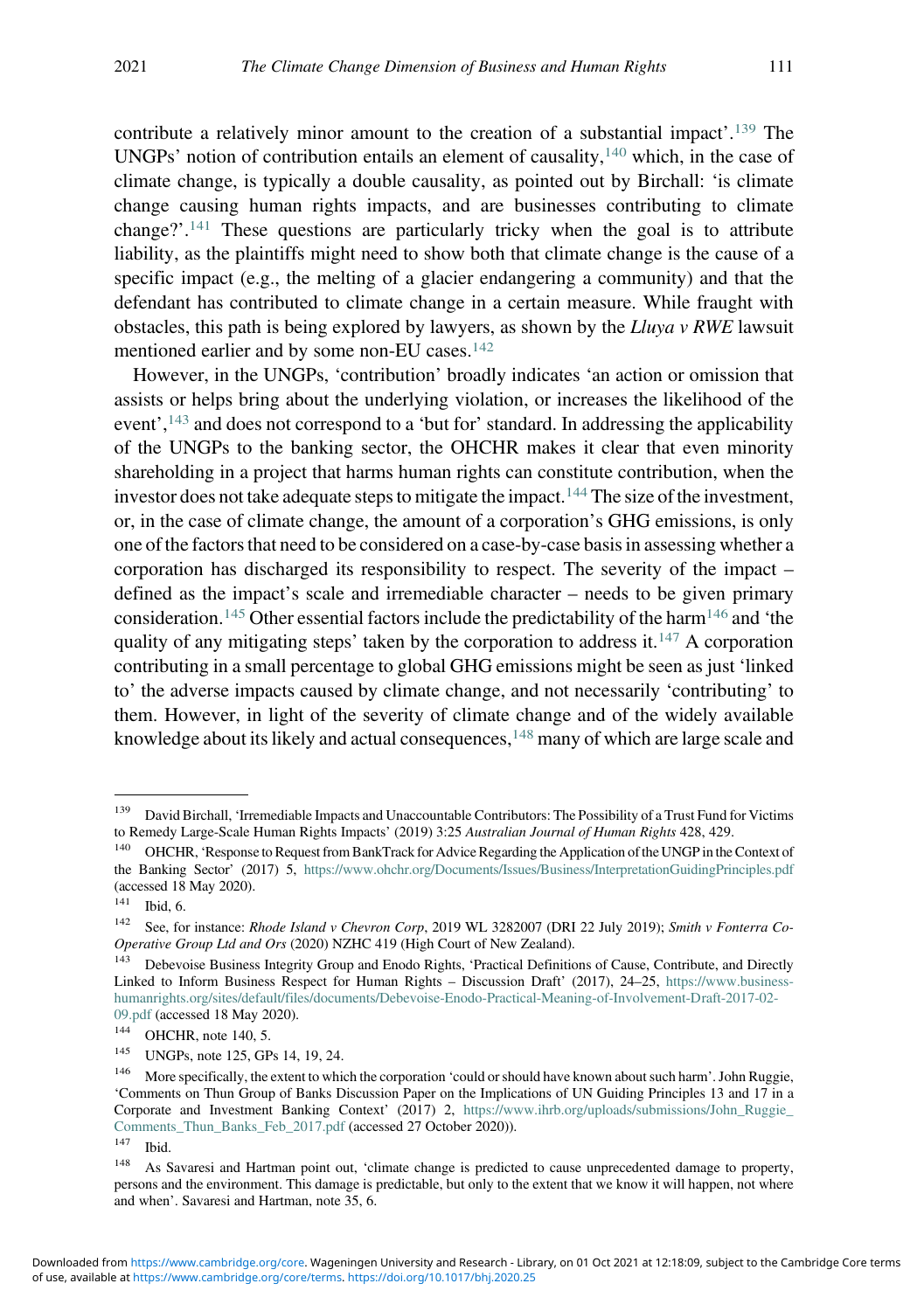irremediable, a corporation that fails over time 'to take reasonable steps to seek to prevent or mitigate the impact […] could eventually be seen to be facilitating the continuance of the situation', thus eventually finding itself in a position of 'contribution'. <sup>149</sup> As recognized by the OHCHR<sup>150</sup> and Ruggie,<sup>151</sup> direct 'linkage' and 'contribution' to human rights impacts are placed on a continuum, and a corporation can shift from the former to the latter if it fails to exercise HRDD. Thus, regardless of any current and future developments on the litigation front, the UNGPs do not allow corporations to disregard their climate due diligence based on the relatively small size of their emissions. A teleological reading of the UNGPs reinforces this finding, as it would be incoherent, within a framework premised on the need to close the persisting gaps in the interlinked responsibilities of states and corporations, to allow for a 'responsibility void'<sup>152</sup> in relation to large-scale human rights impacts brought about by the cumulative negligence of multiple actors.<sup>153</sup>

#### 1. Climate Due Diligence as a Business Process

According to the UNGPs, all business enterprises must have in place a process of HRDD whose complexity will vary depending on an enterprise's specific features and risk profiles.<sup>154</sup> This section shows that the process of climate due diligence, as a component of HRDD, should have a similar structure and be integrated as much as possible into the former.<sup>155</sup> The specific steps required by each corporation and investor will be heavily influenced by the size, sector, nature and context of its operations.<sup>156</sup> What has been referred to in section II as risk mitigation, for instance, might mean very different things for different corporations, depending on their risk profiles. Studies are starting to quantify the individual contributions of corporations to GHG emissions, showing that, in some cases, such individual shares are far from negligible.<sup>157</sup> The energy sector, for instance, is by far the main producer of GHG emissions, being responsible for 73 per cent of emissions worldwide.<sup>158</sup> Corporations

<sup>&</sup>lt;sup>149</sup> OHCHR, note 140, 7. Contribution, in turn, implies a responsibility of remediation. UNGPs, note 125, Principle 22.<br><sup>150</sup> OHCHR, note 140, 6, 7

<sup>&</sup>lt;sup>150</sup> OHCHR, note 140, 6–7.<br><sup>151</sup> Puggie note 146, 2

<sup>&</sup>lt;sup>151</sup> Ruggie, note 146, 2.<br><sup>152</sup> A responsibility voi:

<sup>152</sup> 'A responsibility void is a situation in which a combination of actions by different individuals leads to an outcome for which none of the individuals involved can be said to be responsible'. Matthew Braham and Martin van Hees, 'Voids or Fragmentation: Moral Responsibility For Collective Outcomes' (2018) 128:612 The Economic Journal 2.

<sup>153</sup> Birchall observes that 'such impacts can be captured by the UNGPs demonstrates the UNGPs' transformative potential to reshape global business'. Birchall, note 139, 429.

<sup>154</sup> UNGPs, note 125, Principle 17.

<sup>&</sup>lt;sup>155</sup> This is in line with the recommendations of the IBA Task Force: IBA Climate Change Justice and Human Rights Task Force, 'Achieving Justice and Human Rights in an Era of Climate Disruption' (2014) 16–17, [https://](https://www.ibanet.org/PresidentialTaskForceClimateChangeJustice2014Report.aspx) [www.ibanet.org/PresidentialTaskForceClimateChangeJustice2014Report.aspx](https://www.ibanet.org/PresidentialTaskForceClimateChangeJustice2014Report.aspx) (accessed 9 September 2020).<br><sup>156</sup> IINGP<sub>e</sub> note 125 Principle 17

<sup>&</sup>lt;sup>156</sup> UNGPs, note 125, Principle 17.<br><sup>157</sup> According to a 2010 study 20.

According to a 2019 study, 20 companies caused 35 per cent of all energy-related carbon dioxide and methane worldwide since 1965. Matthew Taylor and Jonathan Watts, 'Revealed: The 20 Firms Behind a Third of All Carbon Emissions', The Guardian (9 October 2019), [https://www.theguardian.com/environment/2019/oct/09/revealed-20](https://www.theguardian.com/environment/2019/oct/09/revealed-20-firms-third-carbon-emissions) [firms-third-carbon-emissions](https://www.theguardian.com/environment/2019/oct/09/revealed-20-firms-third-carbon-emissions) (accessed 18 May 2020). See also Brenda Ekwurzel et al, 'The Rise in Global Atmospheric CO2, Surface Temperature, and Sea Level from Emissions Traced to Major Carbon Producers' (2017) 144 Climatic Change 579.

<sup>&</sup>lt;sup>158</sup> Mengpin Ge, '4 Charts Explain Greenhouse Gas Emissions by Countries and Sectors', World Resources Institute (2020), <https://www.wri.org/blog/2020/02/greenhouse-gas-emissions-by-country-sector> (accessed 21 May 2020).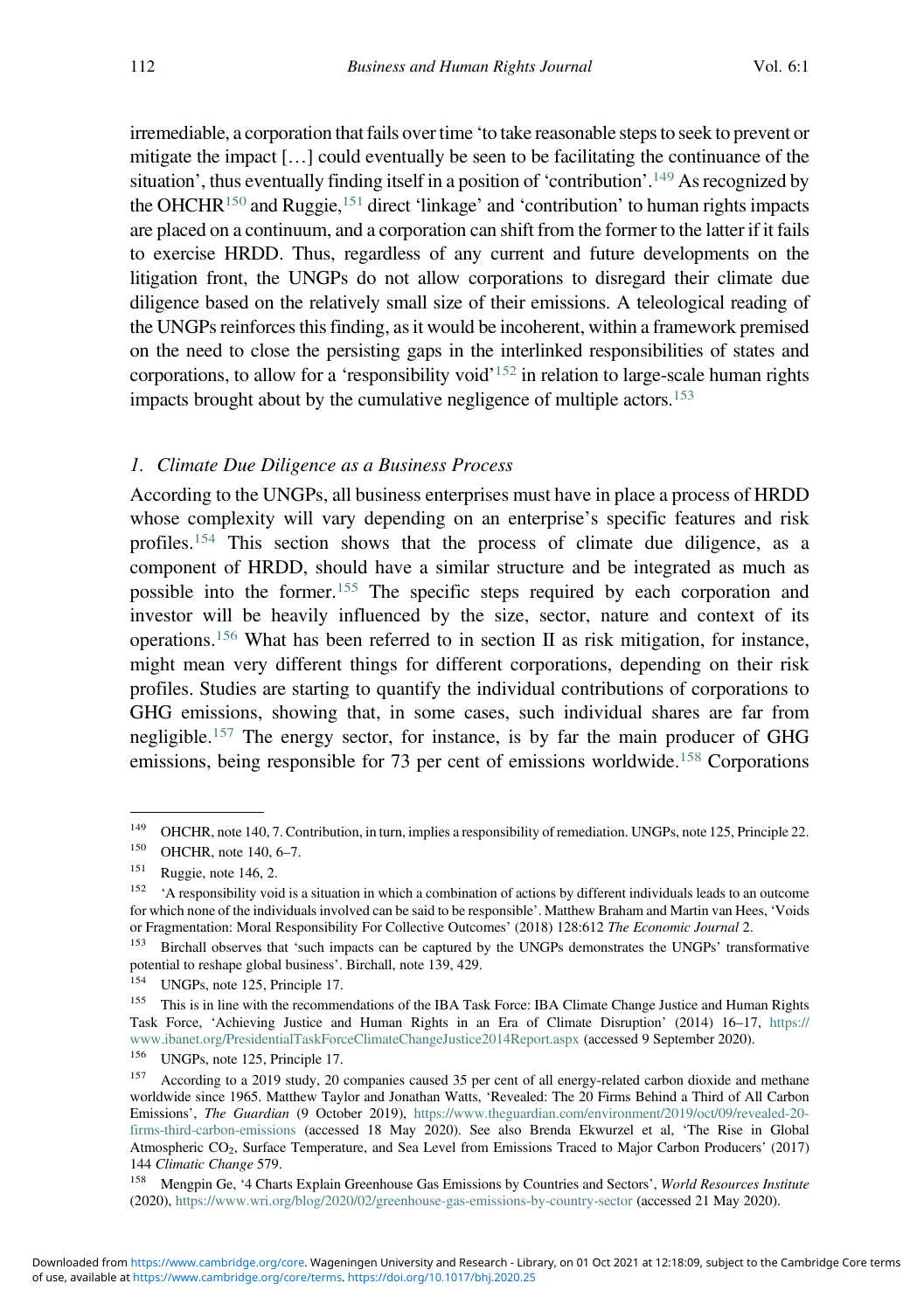belonging to high-risk sectors arguably have an enhanced due diligence responsibility<sup>159</sup> to stop contributing to the human rights impacts – and, ultimately, to the existential threat – caused by anthropogenic climate change. In the case of some energy corporations, this responsibility might directly call into question their core business, especially as lowcarbon options become more available.<sup>160</sup> Importantly, in the same way as, under the UNGPs, a corporation's failure to address its human rights impacts cannot be offset by the corporation's voluntary corporate social responsibility initiatives,<sup>161</sup> it is doubtful that purchasing a carbon offset would extinguish the corporation's responsibility to stop its contribution to global warming.<sup>162</sup>

Besides big emitters, all businesses, regardless of their size and sector, should have in place policies and processes capable of capturing and addressing their actual and potential climate-related impacts. Risk assessment<sup>163</sup> constitutes, indeed, a necessary step to identify not only the level of a corporation's GHG emissions, but also the climate change-related vulnerabilities of workers,  $164$  individuals and communities, for instance when deploying projects that could put a burden on local natural resources.165 Failing to consider environmental and human rights impacts as interlinked might lead to ineffective or counterproductive actions and, ultimately, higher costs.<sup>166</sup> For this reason, while this step could be carried out through consolidated processes of impact assessment, Human Rights Impact Assessments (HRIAs) and Environmental and Social Impact Assessments (ESIAs) should be duly integrated and account for both actual and potential risks.<sup>167</sup> Importantly, the impacts to be considered are all those that the corporation might cause or contribute to, but also those directly linked to the corporation by its business relationship, as in the case of an investor holding shares in projects that produce high levels of emissions.<sup>168</sup> As shown by the

<sup>&</sup>lt;sup>159</sup> The concept of enhanced HRDD is normally linked to conflict-affected contexts. UN Working Group on Business and Human Rights, 'Statement on the Implications of the Guiding Principles on Business and Human Rights in the Context of Israeli Settlements in the Occupied Palestinian Territory' (2014), 14, [https://www.ohchr.org/Documents/](https://www.ohchr.org/Documents/Issues/Business/OPTStatement6June2014.pdf) [Issues/Business/OPTStatement6June2014.pdf](https://www.ohchr.org/Documents/Issues/Business/OPTStatement6June2014.pdf) (accessed 27 October 2020). However, it can be argued that it is applicable to high risk of contribution to large-scale and irremediable human rights impacts. See, for instance, Jessica Evans, 'Human Rights: Why and How the World Bank Should Pursue Abuse-Free Development and Protect Against Rights Violations Linked to its Projects' in Michael M Cernea and Julie K Maldonado, Challenging the Prevailing Paradigm of Displacement and Resettlement: Risks, Impoverishment, Legacies, Solutions (London: Routledge, 2018) 293, 311.<br> $^{160}$  The

The pace of the shift towards low-carbon energy patterns, however, also depends on technological progress and public policy incentives whose developments are still difficult to predict. Tony Addison, 'Climate Change and the Extractives Sector', in Tony Addison and Alan Roe (eds), Extractive Industries: The Management of Resources as a Driver of Sustainable Development (Oxford: Oxford University Press, 2018) 460, 461.

<sup>&</sup>lt;sup>161</sup> UNGPs, note 125, Principle 11.

<sup>&</sup>lt;sup>162</sup> On this point, see Sara L Seck, 'Climate Change, Corporate Social Responsibility, and the Extractive Industries' (2017) 11, [https://papers.ssrn.com/sol3/papers.cfm?abstract\\_id=3244047](https://papers.ssrn.com/sol3/papers.cfm?abstract_id=3244047) (accessed 11 September 2020).

<sup>&</sup>lt;sup>163</sup> UNGPs, note 125, Principles 17 and 18.<br><sup>164</sup> II O. Climate Change Displacement and

<sup>164</sup> ILO, 'Climate Change, Displacement and Labour Migration', [https://www.ilo.org/global/topics/labour-migration/](https://www.ilo.org/global/topics/labour-migration/climate-change/green-jobs/lang--en/index.htm) [climate-change/green-jobs/lang](https://www.ilo.org/global/topics/labour-migration/climate-change/green-jobs/lang--en/index.htm)–en/index.htm (accessed 21 May 2020).

<sup>165</sup> Motoko Aizawa, 'Staying Human-Centric at the Intersection of Climate Change and Human Rights' (2016) 34:1 Journal of Energy & Natural Resources Law 86, 90; Merrick Hoben and Larry Dixon, 'Extractives and Climate Change: The Unspoken Community Impact' (26 February 2020), [https://www.cbi.org/article/extractives-and-climate-change](https://www.cbi.org/article/extractives-and-climate-change-the-unspoken-community-impact/)[the-unspoken-community-impact/](https://www.cbi.org/article/extractives-and-climate-change-the-unspoken-community-impact/) (accessed 21 May 2020).<br><sup>166</sup> Airouis, pote 165, 00

 $\frac{166}{167}$  Aizawa, note 165, 90.

Ibid.

<sup>168</sup> UNGPs, note 125, Principle 17.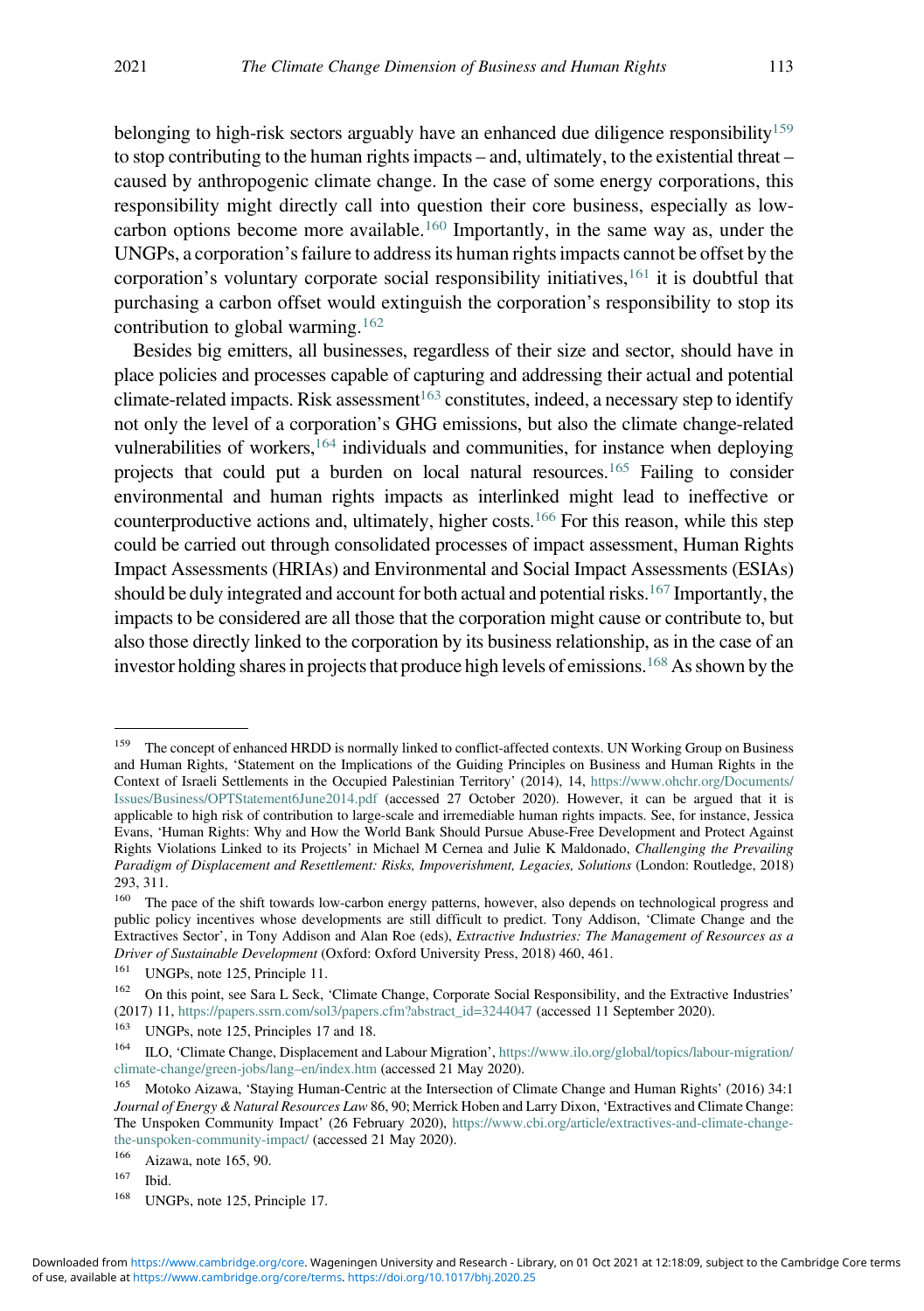complaint filed with the Dutch NCP against ING, it is a responsibility of the relevant corporation to find ways to measure its own impacts, $169$  a task that is being facilitated by advancements in climate science and improved availability of climate data.170 The corporation then needs to take steps to address the identified risks, performing actions of risk mitigation that are not necessarily concerned (only) with the mitigation of a corporation's own emissions. When other due diligence steps prove to be impracticable or ineffective, a corporation might be required to take more radical steps, such as divesting from a project or severing a business relationship.<sup>171</sup> An interesting example, in this respect, is the 2020 decision of the Norwegian Government Pension Fund Global to divest from four corporations, for the first time, based on an 'unacceptable level of greenhouse gas emissions'. <sup>172</sup> Crucial in the decision was the fact that the corporations had no specific plans to reduce emissions to at least the global average 'within a reasonable period of time'.<sup>173</sup> The fact that the Canadian businesses concerned are subjected to a regulatory regime less stringent than the EU Emissions Trading System was not considered as a defence for their failure to exercise climate due diligence.<sup>174</sup>

As climate litigation shows, corporations might be required to set concrete climate targets, especially when the risk assessment highlights the need for risk mitigation carried out through significant reduction of emissions. Climate targets should be integrated into the policy commitment that the UNGPs require to adopt at the senior management level, alongside human rights targets.<sup>175</sup> The UNGPs also require monitoring the results of steps taken<sup>176</sup> as well as communicating them to the public.<sup>177</sup> Disclosure, according to the International Bar Association (IBA) Task Force, should cover the risks associated to 'all major subsidiaries and affiliates' and, if practicable, to the corporation's supply chain.<sup>178</sup> The examples of litigation above show how corporations who fail on climate change transparency increasingly risk being the targets of criticism and lawsuits. Moreover, a growing number of stock exchanges require mandatory environmental, social and governance (ESG) reporting, including disclosure on climate-related risks.<sup>179</sup> Finally, the UNGPs mandate that 'where business enterprises identify that

<sup>&</sup>lt;sup>169</sup> See section II.A.2 above.

 $^{170}$  Aizawa, note 165, 90.<br><sup>171</sup> INGP<sub>s</sub> note 125 Co.

<sup>&</sup>lt;sup>171</sup> UNGPs, note 125, Commentary to Principle 17.<br><sup>172</sup> MBDA (Frankrike Decisions and Decisions to De

<sup>172</sup> NBIM, 'Exclusion Decisions and Decisions to Revoke Exclusion' (2020), [https://www.nbim.no/en/the-fund/news](https://www.nbim.no/en/the-fund/news-list/2020/exclusion-decisions-and-decisions-to-revoke-exclusion/)[list/2020/exclusion-decisions-and-decisions-to-revoke-exclusion/](https://www.nbim.no/en/the-fund/news-list/2020/exclusion-decisions-and-decisions-to-revoke-exclusion/) (accessed 21 May 2020). On divestment, see Sibylle Braungardt, Jeroen van den Bergh and Tessa Dunlop, 'Fossil Fuel Divestment and Climate Change: Reviewing Contested Arguments' (2019) 50 Energy Research and Social Science 191.

 $^{173}$  NBIM, note 172.

 $\frac{174}{175}$  Ibid.

UNGPs, note 125, Principle 16.

<sup>&</sup>lt;sup>176</sup> Ibid, Principle 20.

<sup>&</sup>lt;sup>177</sup> Ibid, Principle 17.

IBA, note 155, 17.

<sup>179</sup> Sustainable Stock Exchanges, '10 Years of Impact and Progress – Sustainable Stock Exchanges 2009–2019' (2019), <https://sseinitiative.org/wp-content/uploads/2019/12/SSE-10-year-impact-report.pdf> (accessed 27 October 2020). The UK might make climate risk reporting mandatory for the biggest publicly listed businesses based on the guidelines of the Task Force on Climate-Related Financial Disclosures. Gavin Hinks, 'UK Government Set to Implement Mandatory TCFD Reporting', Board Agenda (13 February 2020), [https://www.edie.net/news/9/Investors-worth](https://www.edie.net/news/9/Investors-worth--8-5trn-call-for-mandatory-climate-risk-reporting-for-big-businesses/)–8-5trn[call-for-mandatory-climate-risk-reporting-for-big-businesses/](https://www.edie.net/news/9/Investors-worth--8-5trn-call-for-mandatory-climate-risk-reporting-for-big-businesses/) (accessed 27 October 2020).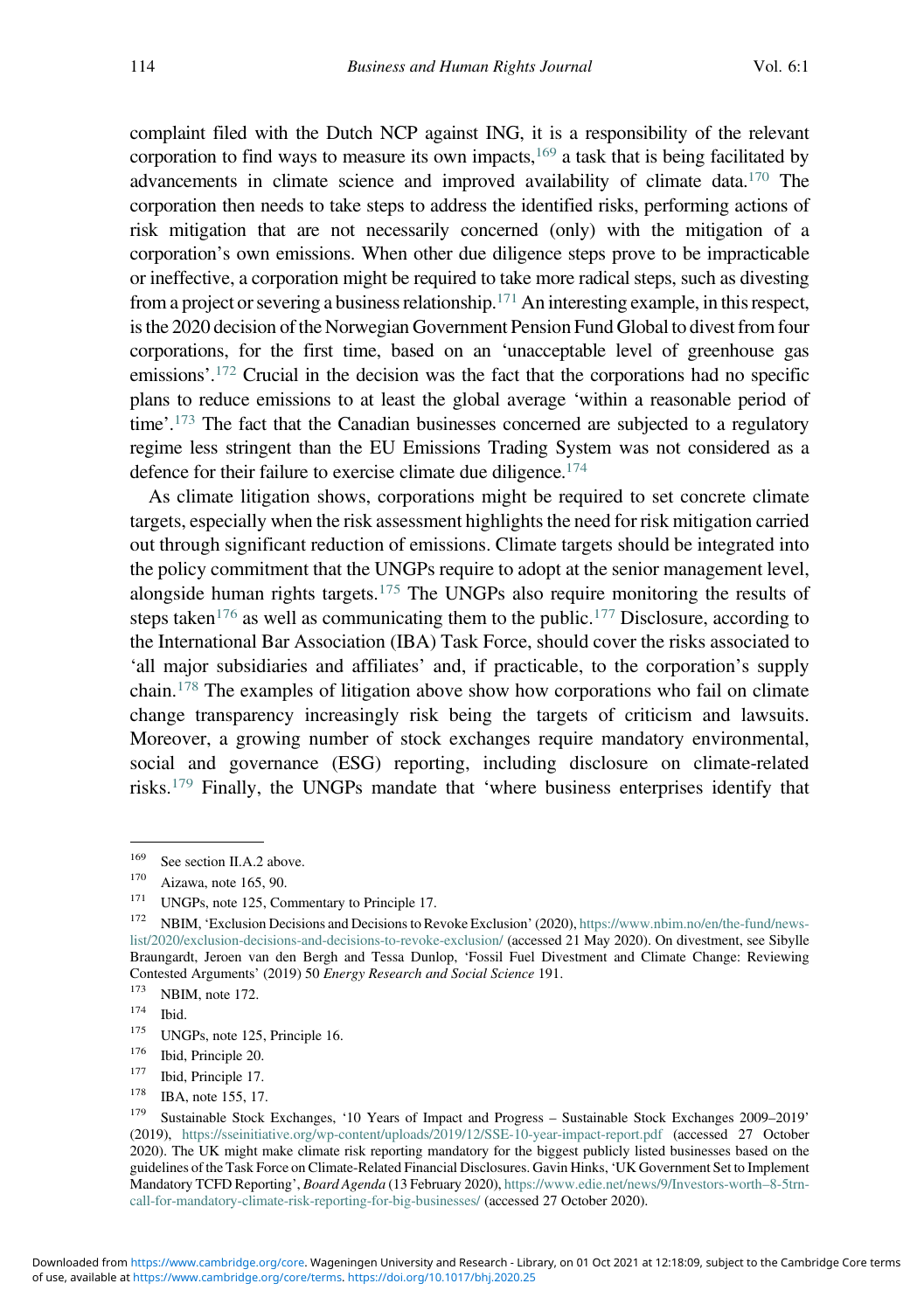they have caused or contributed to adverse impacts, they should provide for or cooperate in their remediation'. <sup>180</sup> This specific requirement arises when a direct contribution takes place, which, as discussed earlier, can be challenging but not impossible to establish, especially in the case of big emitters.<sup>181</sup>

#### B. Climate Due Diligence and the Upcoming EU-wide Legislation on Human Rights and Environmental Due Diligence

Elements of environmental due diligence are embedded in some existing EU policies addressing the link between business activities and climate change. The EU has committed to support the 'alignment of private investments with climate, resourceefficiency and other environmental objectives'. <sup>182</sup> In Spring 2019, a political agreement was reached by the European Parliament and EU member states on new rules mandating disclosure requirements on ESG issues for a number of large corporations.<sup>183</sup> The proposed regulation was saluted by the UN Environment Programme (UNEP) as the opportunity to clarify how ESG issues, including climate targets, are integrated in the fiduciary duties of investors.<sup>184</sup> The initiative is part of a package that follows up the EU Action Plan on Financing Sustainable Growth.<sup>185</sup> Other relevant instruments have been enacted in recent years by the EU, most notably the 2014 Non-Financial Reporting Directive on disclosure of non-financial and diversity information by large corporations.<sup>186</sup>

More specific obligations might be about to arise from the commitment, confirmed by the European Commissioner for Justice, to introduce mandatory corporate human rights and environmental due diligence legislation at the EU level.<sup>187</sup> The European Parliament recommended in 2018 'an overarching, mandatory due diligence framework including a duty of care'to be based 'on the French Corporate Duty of Vigilance Law for corporations and investors, including banks'.<sup>188</sup> The Commissioner's statement seems to indicate an ambitious approach on the part of the Commission, aiming at passing new legislation inspired by the French Duty of Vigilance Law, which is the first piece of legislation establishing certain big corporations' duty to prevent human rights harm and environmental damage in its operations and commercial relationships.189 The upcoming

<sup>&</sup>lt;sup>180</sup> UNGPs, note 125, Principle 22.<br><sup>181</sup> On the form that such remadiation

<sup>&</sup>lt;sup>181</sup> On the form that such remediation could take, see Birchall, note 139.<br><sup>182</sup> European Parliament (EP) 'Report on Sustainable Fin

<sup>182</sup> European Parliament (EP), 'Report on Sustainable Finance', A8-0164/2018 (2018), [http://](http://www.europarl.europa.eu/doceo/document/A-8-2018-0164_EN.html) [www.europarl.europa.eu/doceo/document/A-8-2018-0164\\_EN.html](http://www.europarl.europa.eu/doceo/document/A-8-2018-0164_EN.html) (accessed 17 December 2019).

<sup>&</sup>lt;sup>183</sup> EC, 'Capital Markets Union: Commission Welcomes Agreement on Sustainable Investment Disclosure Rules' (press release, 7 March 2019), [http://europa.eu/rapid/press-release\\_IP-19-1571\\_en.htm](http://europa.eu/rapid/press-release_IP-19-1571_en.htm) (accessed 17 December 2019).

<sup>184</sup> UNEP, 'EU Policy Makers Achieve Political Agreement on Investor Disclosures and ESG' (7 March 2019), [https://](https://www.unepfi.org/news/industries/investment/eu-policy-makers-achieve-political-agreement-on-investor-disclosures-and-esg/) [www.unepfi.org/news/industries/investment/eu-policy-makers-achieve-political-agreement-on-investor-disclosures](https://www.unepfi.org/news/industries/investment/eu-policy-makers-achieve-political-agreement-on-investor-disclosures-and-esg/)[and-esg/](https://www.unepfi.org/news/industries/investment/eu-policy-makers-achieve-political-agreement-on-investor-disclosures-and-esg/) (accessed 17 December 2019).

<sup>185</sup> EC, note 183.

<sup>186</sup> Directive 2014/95/EU (2014).

<sup>187</sup> Didier Reynders in the webinar hosted by Responsible Business Conduct Working Group (29 April 2020), [https://](https://vimeo.com/413525229) [vimeo.com/413525229](https://vimeo.com/413525229) (accessed 21 May 2020). Benjamin Fox,'New Human Rights Laws in 2021, Promises EU Justice Chief', Euractiv (30 April 2020), [https://www.euractiv.com/section/global-europe/news/new-human-rights-laws-in-](https://www.euractiv.com/section/global-europe/news/new-human-rights-laws-in-2021-promises-eu-justice-chief/)[2021-promises-eu-justice-chief/](https://www.euractiv.com/section/global-europe/news/new-human-rights-laws-in-2021-promises-eu-justice-chief/) (accessed 21 May 2020).

<sup>188</sup> EP, note 182.

<sup>189</sup> Ivano Alogna, quoted in EC, note 122, 182.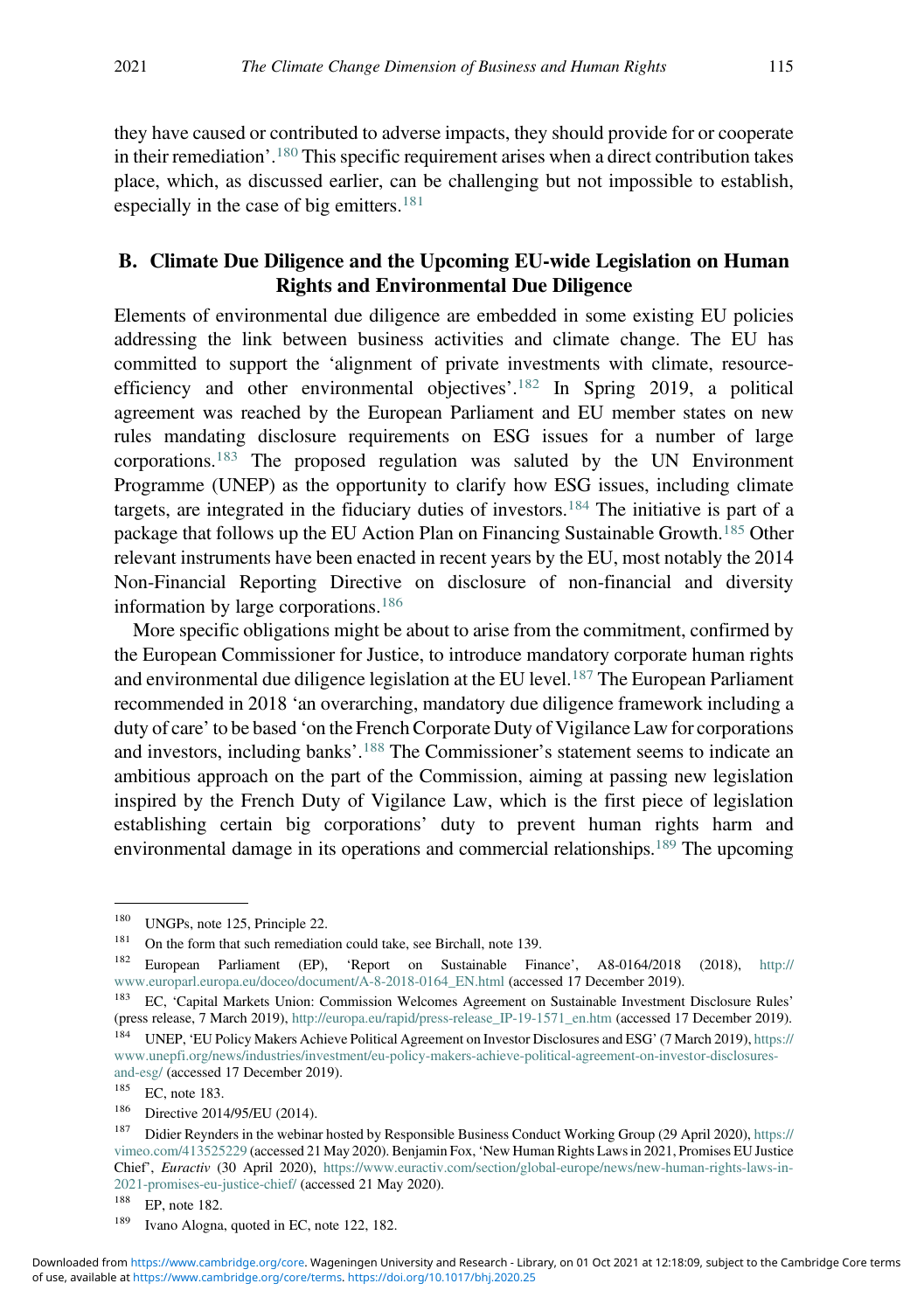legislation 'is set to identify, prevent, mitigate and account for human rights abuses and environmental damage linked to corporate operations, subsidiaries or value chains'. 190Two aspects are especially notable in this commitment. First, like the French law, the new instrument might 'offer access to remedy for victims and strong enforcement mechanisms'. <sup>191</sup> Although the EU, at the time of writing, is still examining the question of its own competence to regulate civil liability, the new instrument could address not only Pillar II of the UNGPs, but also Pillar III, the victims' access to remedy, which has sometimes been described as the 'forgotten pillar'. <sup>192</sup> Second, it is anticipated that the Commission will frame the new rules as part of its Green New Deal, directly linking it to the objective to achieve carbon neutrality.193 This reinforces the expectation that the concept of human rights and environmental due diligence underlying the instrument will include, more or less explicitly, a climate change dimension. In its 2020 proposal for a Directive, the European Parliament defined due diligence as the process to identify and address several types of risks, among which are risks to the environment, 'including through climate change'. 194

Many crucial questions remain concerning the announced new legislation, starting from the foundational issue of its legal basis in EU law. The intention of the Commission seems to put in place a mandatory HRDD framework imposing a duty of care on corporations that goes beyond the transparency and reporting requirements established by existing sectoral legislation. This is in line with the recommendations expressed by the European Parliament on multiple occasions<sup>195</sup> and with the EU Fundamental Rights Agency's Legal Opinion on improving access to remedy in the area of business and human rights.<sup>196</sup> In presenting its Agenda for Action, the Finnish Presidency of the EU explicitly linked the need for EU-wide mandatory HRDD rules to the 'fragmented landscape of (existing and envisaged) regulatory measures governing responsible management of supply chains and due diligence',<sup>197</sup> a fragmentation that is undermining legal certainty for businesses on the applicable human

 $190$  Fox, note 187.<br> $191$  Ibid

 $\frac{191}{192}$  Ibid.

Lorna McGregor, 'Activating the Third Pillar of the UNGPs on Access to an Effective Remedy', EJIL:Talk! (2018), <https://www.ejiltalk.org/activating-the-third-pillar-of-the-ungps-on-access-to-an-effective-remedy/> (accessed 21 May 2020).

<sup>193</sup> Fox, note 187.

<sup>194</sup> EP, 'Annex to the Motion for a Resolution: Recommendations as to the Content of the Proposals Requested', 2020/ 2129(INL) (11 September 2020), Article 3.

<sup>&</sup>lt;sup>195</sup> This in line with the recommendations expressed by the European Parliament on multiple occasions: EP, note 182, para 6, [http://www.europarl.europa.eu/doceo/document/A-8-2018-0164\\_EN.html](http://www.europarl.europa.eu/doceo/document/A-8-2018-0164_EN.html) (accessed 17 December 2019); EP, 'European Parliament Resolution of 27 April 2017 on the EU Flagship Initiative on the Garment Sector', 2016/2140 (INI) (2017), [http://www.europarl.europa.eu/doceo/document/TA-8-2017-0196\\_EN.html?redirect](http://www.europarl.europa.eu/doceo/document/TA-8-2017-0196_EN.html?redirect) (accessed 17 December 2019). See also Responsible Business Conduct Working Group, 'Shadow EU Action Plan on the Implementation of the UN Guiding Principles on Business and Human Rights within the EU' (2019), [https://responsiblebusinessconduct.eu/](https://responsiblebusinessconduct.eu/wp/wp-content/uploads/2019/03/SHADOW-EU-Action-Plan-on-Business-and-Human-Rights.pdf) [wp/wp-content/uploads/2019/03/SHADOW-EU-Action-Plan-on-Business-and-Human-Rights.pdf](https://responsiblebusinessconduct.eu/wp/wp-content/uploads/2019/03/SHADOW-EU-Action-Plan-on-Business-and-Human-Rights.pdf) (accessed 18 May 2020).

<sup>196</sup> FRA, 'Improving Access to Remedy in the Area of Business and Human Rights at the EU Level – Legal Opinion' (2017), Opinion 21, [https://fra.europa.eu/sites/default/files/fra\\_uploads/fra-2017-opinion-01-2017-business-human](https://fra.europa.eu/sites/default/files/fra_uploads/fra-2017-opinion-01-2017-business-human-rights_en.pdf)[rights\\_en.pdf](https://fra.europa.eu/sites/default/files/fra_uploads/fra-2017-opinion-01-2017-business-human-rights_en.pdf) (accessed 18 May 2020).

<sup>&</sup>lt;sup>197</sup> Finland's Presidency of the Council of the European Union, 'Agenda for Action on Business and Human Rights' (2 December 2019), para 13.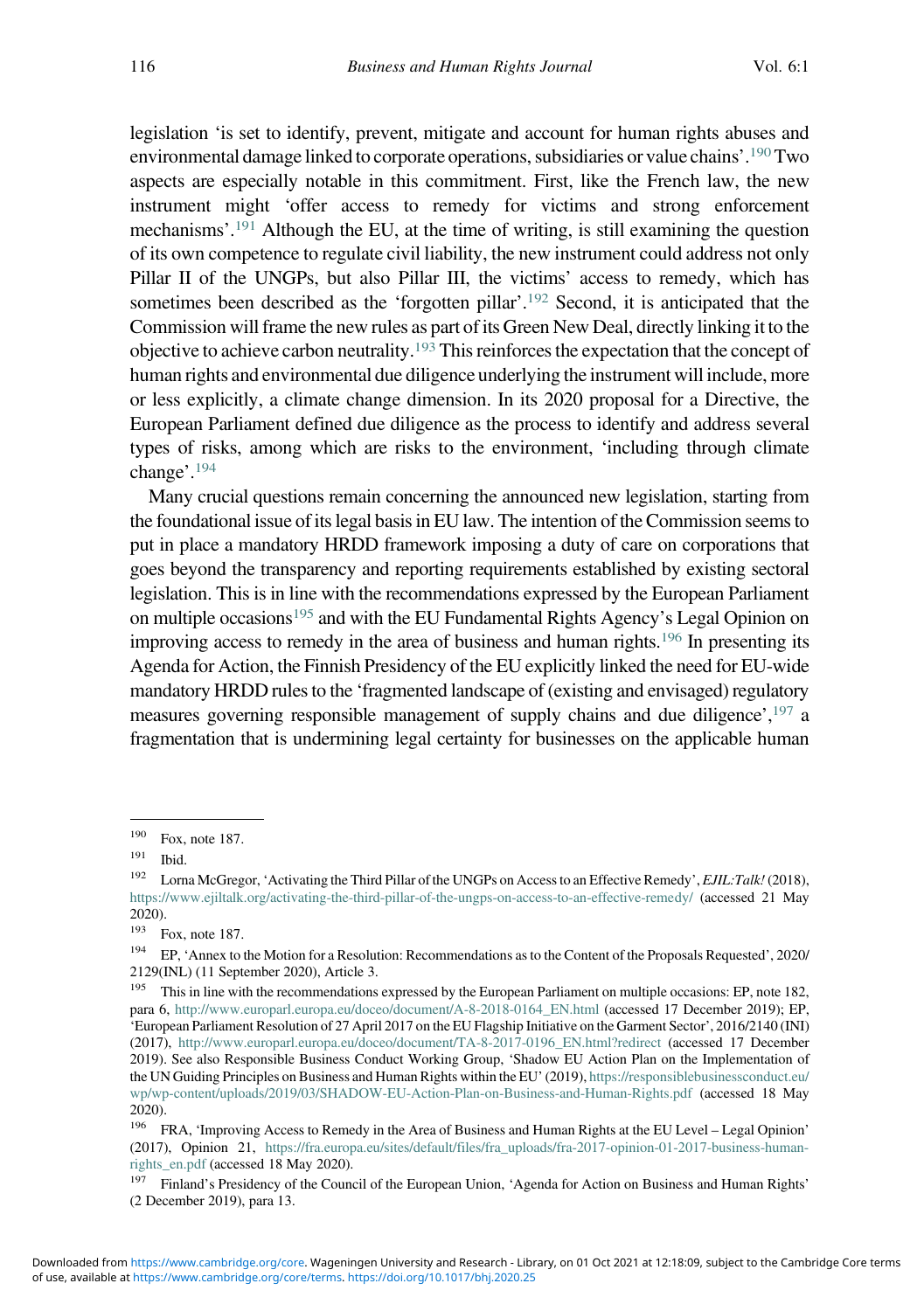rights and environmental due diligence requirements.198 Thus, it seems likely that the new legislation will have its legal basis in EU norms allowing the EU 'to approximate legislation with the object of ensuring the proper functioning of the internal market', namely rules regulating the functioning of the internal market (Article 114 TFEU) and freedom of establishment (Article 50 TFEU).<sup>199</sup> Other crucial aspects remain to be clarified, including the scope of the new instrument (e.g., which corporations it will apply to), and the characteristics of the enforcement mechanism(s) envisaged. Moreover, although the French law is a promising model for the new EU-wide framework, it also presents some flaws that must be critically addressed by the EU legislator, namely, the lack of clear guidance for businesses on the elaboration of a 'vigilance plan', <sup>200</sup> and the difficult burden on victims to show the causal link between the absence (or inadequacy) of the plan and the harm suffered.201

While addressing these challenges, the EU has the unique opportunity to promote a shared understanding of the human rights and environmental law principles that underpin due diligence, including in relation to climate change, going beyond the element of disclosure and requiring full integration of climate due diligence across business policies and processes.202 While HRDD remains an open-ended standard, its main elements should be clarified in law and possibly further explained in separate guidance documents. It should be made explicit that climate due diligence constitutes an inherent dimension of the standard of conduct required under the new legislation, and that its constitutive components reflect the structure of HRDD articulated in the UNGPs. Accompanying guidance documents could draw from a rich pool of sources to elaborate a shared definition of climate due diligence and clarify its link to HRDD. Such sources include not only the UNGPs, the OECD Guidelines, and the work of experts such as the IBA Task Force, but also the growing examples of case law in this field.

## **V. CONCLUSIONS**

This article contributes to existing literature in the field of business and human rights, some of which has addressed the climate change dimension, $203$  by proposing a

<sup>198</sup> EC, note 122, 225–227.

<sup>199</sup> Ibid, 231; Angelica Dziedzic et al, 'Towards EU Legislation on Human Rights Due Diligence Case Study of the Garment and Textile Sector', HEC Paris Research Paper No. LAW-2017-1207 (2017) 11–15, [https://papers.ssrn.com/](https://papers.ssrn.com/sol3/papers.cfm?abstract_id=2976330download=yes) [sol3/papers.cfm?abstract\\_id=2976330&download=yes](https://papers.ssrn.com/sol3/papers.cfm?abstract_id=2976330download=yes) (accessed 18 May 2020).

<sup>200</sup> Assessments of the first published plans highlight their shortcomings. ActionAid et al, 'The Law on Duty of Vigilance of Parent and Outsourcing Companies – Year 1: Companies Must Do Better' (2019), [https://](https://corporatejustice.org/2019_collective_report_-_duty_of_vigilance_year_1.pdf) [corporatejustice.org/2019\\_collective\\_report\\_-\\_duty\\_of\\_vigilance\\_year\\_1.pdf](https://corporatejustice.org/2019_collective_report_-_duty_of_vigilance_year_1.pdf) (accessed 18 May 2020); EDH, 'Application of the Law on the Duty of Vigilance' (2019) 4, [https://www.e-dh.org/userfiles/Etude%20plans%20de%](https://www.e-dh.org/userfiles/Etude%20plans%20de%20vigilance%202019%20-%20VEN.pdf) [20vigilance%202019%20-%20VEN.pdf](https://www.e-dh.org/userfiles/Etude%20plans%20de%20vigilance%202019%20-%20VEN.pdf) (accessed 18 May 2020); Shift, 'Human Rights Reporting in France' (2019) 10, [https://www.shiftproject.org/media/resources/docs/Shift\\_HumanRightsReportingInFrance\\_Part2\\_vNov25.pdf](https://www.shiftproject.org/media/resources/docs/Shift_HumanRightsReportingInFrance_Part2_vNov25.pdf) (accessed 22 May 2020).

<sup>201</sup> Bjorn Fasterling, 'Vigilance or Compliance? On the New French "Vigilance" Law' (2017), [https://](https://bhr.stern.nyu.edu/blogs/french-vigiliance-law) [bhr.stern.nyu.edu/blogs/french-vigiliance-law](https://bhr.stern.nyu.edu/blogs/french-vigiliance-law) (accessed 18 May 2020).

<sup>&</sup>lt;sup>202</sup> A number of NGOs and international organizations have put in place guidelines to help businesses navigate various aspects of human rights due diligence, e.g., EC, 'Guidelines on Reporting Climate-Related Information' (2019); Sherpa, 'Vigilance Plans Reference Guidance' (2019).

<sup>&</sup>lt;sup>203</sup> See, for example, Meinhard Doelle and Sara L Seck, 'Loss and Damage from Climate Change: A Maturing Concept in Climate Law?' (2019) Climate Policy 1752; Stephen Humphreys (ed), Human Rights and Climate Change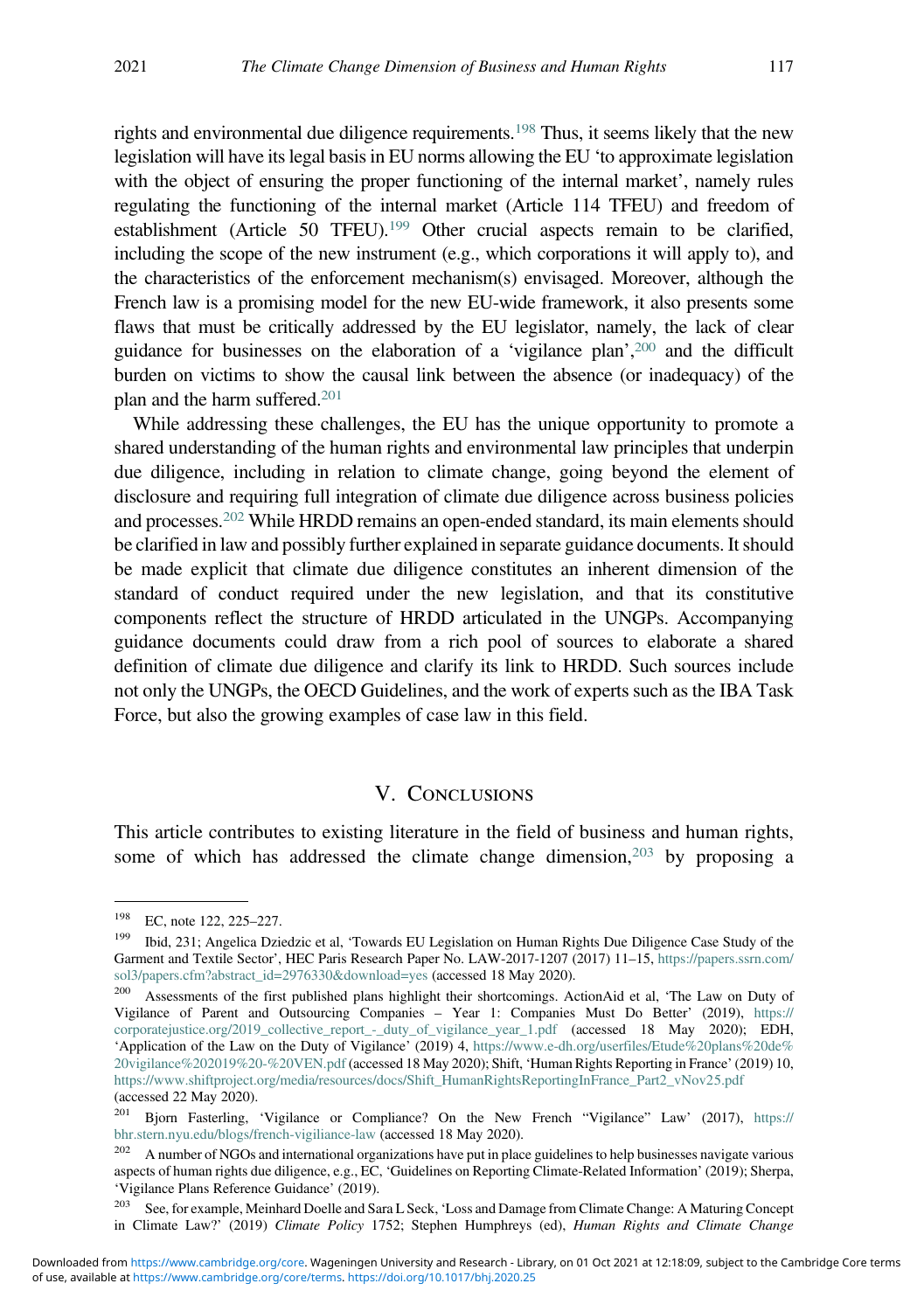conceptualization of the consolidating concept of climate due diligence based on emerging climate change litigation, as well as on a holistic interpretation of the HRDD notion enunciated in the UNGPs. It clarifies that climate due diligence is a necessary dimension of HRDD as a standard of conduct, as well as a component of HRDD as a business process. It argues that nothing prevents a holistic interpretation of HRDD under the UNGPs based on all relevant norms of international law, and that such a holistic approach, combining mutually reinforcing principles of international human rights law, environmental law and climate law, actually constitutes the most coherent in the light of the stated aims of the UNGPs' normative framework. The proposed approach has the power to contribute to the consolidation of a coherent system of different but interrelated obligations for public and private actors in which crucial governance gaps can be bridged, particularly in relation to the scope and attribution of climate change-related responsibilities and to remedies for affected individuals and populations.

Most examples of climate change-related lawsuits initiated against corporations and states, some of which are successful, highlight that corporations are increasingly expected to take action in the two main areas: risk mitigation, which for some corporations might entail a significant reduction of emissions, and integration, which requires incorporating climate impacts across HRDD processes. Given the growing number of lawsuits, regulatory developments such as the upcoming EU-wide rules on human rights and environmental due diligence, as well as the increased attention of investors towards climate-related risks, corporations failing to take adequate action are exposed to legal, reputational and financial consequences.

This article builds on the UNGPs' articulation of HRDD as a business process to enucleate the main features of climate due diligence, arguing that all corporations, regardless of the size and sector, are required to assess their 'climate risk' as part of their human rights and environmental risk assessment. In doing so, they are required to take into account not only the level of their emissions, but also the climate impacts linked to them by their business relationships (e.g., corporations in their investment portfolio or supply chains). An integrated approach to risk assessment should consider not only the level of GHG emissions of a corporation and its affiliates, but also, more at large, the climate-related vulnerabilities of territories and communities, especially when the corporation's operations impact on local natural resources. The outcome of risk assessment will determine the type and complexity of the climate due diligence process, and has to be communicated externally. Big emitters accused of failing to

<sup>(</sup>Cambridge: Cambridge University Press, 2009), in particular chapter 4 by Newell; Olawuyi, note 126; Ottavio Quirico and Mouloud Boumghar (eds), Climate Change and Human Rights: An International and Comparative Law Perspective (Oxon: Routledge, 2015), in particular chapter 3 by Riddell and chapter 18 by Lambooy and Palm; Savaresi and Hartmann, note 35; Seck, note 162; Sara L Seck, 'Climate Change and the Human Rights Responsibilities of Business Enterprises' in David Ismangil, Karen van der Schaaf and Lars van Troost (eds), Climate Change, Justice and Human Rights (Amnesty International Netherlands, 2020), [https://digitalcommons.schulichlaw.dal.ca/cgi/](https://digitalcommons.schulichlaw.dal.ca/cgi/viewcontent.cgi?article=1479context=scholarly_works) [viewcontent.cgi?article=1479&context=scholarly\\_works](https://digitalcommons.schulichlaw.dal.ca/cgi/viewcontent.cgi?article=1479context=scholarly_works) (accessed 10 September 2020); Jaap Spier, 'The Principles on Climate Obligations of Enterprises: An Attempt to Give Teeth to the Universally Adopted View That We Must Keep Global Warming Below an Increase of Two Degrees Celsius' (2018) 23:2 Uniform Law Review 319; Kristian Høyer Toft, 'Climate Change as a Business and Human Rights Issue – A Proposal for a Moral Typology' (2019) 5:1 Business and Human Rights Journal 1; Samvel Varvastian and Felicity Kalunga, 'Transnational Corporate Liability for Environmental Damage and Climate Change: Reassessing Access to Justice after Vedanta v Lungowe' (2020) 9:2 Transnational Environmental Law 323.